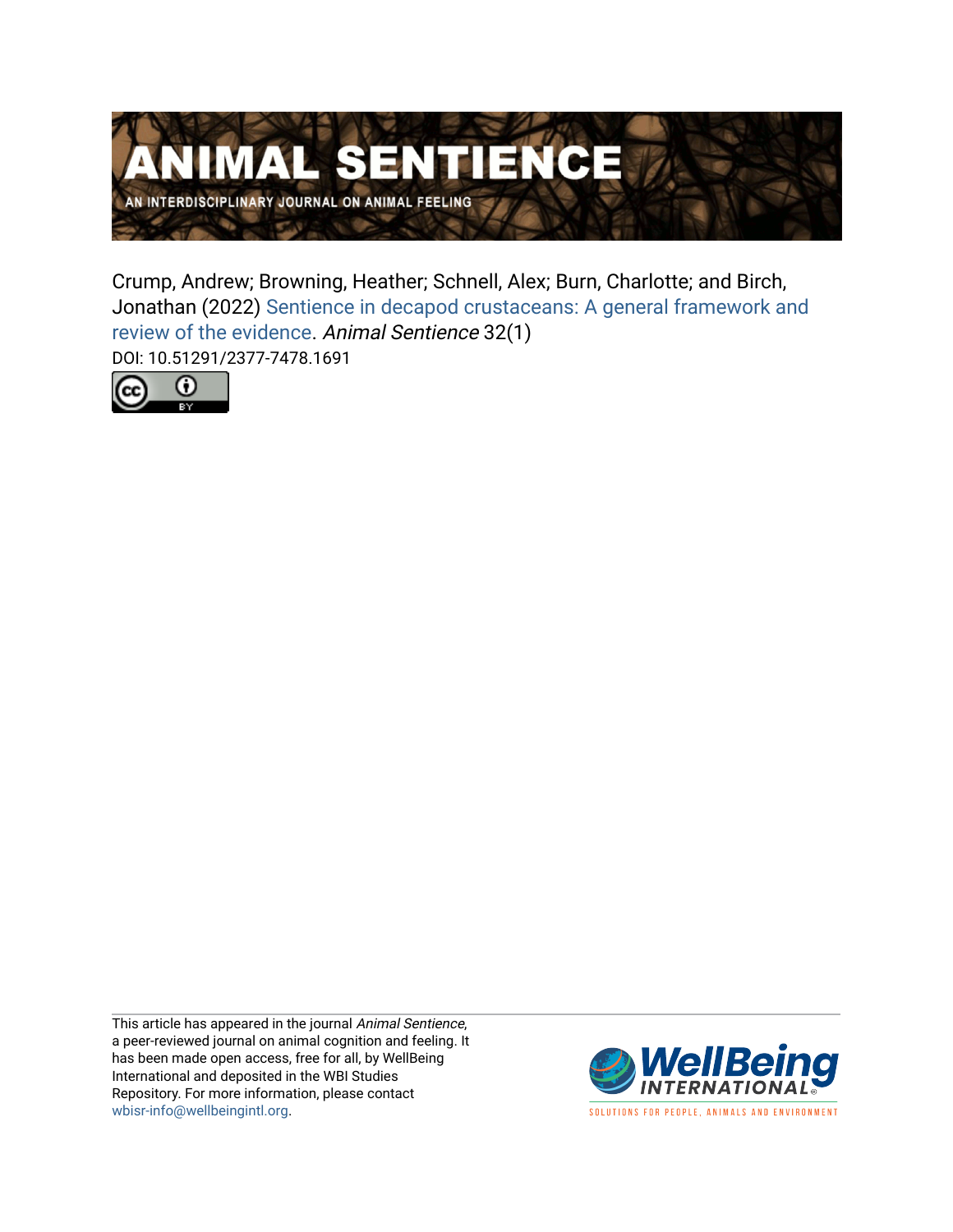**Call for Commentary:** *Animal Sentience* publishes [Open Peer Commentary](http://users.ecs.soton.ac.uk/harnad/Temp/Kata/bbs.editorial.html) on all accepted target articles. Target articles are peer-reviewed. Commentary articles are editorially reviewed. There are submitted commentaries as well as invited commentaries. Commentary articles appear as soon as they have been reviewed, revised and accepted. Target article authors may respond to their commentaries individually or in a joint response to multiple commentaries.

# **[Sentience in decapod crustaceans](http://animalstudiesrepository.org/animsent/guidelines.html): A general framework and review of the evidence**

### **Andrew Crump**

Centre for Philosophy of Natural and Social Science, London School of Economics and Political Science

### **Heather Browning**

Centre for Philosophy of Natural and Social Science, London School of Economics and Political Science

### **Alexandra Schnell**

Department of Psychology, University of Cambridge

### **Charlotte Burn**

Animal Welfare Science and Ethics, Royal Veterinary College

### **Jonathan Birch**

Centre for Philosophy of Natural and Social Science, London School of Economics and Political Science

**Abstract**: We outline a framework for evaluating scientific evidence of sentience, focusing on pain experience. It includes eight neural and cognitive-behavioural criteria, with confidence levels for each criterion reflecting the reliability and quality of the evidence. We outline the rationale for each criterion and apply our framework to a controversial sentience candidate: decapod crustaceans. We have either high or very high confidence that true crabs (infraorder Brachyura) satisfy five criteria, amounting to strong evidence of sentience. Moreover, we have high confidence that both anomuran crabs (infraorder Anomura) and astacid lobsters/crayfish (infraorder Astacidea) meet three criteria—substantial evidence of sentience. The case is, as yet, weaker for other infraorders, such as penaeid shrimps, highlighting important research gaps. Having demonstrated our framework's application to decapod crustaceans, we hope that future research will apply it to other taxa.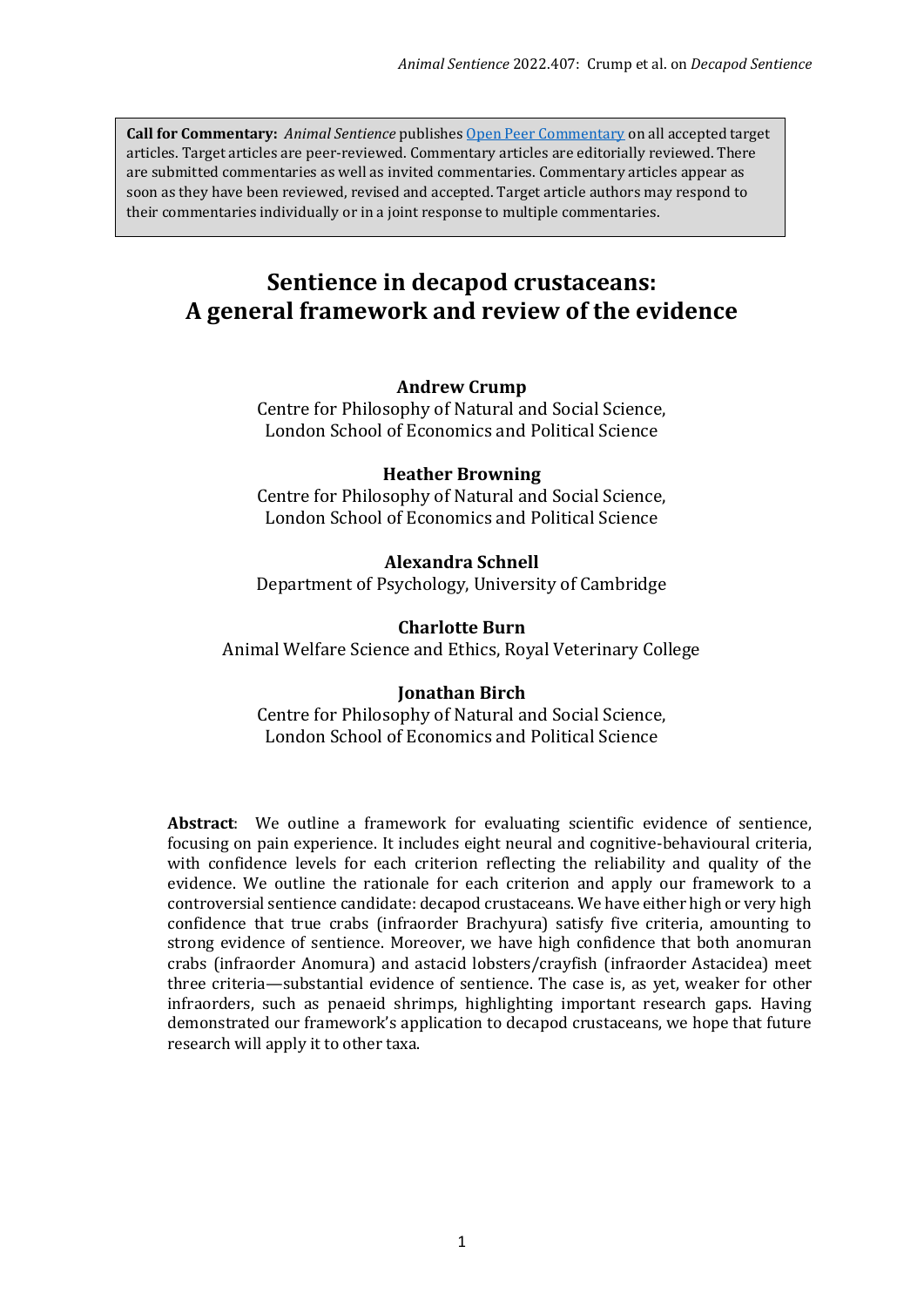#### <about:blank>



**[Andrew Crump](mailto:Andrew%20Crump%20%3candrewcrump94@gmail.com%3e)**, Research Officer, LSE, works on the Foundations of Animal Sentience project and specializes in invertebrate sentience. He previously completed a PhD in Biological Sciences at Queen's University Belfast. **[Website](https://www.lse.ac.uk/cpnss/research/ASENT)**

#### <about:blank>



**[Heather Browning](mailto:Heather%20Browning%20%3cdrheatherbrowning@gmail.com%3e)**, Research Officer, LSE, works on the Foundations of Animal Sentience project and specializes in animal welfare. She previously completed a PhD in Philosophy at the Australian National University. Alongside her academic career, Browning has worked as a zookeeper and animal welfare officer. **[Website](https://www.heatherbrowning.net/)**

#### <about:blank>



**[Alexandra Schnell](mailto:Alex%20Schnell%20%3calex.k.schnell@gmail.com%3e)**, Research Fellow, Darwin College, University of Cambridge, focuses on comparing cognitive abilities, such as learning and memory, in diverse taxa including cephalopods and corvids. **[Website](https://www.alexschnell.net/)**

<about:blank>

<about:blank>



**[Charlotte Burn](mailto:Charlotte%20Burn%20%3ccburn@rvc.ac.uk%3e)**, Associate Professor, RVC, specializes in the mechanisms and motivations behind animal behaviour, animal perceptual abilities, and how to make concrete improvements to animal welfare. She is also Deputy Head of the RVC's Animal Welfare Science and Ethics Group. **[Website](https://www.rvc.ac.uk/about/our-people/charlotte-burn)**



**[Jonathan Birch](mailto:Jonathan%20Birch%20%3cj.birch2@lse.ac.uk%3e)**, Associate Professor, LSE, is the Principal Investigator on the Foundations of Animal Sentience project, a five-year Horizon 2020 project investigating animal sentience. **[Website](https://www.lse.ac.uk/cpnss/research/ASENT)**

#### **1. Introduction**

Sentience is the capacity to feel. Understood broadly, sentience encompasses all felt experiences, including sensory experiences (e.g. visual, auditory, tactile, olfactory) as well as (for example) feelings of warmth, comfort, fatigue, hunger, thirst, boredom, excitement, distress, anxiety, pain, pleasure and joy. This capacity to feel should be distinguished from other, related capacities: a sentient being might not be able to reflect on its feelings or to understand others' feelings. Although sentience, in a broad sense of the term, includes sensory experiences as well as positively and negatively valenced feelings such as pleasure and pain (see Boissy et al., 2007), we will focus here on negative states. This is not because other aspects of sentience are unimportant, but because pain, distress and harm have special significance for animal welfare policy.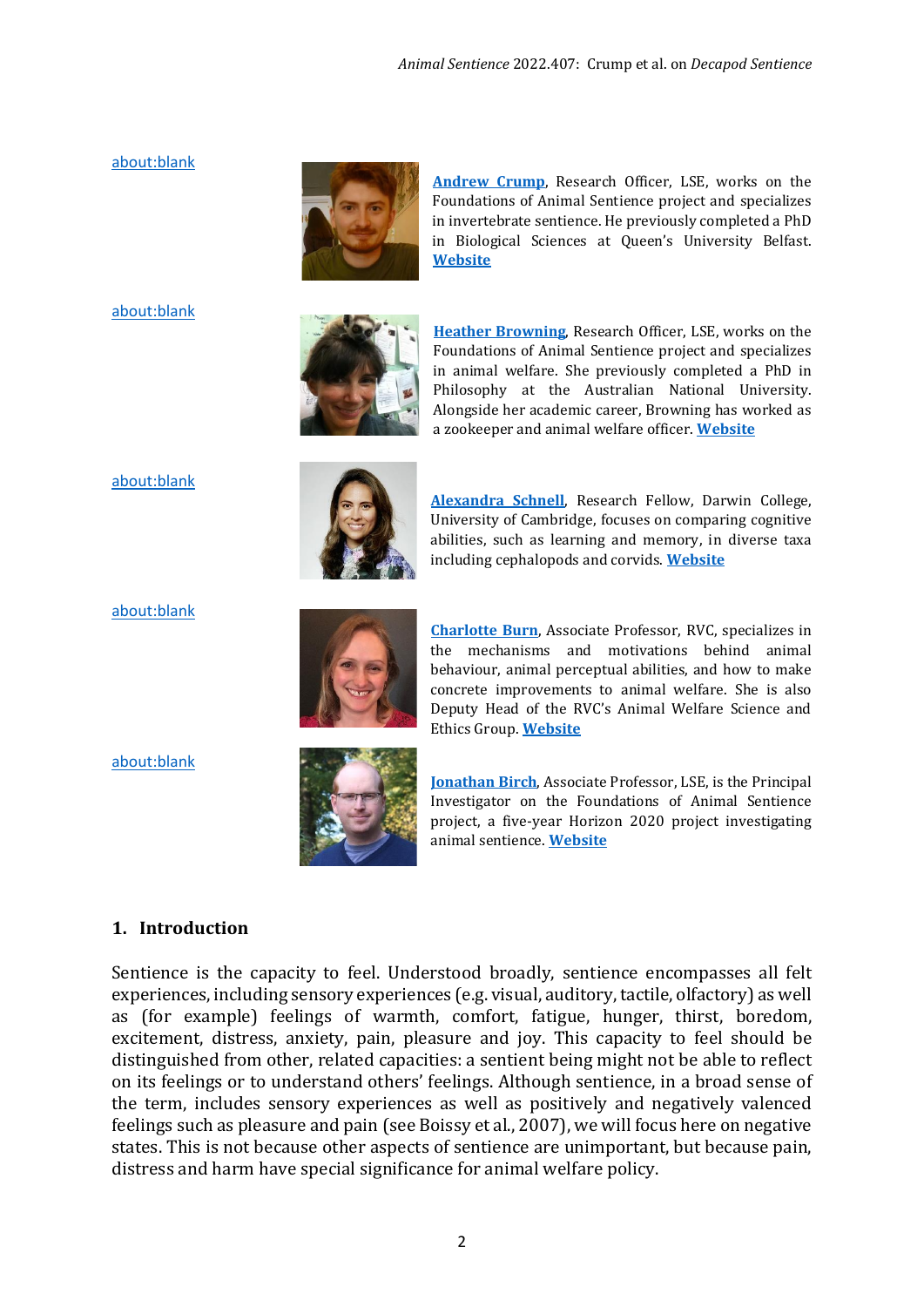The international scientific community increasingly recognises sentience in at least some invertebrates (Birch, 2020; Feinberg & Mallatt, 2016; Low et al., 2012; Mikhalevich & Powell, 2020). There are, however, major obstacles to determining whether and which invertebrates are sentient (Birch et al. 2022). Even in humans, we cannot directly observe private experiences and must rely on indirect indicators, such as verbal report, to identify the neural basis of experience (LeDoux 2019; Frith 2021; Seth 2022). Animal brain mechanisms homologous with those linked to sentience in humans (e.g., the known brain substrates underlying the feeling of pain) can be evidence for sentience (Panksepp, 2005). The difficulty is that invertebrate brains differ radically from those of vertebrates, seriously limiting this approach (Feinberg & Mallatt, 2016).

We cannot conclude that invertebrates are non-sentient simply because their brains are organised differently. As an analogy, crustacean eyes are very different from mammalian eyes, but crustaceans can still see. Multiple neurological routes may produce the same result ("multiple realizability"; Mallatt & Feinberg, 2021; Putnam, 1967). Even the dichotomy of homology versus analogy in evolution can be oversimplistic, with 'deep homologies' existing in parallel across evolutionarily distant species (De Waal and Ferrari, 2010). In principle, nervous systems structurally different from, but functionally similar to, vertebrate brains could achieve sentience (e.g., Sherwin, 2001; Edelman & Seth, 2009; Feinberg & Mallatt, 2016; Ginsburg & Jablonka, 2019).

To address questions of invertebrate sentience, we must rely (at least partly) on behavioural and cognitive markers, coupled with our knowledge about the animal's nervous system (e.g., Smith & Boyd, 1991; Bateson, 1991; AHAW, 2005; Varner, 2012; Sneddon et al., 2014; Broom, 2014). Hypotheses about what sentience does—its adaptive value—can guide the choice of markers (Lindahl, 1997). Sentience in humans plausibly facilitates flexible cognitive functions to maximise benefits (e.g., when associated pleasure motivates reward-acquisition behaviour) and minimise harms (e.g., when pain or anxiety motivate punishment-avoidance behaviour). By integrating information across the animal's whole nervous system to generate evaluations, sentience also plausibly facilitates flexible decision-making and new forms of associative learning (Griffin, 1998; Ginsburg & Jablonka, 2019; Birch et al., 2020a). A related idea is that sentience may provide a 'common currency' for decision-making (Cabanac, 1992), allowing an animal to combine and compare information across different modalities and times. Sentience would thereby enable the animal to prioritise its most urgent needs, leading to beneficial motivational trade-offs in novel situations (e.g., Rial et al., 2007; Solms 2021).

Despite the plausibility of a link between sentience and learning, some presumably non-sentient systems can perform relatively simple forms of associative learning and motivational trade-offs (e.g., rat spinal cords disconnected from the brain: Allen et al. 2009). Such findings call for more research into which forms of associative learning and motivational trade-offs are facilitated by sentience (Birch et al. 2020a,b). We accept that any set of behavioural, cognitive and neuroscientific patterns could conceivably be achieved without sentience (e.g., Dawkins, 2001; Karin-D'Arcy, 2005). This, along with the 'private' nature of sentience, is why we cannot resolve the question of invertebrate sentience with certainty. But demanding certainty is inappropriate. If severe welfare risks are present, then (for ethical reasons) we must act on evidence that strongly supports attributions of sentience without providing certainty (Bateson 1991; Bradshaw, 1998; Birch, 2017).

This review introduces a framework for evaluating evidence of animal sentience, focussing on pain as an aspect of sentience with particular ethical significance. We then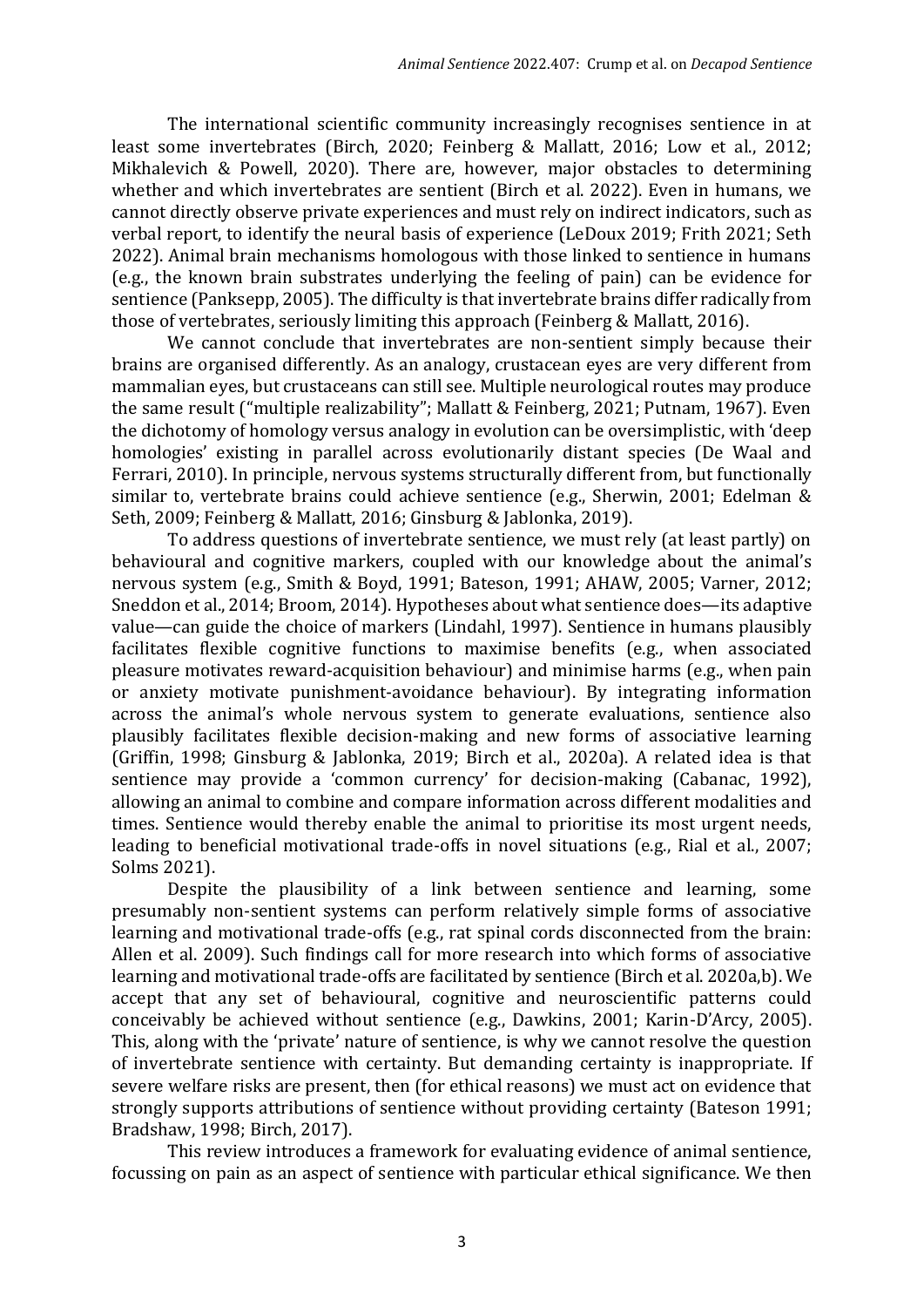apply our framework to a controversial candidate for sentience: decapod crustaceans. Although we concentrate on decapods, the framework is general enough to facilitate future evaluations of sentience in other taxa. Further detail on our framework, and an additional application to cephalopod molluscs, can be found in Birch et al. (2021).

# **2. A Framework for Evaluating Evidence of Animal Sentience**

**2.1. The Smith & Boyd (1991) criteria***.* In 1991, a Working Party of the Institute of Medical Ethics produced seven influential criteria for pain experience (Smith & Boyd, 1991):

- 1. Possession of receptors sensitive to noxious stimuli, located in functionally useful positions on or in the body, and connected by nervous pathways to the lower parts of a central nervous system.
- 2. Possession of brain centres which are higher in the sense of having a higher level of integration of brain processing (especially a structure analogous to the human cerebral cortex).
- 3. Possession of nervous pathways connecting the nociceptive system to the higher brain centres.
- 4. Existence of receptors for opioid substances in the central nervous system, especially the brain.
- 5. Evidence that analgesics modify an animal's response to stimuli that would be painful for a human.
- 6. Functional similarity of an animal's response to the human response to stimuli that would be painful for a human (i.e., the animal responds so as to avoid or minimise damage to its body).
- 7. Persistence of an animal's behavioural response to a painful procedure, with the animal showing an unwillingness to resubmit and an ability to learn to associate apparently non-painful events with apparently painful events.

These criteria are a good starting point. However, two main issues necessitate modified and updated criteria.

First, the Smith & Boyd criteria (especially the neurobiological criteria) are in some respects too narrow, having been designed to assess vertebrates. For example, Criterion 4 assumes that opioids are the type of neurotransmitters that modulate aversive experiences. Many other endogenous neurotransmitters may modulate aversive experiences, however, so this assumption might not hold for invertebrates. Whilst homology with human emotional biology can offer evidence for animal sentience, analogous systems that are functionally equivalent could also produce sentience (Edelman and Seth, 2009), as noted above. Therefore, in our view, what matters is that threatened or actual noxious stimuli can cause neurotransmitters to modulate the animal's decision-making in a way consistent with experiences of pain, distress or harm. The Smith & Boyd criteria attach too much significance to opioids, rather than allowing for this potential diversity.

Second, the Smith & Boyd criteria are in some respects too easy to satisfy, especially the behavioural criteria (6 and 7). Regarding Criterion 6, a response "functionally similar to the human response" is overly vague. When we touch a hot stove, we withdraw our hand immediately, but this is just a reflex (Campbell et al., 1991). Even though we also experience pain, nociception (rather than pain) causes hand withdrawal: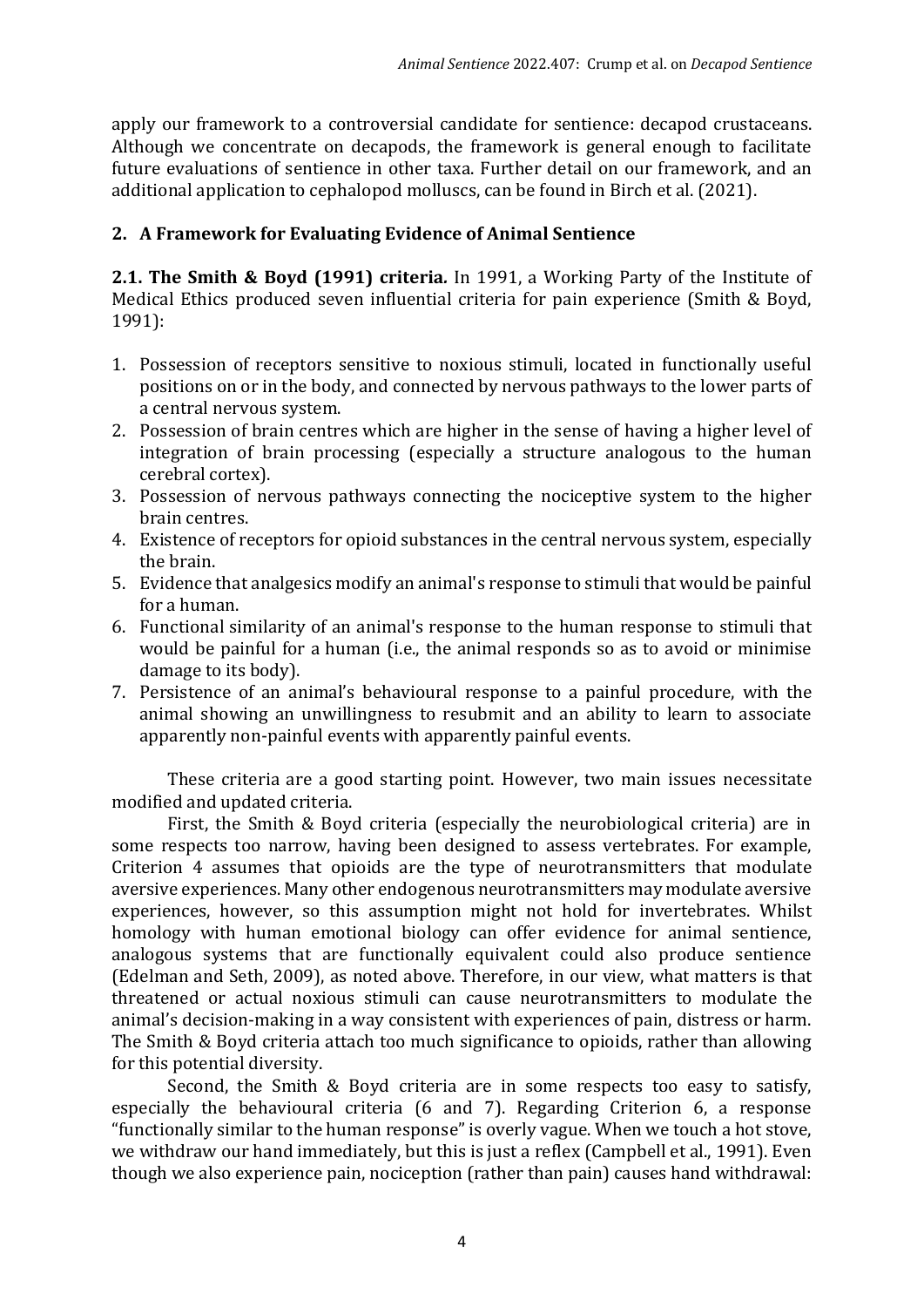pain is felt *after* the hand has begun to withdraw. So, a similar reflex in an animal would not indicate pain. We need more refined criteria to pinpoint the precise behavioural/cognitive functions that indicate negative affective states. These functions must go beyond mere reflexes to implicate centralised, integrative information processing about threatened or actual noxious stimuli.

Regarding Criterion 7, persistent responses and unwillingness to resubmit to a procedure may indicate sensitisation (increased sensitivity to a previously encountered stimulus), rather than associative learning. But sensitisation is found in animals with no central nervous system, such as cnidarians (jellyfish and sea anemones) (Ginsburg & Jablonka, 2019, pp. 279-287), which presumably cannot integrate information and produce sentience. Rigorous behavioural/cognitive criteria for sentience must instead identify abilities requiring centralised, integrative processing. Criteria satisfied by animals that are unlikely to be sentient (because they have no central nervous system) are not well-motivated.

**2.2. Our criteria***.* Our framework consists of eight proposed criteria for sentience, focusing on pain experience:

- 1. **Nociception**. The animal possesses receptors sensitive to noxious (i.e., harmful, damaging) stimuli (nociceptors).
- 2. **Sensory integration**. The animal possesses brain regions capable of integrating information from **different sensory sources.**
- 3. **Integrated nociception.** The animal possesses neural pathways connecting the nociceptors to the integrative brain regions.
- 4. **Analgesia.** The animal's behavioural response to a noxious stimulus is modulated by chemical compounds affecting the nervous system in either or both of the following ways:
	- a) The animal possesses an endogenous neurotransmitter system that modulates (in a way consistent with the experience of pain, distress or harm) its responses to threatened or actual noxious stimuli.
	- b) Putative local anaesthetics, analgesics (such as opioids), anxiolytics or antidepressants modify an animal's responses to threatened or actual noxious stimuli in a way consistent with the hypothesis that these compounds attenuate the experience of pain, distress or harm.
- 5. **Motivational trade-offs.** The animal shows motivational trade-offs, in which the negative value of a noxious or threatening stimulus is weighed (traded-off) against the positive value of an opportunity for reward, leading to flexible decision-making. Enough flexibility must be shown to indicate centralized, integrative processing of information involving an common measure of value.
- 6. **Flexible self-protection.** The animal shows flexible self-protective behaviour (e.g., wound-tending, guarding, grooming, rubbing) of a type likely to involve representing the bodily location of a noxious stimulus.
- 7. **Associative Learning.** The animal shows associative learning in which noxious stimuli become associated with neutral stimuli, or in which novel ways of avoiding noxious stimuli are learned through reinforcement. Note: habituation and sensitisation are not sufficient to meet this criterion.
- 8. **Analgesia preference.** Animals can show that they value a putative analgesic or anaesthetic when injured in one or more of the following ways: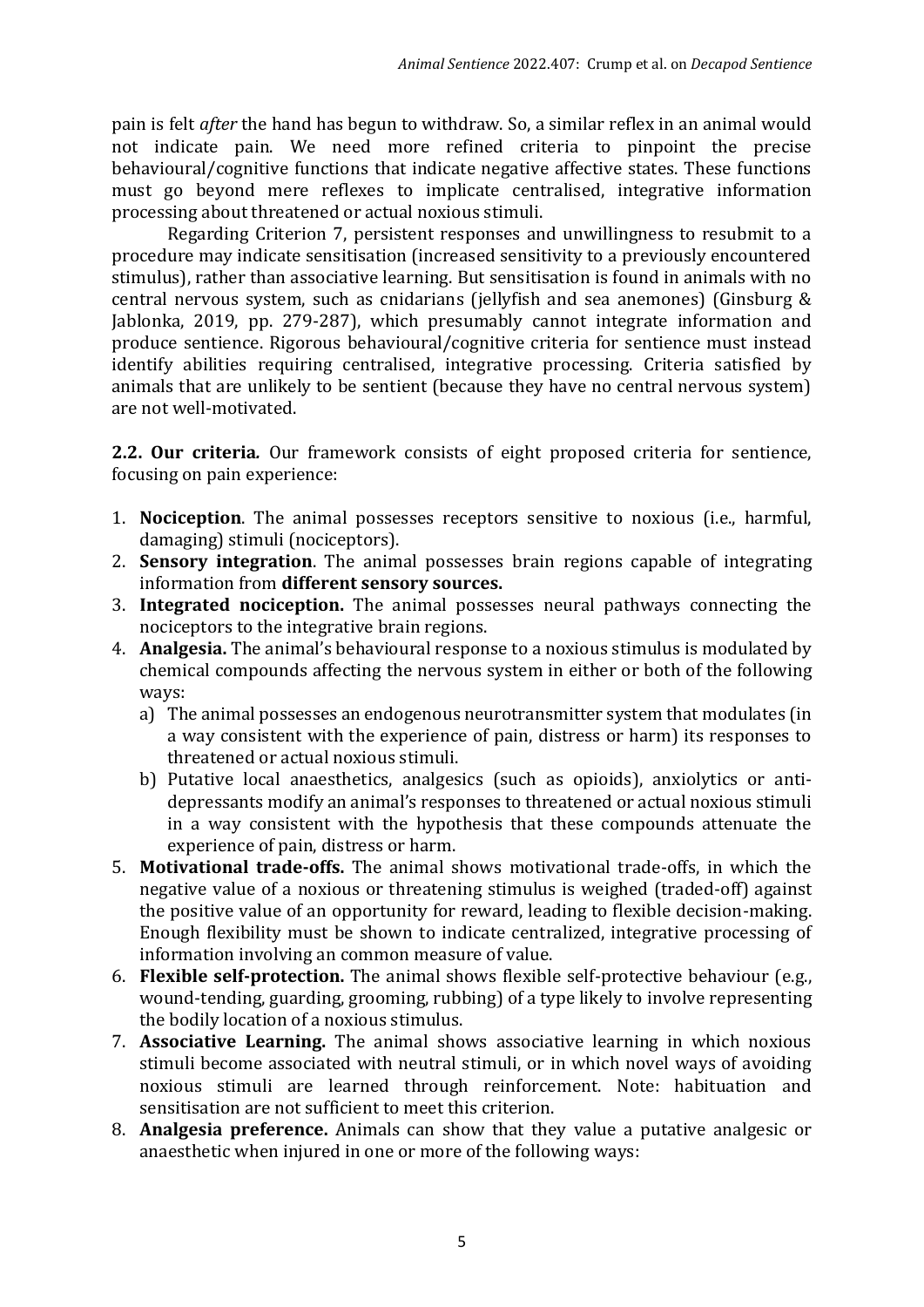- a) The animal learns to self-administer putative analgesics or anaesthetics when injured.
- b) The animal learns to prefer, when injured, a location at which analgesics or anaesthetics can be accessed.
- c) The animal prioritises obtaining these compounds over other needs (such as food) when injured.

Our criteria revise and update Smith & Boyd's (1991) criteria, addressing the problems we have identified. Although behavioural and cognitive criteria (criteria 5-8) are especially important for invertebrates, we have still included neurobiological criteria (criteria 1-4) to balance neurobiological and cognitive/behavioural evidence (Crump & Birch 2022; Edelman et al., 2005; Edelman & Seth, 2009; Paul et al., 2020). Our criteria also build on Sneddon et al.'s (2014) criteria for animal pain, which include fewer neurobiological than behavioural criteria, and, we think, contain some redundancies (discussed below) that we have combined into fewer criteria.

By themselves, none of our criteria provide conclusive evidence of sentience. None is a "smoking gun". This is especially true for Criterion 1, which a non-sentient animal could easily satisfy. However, as part of the mechanism for detecting noxious stimuli (which also underlies the feeling of pain in humans), the presence of nociceptors slightly raises the probability of a capacity for pain—just as the presence of eyes raises the probability of a capacity for conscious vision. Criterion 1 cannot directly distinguish between nociception and pain, but Criteria 2 and 3 address this task. Every criterion is relevant to the strength of the overall case for sentience.

Criteria 1-3 are based on Smith & Boyd's (1991) criteria, but we replace "higher" and "lower" brain regions with an emphasis on integrative brain regions. There is widespread agreement in consciousness science that, in humans and other mammals, sentience depends on brain regions that integrate information from many sources (Frith 2021; Seth 2022). This agreement exists despite significant disagreement about which specific brain regions are important (Crump and Birch 2022). Hence sentience is more likely in species with integrative brain regions. Moreover, as explained earlier, a plausible adaptive function of sentience is to integrate different information sources, and thus enable animals to coordinate appropriate behavioural responses.

Smith & Boyd's (1991) criteria 4 and 5 are closely related, since analgesics normally work by substituting for endogenous neurotransmitters, exploiting the same mechanisms. We have replaced them with one criterion (our Criterion 4) that can be satisfied in two ways. Instead of focusing on opioids, our Criterion 4 counts various forms of responsiveness to endogenous compounds or drugs as evidence of sentience. These compounds must modulate the animal's behaviour in ways that would be expected on the hypothesis that they alter experiences of pain, distress or harm.

Some simpler responses to endogenous compounds or drugs, especially those that act peripherally, may not distinguish between nociception and pain, because they could merely dampen the responsiveness of nociceptors. Even these could contribute evidence for homology with human pain mechanisms, if the same analgesics work for both humans and other animals. More complex responses, or responses to compounds that act via the integrative brain regions, can provide more compelling evidence for pain beyond nociception. Responses must be specific to suggest that the animal's perception of the potentially noxious stimulus has been altered, rather than being a more general alteration of behaviour, such as reduced activity levels.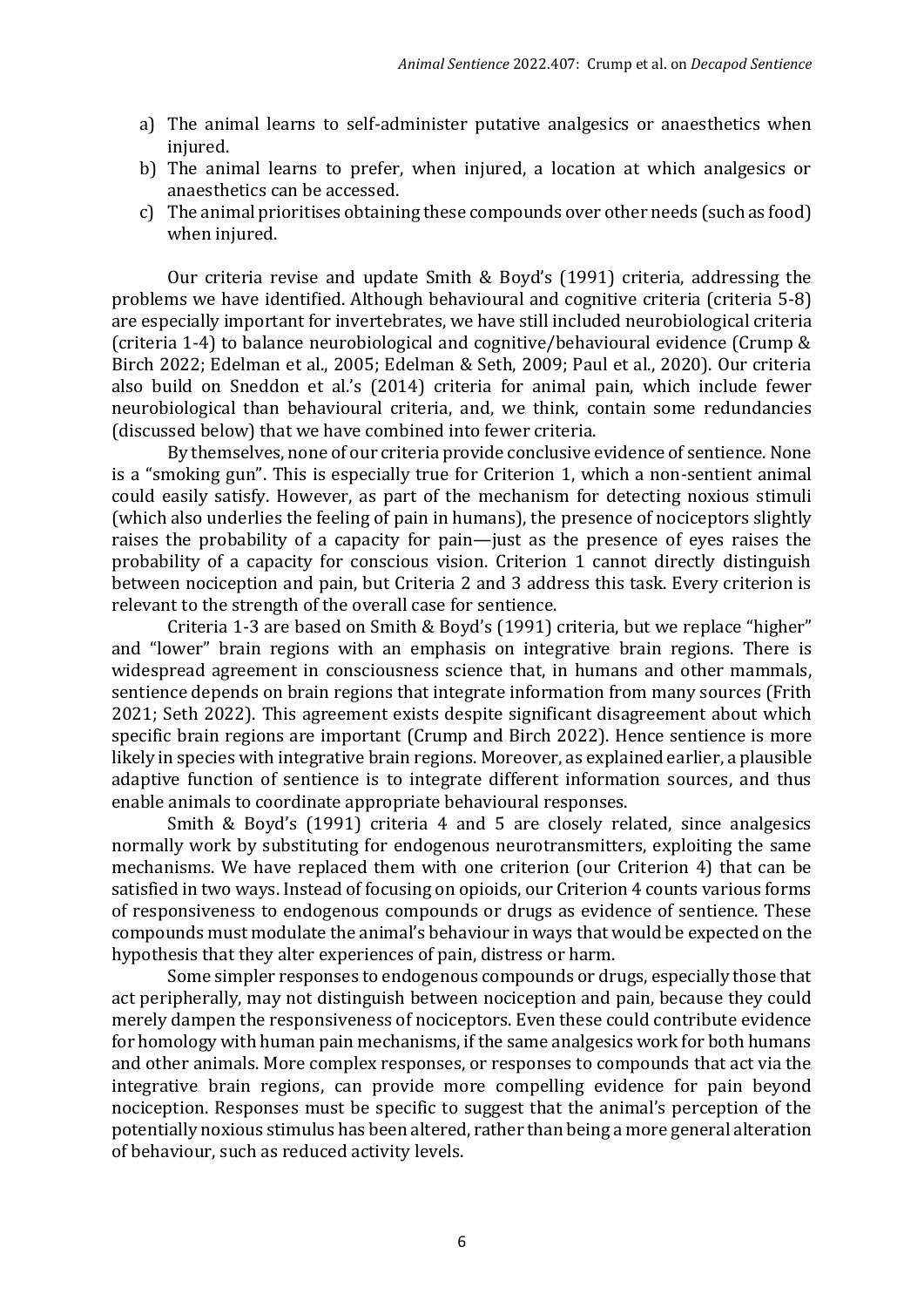We have replaced Smith & Boyd's (1991) behavioural criteria (criteria 6 and 7) with much more detailed and rigorous cognitive and behavioural criteria (our criteria 5- 8) that align with all plausible views about the adaptive value of sentience, without committing to any specific view. These identify four main types of behavioural and cognitive abilities likely to require negatively valenced affective states: motivational trade-offs, flexible self-protective behaviour, associative learning, and behaviour suggesting value is being accorded to analgesics or anaesthetics when injured (as shown by self-administration, conditioned place preference or prioritisation).

Whilst our behavioural criteria are more concrete than Smith & Boyd's (1991), they are less extensive than those listed by Sneddon et al. (2014). This avoids treating very similar behaviours as independent lines of evidence. For example, Sneddon et al. separately list "Self-administration of analgesia" and "Pay cost to access analgesia". Our Criterion 8 regards these as different ways to satisfy the same criterion. Our criteria also distinguish more explicitly between nociceptive and pain-related behaviours. For example, a nociceptive reflex could easily achieve Sneddon et al.'s "Movement away from noxious stimuli" (Campbell et al., 1991).

Our behavioural criteria deliberately leave room for interpreting empirical evidence on a case-by-case basis. Rather than attempting to address all possible ambiguities in this section, as we go through the application of the framework to decapods, we will explain how each criterion is tested against the evidence. We will, however, clarify two important points.

First, "flexibility" does not imply a capacity for planning ahead or reflection—only that the animal can respond to the same noxious stimulus in different ways, depending on its situation. The animal may show sensitivity to the efficacy of each response, trying something else if a set of responses is ineffective. There may also be individual differences within the species in the types or sequences of responses produced. Flexibility in this sense can be contrasted with fixed, reflexive behaviour that is species- and contextspecific.

A difficulty here is that even animals without a central nervous system, such as sea anemones, show some flexibility: they have reflexes that another stimulus, such as a conspecific, can inhibit (Haag and Dyson, 2014). Criteria 5 and 6 accordingly emphasize specific types of flexibility likely to implicate centralized, integrative information processing. Criterion 5 highlights the devaluing of threat and the valuing of reward in a common currency. We are looking here for a level of sophistication that cannot be explained parsimoniously as another stimulus directly inhibiting a reflex. Criterion 6 emphasizes location-specific self-protective behaviour, likely reflecting an internal representation of the location of the aversive stimulus. Here, we require a level of sophistication that exceeds a reflex response to injury, such as a range of different responses that may differ between individuals and may be altered if ineffective.

The second point concerns associative learning (Criterion 7). Sentience could facilitate this by allowing animals to 'label' previously neutral stimuli or behaviours with valenced information, so that the animal can learn to behave more beneficially when faced with similar situations in future. However, simple forms of associative learning appear to occur unconsciously in humans (Greenwald and De Houwer, 2017), leading to ongoing debate about which kinds of associative learning are linked to sentience and why (Birch 2020; Birch et al., 2020a). Instrumental learning (Skora et al., 2021), reversal learning (Travers et al., 2018), learning "incongruent" spatial relationships (Ben-Haim et al., 2021), and learning across temporal gaps between stimuli ("trace conditioning"; Clark et al., 2002) are more complex and more strongly linked to sentience than classical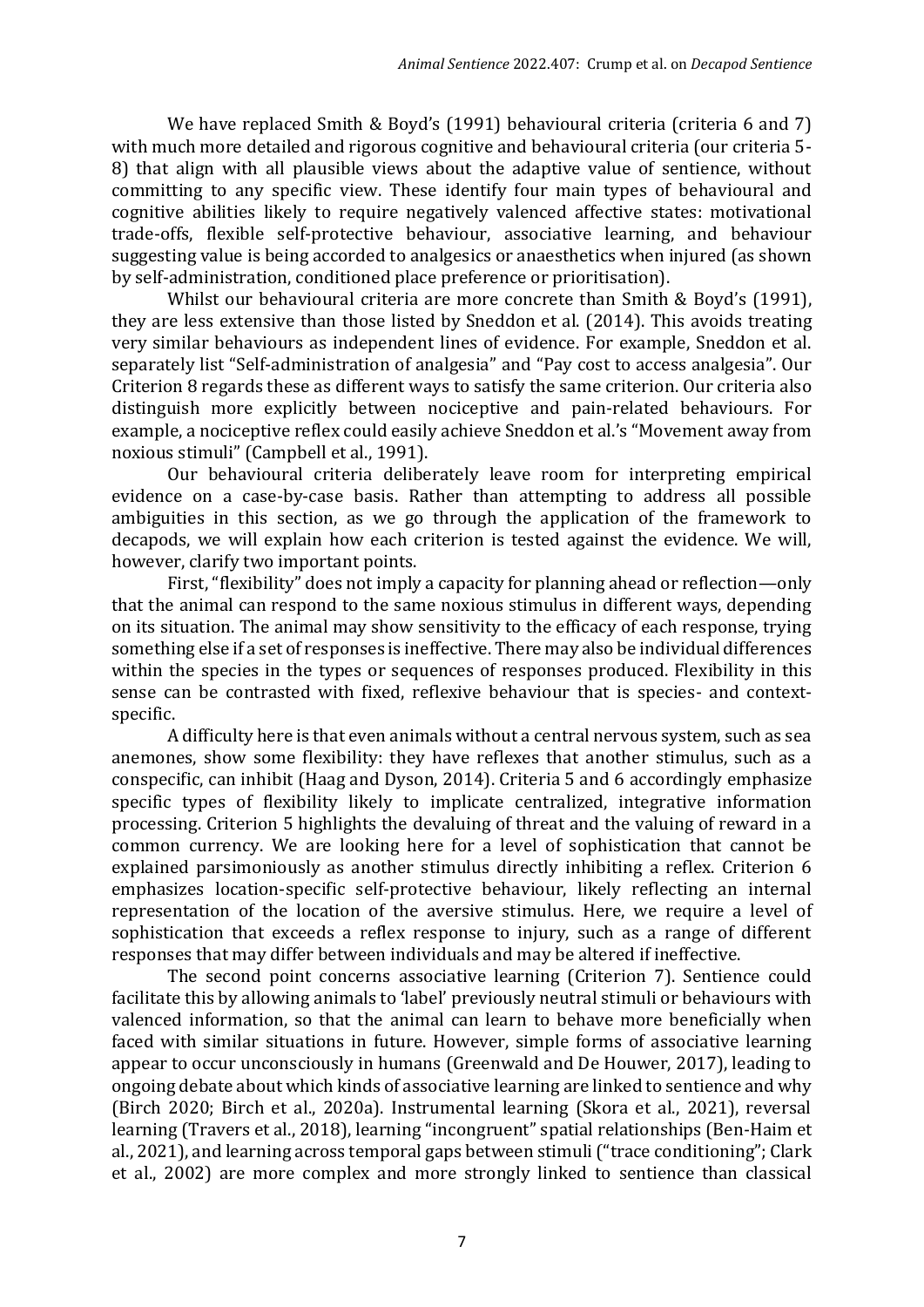conditioning involving two stimuli presented simultaneously. Given the ongoing debate on this issue, we regard any evidence of associative learning as relevant for discussion, although it is only part of the overall picture, and some examples will be more convincing than others.

Outside our criteria, other lines of evidence for animal sentience have been proposed. Of particular relevance, Sneddon et al. (2014) nominated physiological stress responses to noxious stimuli. Elwood and Adams (2015) showed that, compared to nonshocked controls, shore crabs (*Carcinus maenas*) exposed to electric shocks had higher haemolymph lactate levels – a physiological measure of stress. This effect persisted when only crabs exhibiting similar behaviour were compared, ruling out treatment differences in activity. Ultimately, though, we decided against including a stress-based criterion, on the grounds that physiological stress is neither necessary for pain nor always associated with pain (Stevens et al. 2016). A caveat here is that sometimes inducing stress can be a way of exploring other criteria, as in, for example, Fossat et al. (2014), where a stress response is used as a way of investigating the effects of anxiolytic drugs.

Our criteria are not unreasonably demanding—they do not require certainty. For example, well-researched mammals, such as lab rats (*Rattus norvegicus*), would satisfy them all (Navratilova et al., 2013). At the same time, the criteria are rigorous and robust. To our knowledge, current evidence suggests that animals unlikely to be sentient, such as cnidarians (jellyfish and sea anemones), would not convincingly satisfy any of them. We have found two reports of associative learning in sea anemones (Ross, 1965; Hodgson, 1981), and one detailed study (Haralson et al., 1975), but nothing that could allow more than medium confidence in any single criterion. Sea anemones exhibit some behavioural flexibility (Haag & Dyson, 2014) but not of a type that satisfies Criterion 5. In sum, our criteria are rigorous and robust, without being unreasonably demanding.

**2.3. Our grading system***.* How do our eight criteria lead to a judgement about the overall strength of evidence? It would be unreasonable to demand unequivocal satisfaction of all eight criteria before attributing sentience to an animal, especially in species that have been relatively little researched. If we are confident an animal satisfies several criteria, then the possibility of sentience should be taken seriously, and welfare risks should be considered. We have implemented a simple, practical grading scheme that relates the number of satisfied criteria to the strength of evidence for sentience.

A grading scheme can only ever provide approximate guidance, and evaluations must be sensitive to individual cases. For example, extra caution may be warranted if many indicators are uncertain rather than demonstrably absent, or if the animal exceeds an indicator's minimal requirements (e.g., satisfying criteria 4 or 8 in multiple ways). Moreover, the criteria are not equal. Criterion 8 provides compelling evidence in its own right, whereas Criterion 1 could only ever form a small part of a wider case for sentience, because nociceptors may detect noxious stimuli without any associated experience or feeling. Nonetheless, a grading scheme helpfully organises our thinking about sentience.

We use confidence levels to communicate the strength of evidence that an animal satisfies or fails each criterion. The possible confidence levels are "very high confidence", "high confidence", "medium confidence", "low confidence", "very low confidence", and "no confidence". Confidence levels consider both the amount of evidence and its reliability and quality.

We use "very high confidence" when the weight of scientific evidence leaves no scope for reasonable doubt. We use "high confidence" when we are convinced that the animals satisfy/fail the criterion, even though scope for reasonable doubt remains. We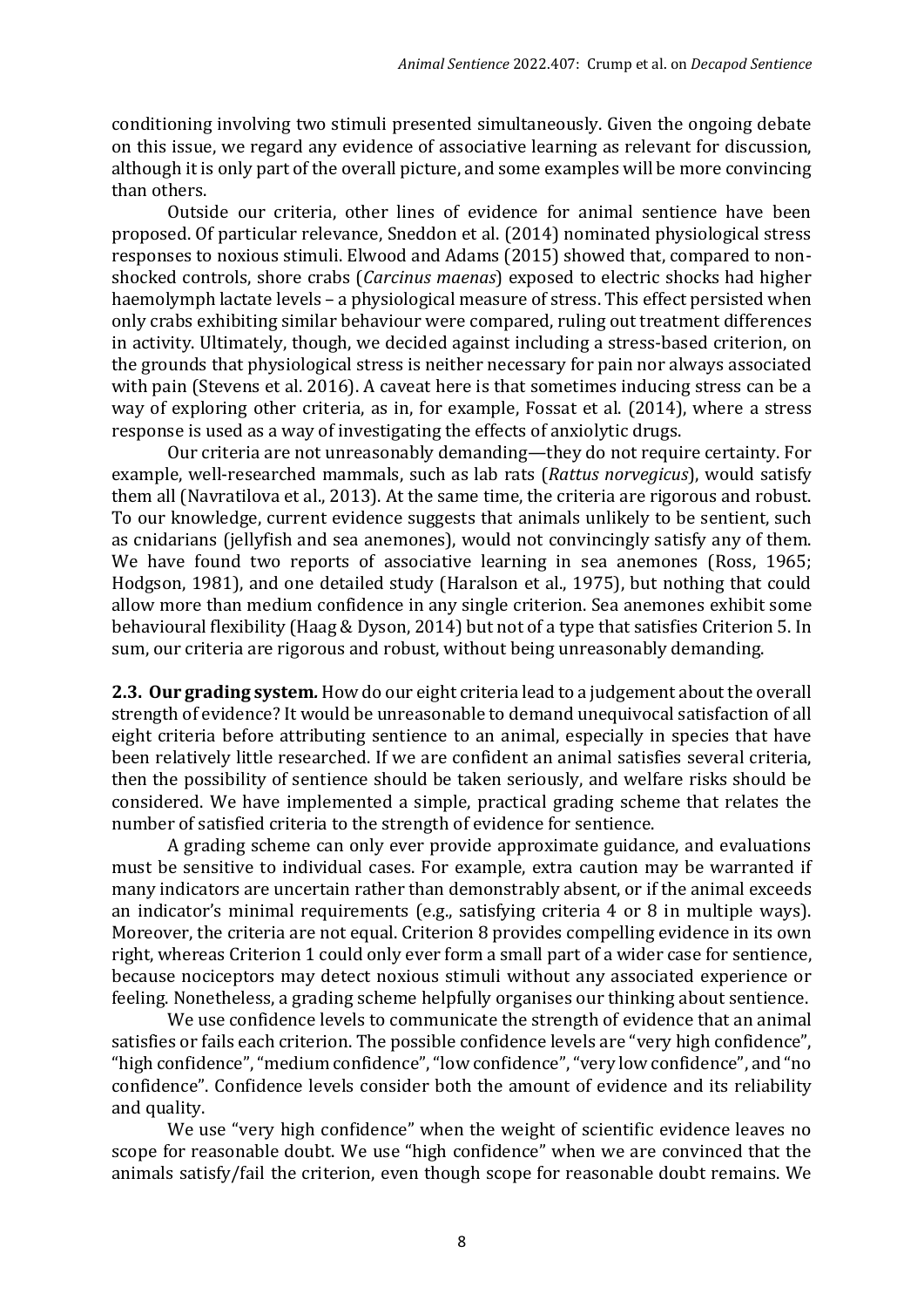use "medium confidence" when concerns about the evidence's reliability/quality prevent us from having high confidence. We use "low confidence" when there is little evidence that an animal satisfies or fails the criterion; "very low" when the evidence is seriously inadequate; and "no confidence" when it is non-existent. To be clear, "low confidence" does not necessarily mean sentience is unlikely or disproven. It can mean that the evidence either way is thin, low-quality, or both, rendering the animal's sentience unknown.

With this in mind, we apply the following approximate grading scheme:

- 1. High or very high confidence that 7-8 criteria are satisfied: Very strong evidence of sentience. Welfare protection clearly merited. No urgent need for further research into sentience in this taxon.
- 2. High or very high confidence that 5-6 criteria are satisfied: Strong evidence of sentience. If remaining indicators are uncertain rather than shown absent, further sentience research is advisable. However, these animals should be regarded as sentient in the context of animal welfare legislation.
- 3. High or very high confidence that 3-4 criteria are satisfied: Substantial evidence of sentience. If remaining indicators are uncertain rather than shown absent, further research is strongly recommended. Despite the scientific uncertainty regarding these animals, it might still be reasonable to include them within the scope of animal welfare legislation, e.g., if they are closely related to animals that have been more extensively studied and for which the evidence is stronger.
- 4. High or very high confidence that 2 criteria are satisfied: Some evidence of sentience. Sentience should not be ruled out. If remaining indicators are uncertain rather than shown absent, further research might provide insight.
- 5. High or very high confidence that 0-1 criteria are satisfied: Sentience unknown or unlikely. If remaining indicators are uncertain rather than shown absent, sentience is simply unknown. However, if high-quality scientific work shows the other indicators to be absent, sentience is unlikely.

This scheme does not give the final word on the strength of evidence. It is a ruleof-thumb and can be updated in response to new evidence or understanding. In applying our framework, one must consider the overall evidential picture, and the differences between criteria. We think an approximate grading scheme is ultimately more helpful than a scoring scheme giving each criterion a numerical weight, since these weights would be arbitrary.

**2.4. The question of generalization.** When using our grading scheme, separate assessments must not be demanded for every individual species. For example, very few of the 15,000 decapod species have been studied scientifically in relation to any of these sentience indicators. Thus, if we graded every decapod separately, most would fall into the "sentience unknown or unlikely" category, but this would be a misapplication of our framework. Many mammalian species have never been studied in relation to sentience (a great deal of the evidence for mammals comes from the lab rat, *R. norvegicus*), but that does not mean their sentience is unknown. It is a widely accepted principle in animal welfare science and policy that we can make reasonable generalizations from wellstudied laboratory species to less-studied but related species.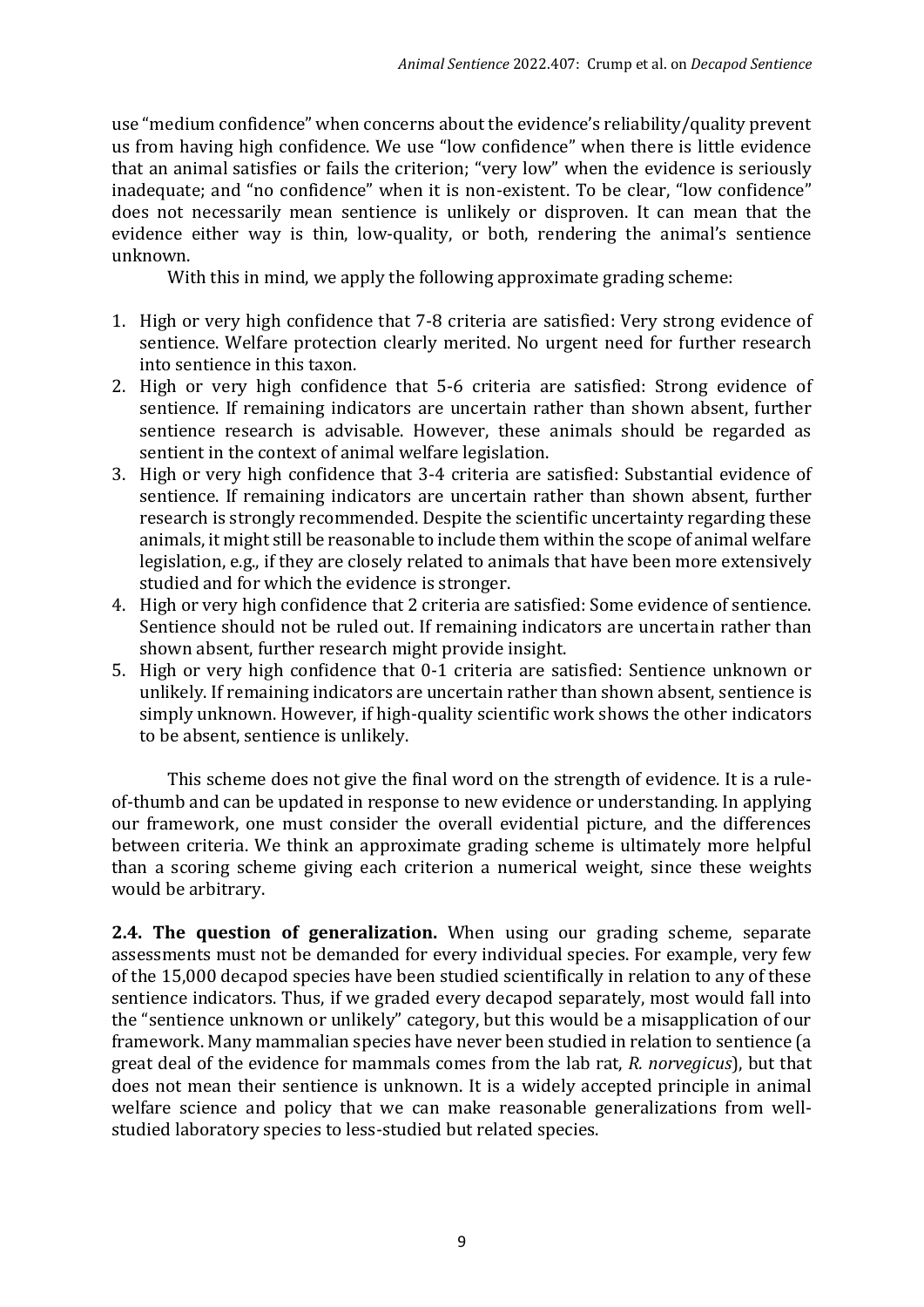# **3. Evidence of Sentience in Decapod Crustaceans**

In this section, we apply our framework to a taxon where sentience is controversial, decapod crustaceans, and review all the evidence that bears on our eight criteria. Other relevant post-2000 reviews on this topic include Sherwin (2001), AHAW (2005), Elwood et al. (2009), Gherardi (2009), Broom (2014), Sneddon et al. (2014), Sneddon (2015), Burrell (2017), Walters (2018), Diggles (2019), Elwood (2019a, b, 2021), and Passantino et al. (2021).

We will use De Grave et al.'s (2009) taxonomy, which divides decapods in two suborders (Pleocyemata, including crabs, lobsters, crayfish, and caridean shrimp, and Dendrobrachiata, including penaeid shrimp), with the Pleocyemata further divided into ten infraorders. Molecular evidence supports this classification (Wolfe et al., 2019). Sentience research has focussed on the Brachyura (true crabs), with some work on the Anomura (anomuran crabs, including hermit crabs), the Astacidea (astacid lobsters and crayfish), the Achelata (spiny lobsters) and the Caridea (caridean shrimps). But there is limited research on other infraorders, including the commercially farmed penaeid shrimps (Table 1).

**Table 1.** A summary of the evidence of sentience in decapods. The colours and letters represent our confidence level that the order (or orders) of animals in question (row) satisfies the criterion in question (column). VH (dark green) indicates very high confidence, H (light green) indicates high confidence, M (dark yellow) indicates medium confidence, and L (light yellow) represents low confidence. Since we have not found evidence to support Criterion 8 in any decapod, we have used the category of very low confidence (VL, light grey) in this case. Importantly, low/very low confidence implies only that the scientific evidence one way or the other is weak, not that the animal fails or is likely to fail the criterion. Reproduced from Birch et al. (2021).

| <b>Criterion</b>                                   | $\overline{1}$ | $\overline{2}$ | $\overline{3}$ | $\overline{\mathbf{4}}$ | 5 | $6\phantom{1}6$ | $\overline{7}$ | 8         |
|----------------------------------------------------|----------------|----------------|----------------|-------------------------|---|-----------------|----------------|-----------|
| <b>True crabs</b><br>(Brachyura)                   | H              | <b>VH</b>      | L              | <b>VH</b>               | L | <b>VH</b>       | H              | <b>VL</b> |
| <b>Anomuran crabs</b><br>(Anomura)                 | H              | <b>VH</b>      | L              | L                       | M | H               | L              | <b>VL</b> |
| <b>Astacid</b><br>lobsters/crayfish<br>(Astacidea) | H              | <b>VH</b>      | L              | <b>VH</b>               | L | L               | M              | <b>VL</b> |
| <b>Spiny lobsters</b><br>(Achelata)                | H              | <b>VH</b>      | L              | L                       | L | L.              | M              | <b>VL</b> |
| <b>Caridean</b><br>shrimps<br>(Caridea)            | H              | <b>VH</b>      | L              | M                       | L | M               | L              | <b>VL</b> |
| <b>Penaeid shrimps</b><br>(Penaeidae)              | H              | L.             | L              | M                       | L | L               | L              | VL        |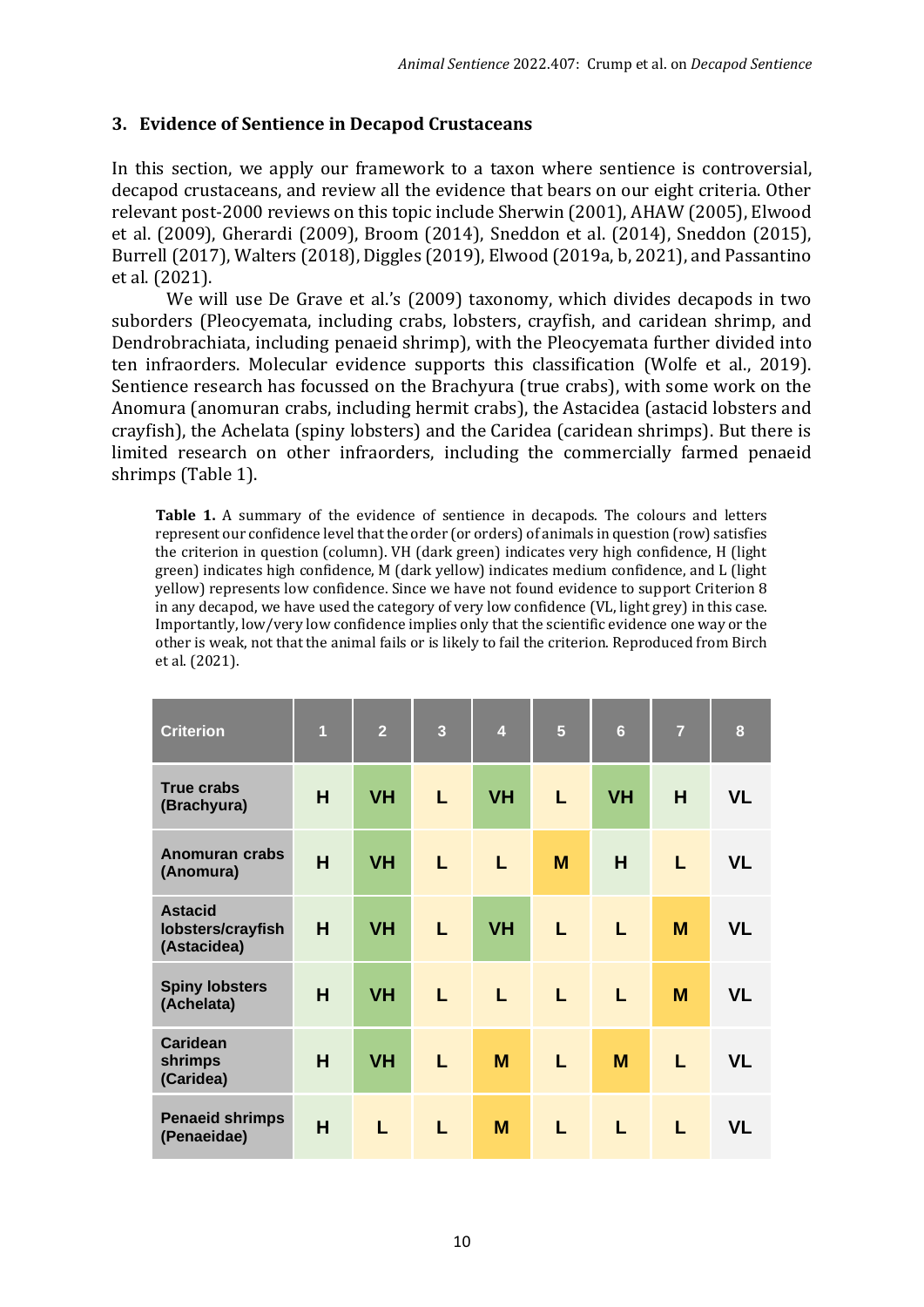# **3.1. Criterion 1***: The animal possesses receptors sensitive to noxious stimuli (nociceptors).*

A nociceptor is "a high-threshold sensory receptor of the peripheral somatosensory nervous system that is capable of transducing and encoding noxious stimuli" (International Association for the Study of Pain, 2017). The most direct method of detecting nociceptors is identifying peripheral sensory neurons with altered electrical activity in response to potentially noxious stimulation. So far, these methods have not conclusively demonstrated the presence of nociceptors in decapods (Sneddon et al., 2014; Walters, 2018).

We have only found two electrophysiological studies explicitly exploring nociception in decapod crustaceans. To assess nociceptive responses to extreme pH, Puri and Faulkes (2010) severed the second of two antennae pairs in Louisiana red swamp crayfish (*Procambarus clarkii*) and took extracellular recordings from the nerve tip of each. The nerves' electrical activity was compared when the antennae were washed or swabbed with sodium hydroxide (NaOH; alkaline), hydrochloric acid (HCl), benzocaine (a local anaesthetic in vertebrates) and the control solution (saline). Electrical responses differed greatly between individual antennae, showing no consistent increases or decreases in spike frequency between the different stimuli. Thus, the study yielded no evidence of nociceptors that respond to extreme pH in crayfish antennae (Puri & Faulkes, 2010). However, the conclusions are limited as extreme pH is just one possible stimulus that a nociceptor may respond to.

A follow-up experiment used the same procedure to investigate P. clarkii responses to extreme heat (60 °C water), control saline, capsaicin (the 'hot' chemical in chilli peppers, dissolved in ethanol), isothiocyanate (the 'hot' chemical in wasabi, dissolved in ethanol), or control ethanol solution (Puri & Faulkes, 2015). Hot water induced significantly more electrical activity than the control saline. No consistent differences in electrical activity were observed between capsaicin, isothiocyanate, and ethanol, although statistical analyses of this were not reported. These findings provide tentative evidence for antennal nociceptors specialised for extreme heat. However, it is unclear whether the receptors also respond to moderate heat, because a range of temperatures was not tested, and because the room-temperature saline bathing the antennae would have rapidly cooled the small volume of hot water. If the receptors respond to moderate heat, they would be thermoreceptors rather than nociceptors. It is, therefore, necessary to investigate nociception using stimuli ranging from mild to increasing intensities/frequencies/durations, as well as across a range of stimulus types (e.g., see Ashley et al., 2007 on rainbow trout; *Oncorhynchus mykiss*).

Another electrophysiological study (not intended to discover nociceptors) investigated the electrical responsivity to stimulation of sensory receptors on the inner edges of the pereiopod chelae (claws of a walking leg) in stone crayfish (*Austropotamobius torrentium*) (Altner et al., 1983). Despite not claiming to find nociceptors, the authors noted mechanoreceptors associated with external setae (bristles) that only responded to "strong mechanical stimuli". They did not quantify how strong, but if it was strong enough to cause avoidance behaviour, they may be mechanical nociceptors.

Molecular research provides indirect evidence for nociception in decapods. Transcriptomics can reveal which genes are being expressed as messenger RNA (mRNA) in an animal's tissue, thereby causing specific proteins to be produced. The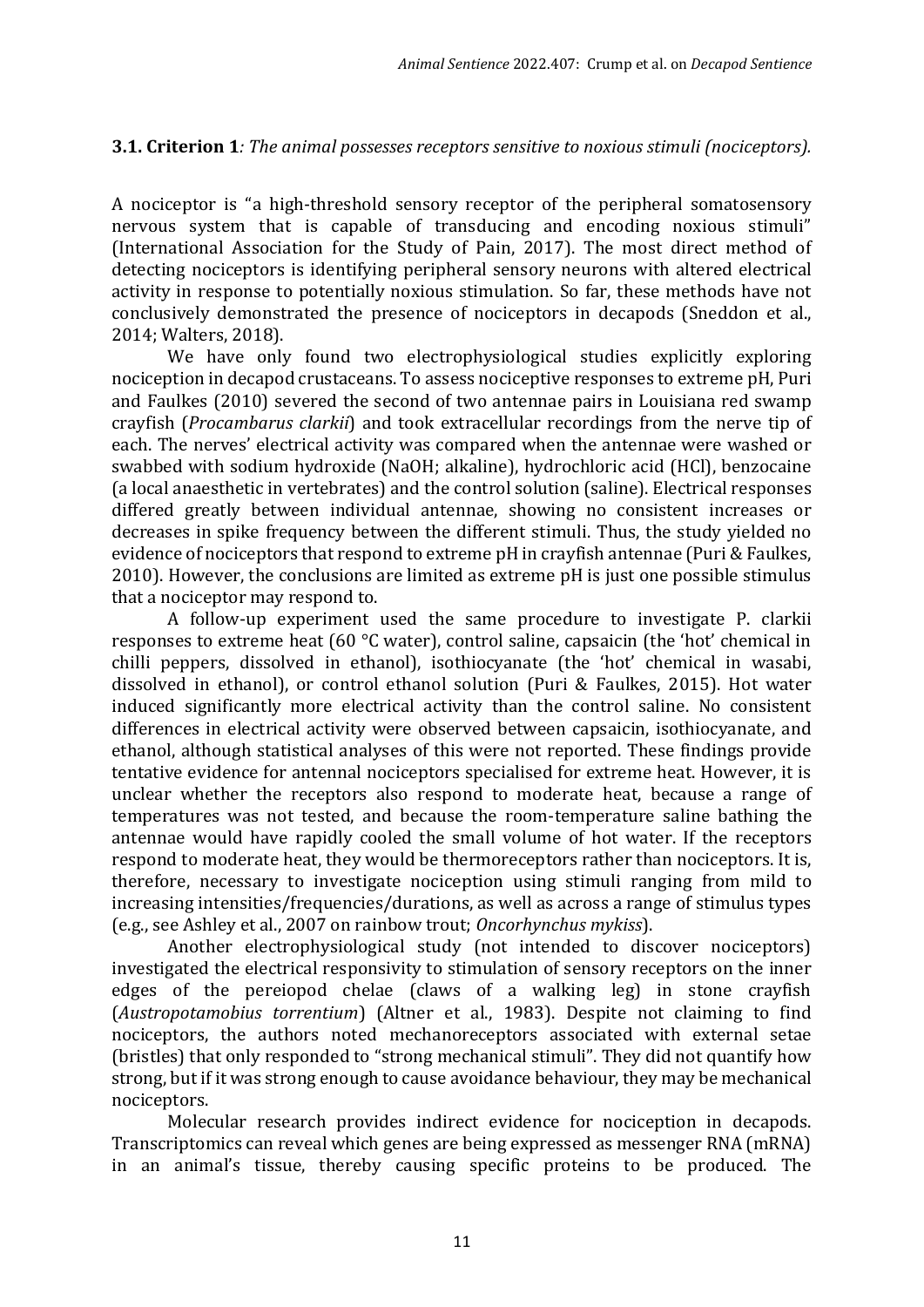transcriptomes of Caribbean spiny lobster (*Panulirus argus*), clawed lobster (*Homarus americanus*), red swamp crayfish (*Procambarus clarkii*), and blue crab (*Callinectes sapidus*) all express Transient Receptor Potential A (TRPA) channels (Kozma et al., 2020). Some variants of the TRPA subfamily of ion channels can function as aversive stimulus receptors. For example, the four decapods express homologues to TRPA1, which detects various potentially noxious stimuli across many animal species, from flatworms (Arenas et al., 2017) to humans (Kádková et al., 2017). The decapods additionally expressed a homologue to the TRPA channel known as "painless", so-called because knocking it out stops fruit flies (*Drosophila melanogaster*) from avoiding noxious thermal, mechanical or chemical stimuli (Tracey et al., 2003; Im & Galko, 2012).

Overall, the decapods expressed four to five TRPA homologues with other species, and two distinct TRPA channels with no insect homologues. They also expressed TRPV1 (Kozma et al., 2020), another highly conserved ion channel involved in polymodal nociception in mammals (Smith & Lewin, 2009). P. clarkii antennae, limbs and brains also expressed these ion channels to varying degrees (Kozma et al., 2018). These transcriptome data provide relevant evidence but are insufficient for very high confidence that nociceptors are present, because the same proteins can have different functions in different species and different tissues within the same animal.

Finally, nociceptors are widespread across the animal kingdom. As well as in vertebrates, they have been found in annelid worms, nematode worms, gastropod molluscs and insects (Smith & Lewin, 2009; Walters, 2018). Crustaceans are a sister group to hexapods (insects), and both shared a common ancestor with nematodes (Halanych, 2004). It is unclear whether nociceptors evolved once and have been widely conserved since, or whether they evolved independently via convergent evolution (Walters, 2018). If they evolved in a crustacean-hexapod common ancestor, it seems unlikely that crustaceans would later have lost them, because nociceptors have clear survival value.

To summarise, the ion channel families involved in nociception are highly conserved evolutionarily, and crabs and lobsters express several homologous proteins. Nociceptors are also present in other arthropods, such as insects. This indirect evidence, together with the behavioural evidence considered later, allows high confidence that decapods satisfy Criterion 1. Direct neurophysiological evidence would be needed for very high confidence.

# **3.2. Criterion 2:** *The animal possesses brain regions capable of integrating information from different sensory sources.*

Much remains to be discovered about crustacean brains, and there is enormous variation across species (Sandeman et al., 2014; Strausfeld et al., 2020). Nonetheless, crustaceans can integrate different kinds of information, with the three main brain regions (protocerebrum, deutocerebrum, and tritocerebrum; reviewed in Sandeman et al., 2014) extensively linked via an elaborate central complex (Utting et al., 2000).

Specific structures also integrate information, with the hemiellipsoid body perhaps the best understood. Hemiellipsoid bodies are likely homologous with insect mushroom bodies, which also have integrative functions (Brown & Wolff, 2012; Sayre & Strausfeld, 2019). For example, Strausfeld et al.'s (2020) study of nineteen decapods (and a stomatopod) found a protein in the hemiellipsoid bodies crucial for learning and memory in fruit flies (Skoulakis et al., 1993).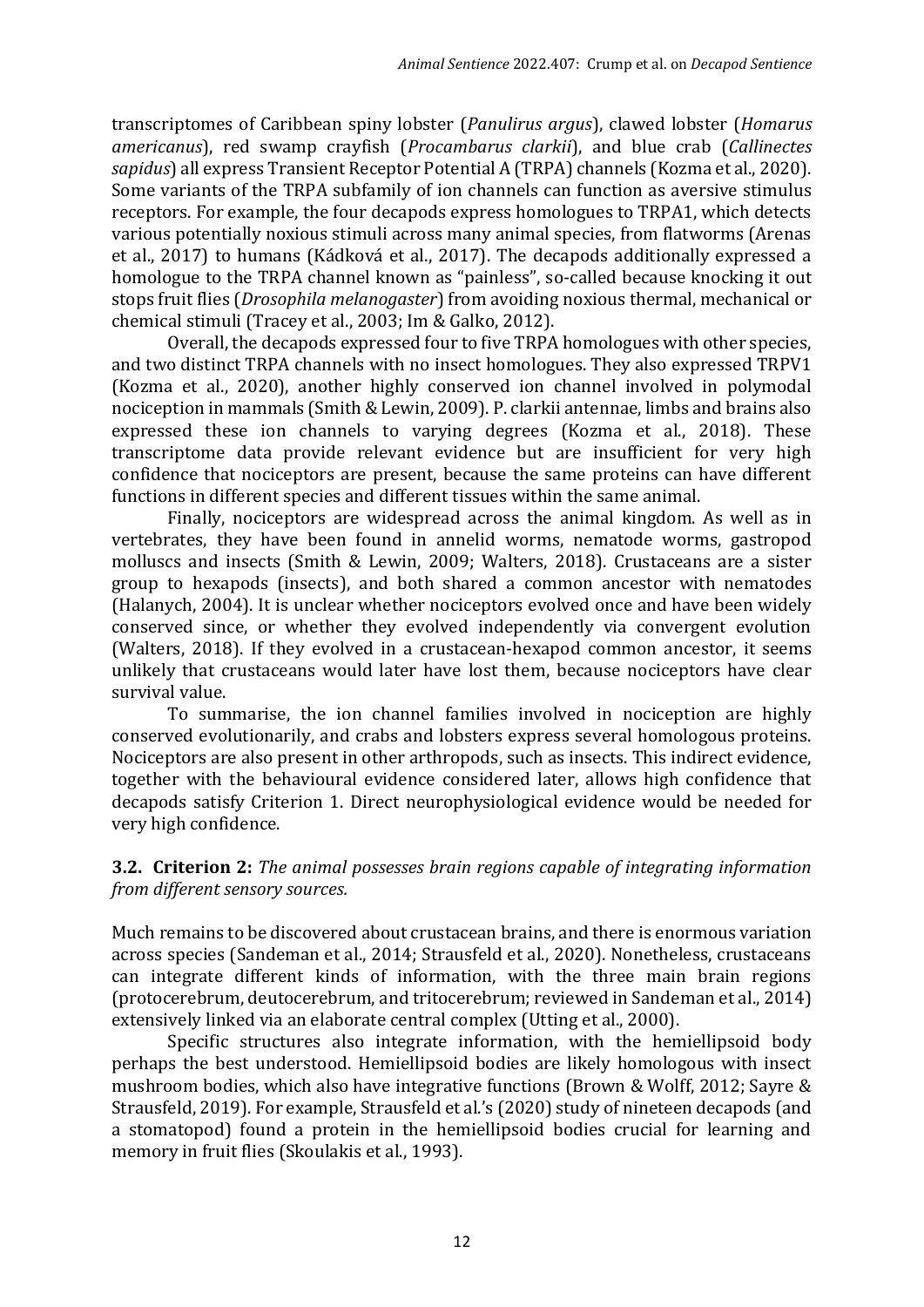In the crab *Neohelice granulata* (Maza et al., 2016), hemiellipsoid bodies could be stained with antibodies to proteins associated with memory processes (known as 'p-CaMKII-α'), and with antibodies to a different protein (5-bromo-2′-deoxyuridine, or 'BrdU') produced by proliferating cells (production of new brain cells underlies learning and memory). Crabs were presented with a repeated 'threatening' visual stimulus, which initially caused them to attempt escape and caused corresponding activity (a calcium cascade) in the hemiellipsoid bodies, with the crabs' response to the repeated stimulus gradually stopping. Maza et al. (2016) showed the crabs the stimulus again after a short interval, either in the same environment as before or with a different visual background. Crabs with the familiar background continued to ignore the cascade, but those with the new background reacted with renewed behavioural and hemiellipsoid activity. The authors, therefore, implicated the hemiellipsoid bodies in learning and memory (Maza et al., 2016), although the type of learning here was probably habituation, not associative learning (see Criterion 7).

One mechanism by which decapod hemiellipsoid bodies can integrate information involves interneurons known as 'parasol cells'. Located within the hemiellipsoid body, these cells can integrate sensory information across modalities, with the ability to amplify signals (DeForest Mellon, 2003), and might play a role in decision-making and prioritisation. Without stimulation, they show consistent, synchronised pulses of activity. In crayfish, at least, individual parasol cells can receive either odour information from the olfactory lobe, visual information from the optical ganglion, or tactile, odour and visual information from the accessory lobe. When a strong stimulus activates any parasol cell, there is a burst of enhanced activity in that cell and neighbouring cells, even neighbours that did not receive the original stimulus input (DeForest Mellon, 2003). This cellular community-level activity may amplify important signals, enabling important information to be prioritised. Neural mechanisms such as this could allow whole-organism perception, learning and decision-making about potential harms.

Some decapods have more developed hemiellipsoid bodies than others. Across 19 decapods studied, the groups having proportionately the largest hemiellipsoid bodies were true crabs (Brachyura), followed by anomuran crabs (Anomura), followed by various caridean shrimps (Alpheidae and Thoridae) (Strausfeld et al., 2020), and hydrothermal vent shrimps (exemplified by *Rimicaris exoculate*; Figure 1) (Machon et al., 2019).

Decapods with relatively reduced hemiellipsoid bodies, such as crayfish and lobsters (Astacidea), may use a different brain region to integrate information. Specifically, the accessory lobe in the deutocerebrum is relatively large in astacids, and it can integrate multisensory information (Sandeman et al., 2014). In Australian freshwater crayfish (*Cherax destructor*), the accessory lobes receive input from deutocerebral interneurons that convey visual and tactile information from the hemiellipsoid bodies in the protocerebrum, as well as olfactory and other information from the deuto- and tritocerebra (Sandeman et al., 1995). The accessory lobe then projects information back up to the protocerebrum. Large and well-connected accessory lobes have also been found in the spiny lobster (*P. argus*, infraorder Achelata) (Wachowiak et al., 1996), freshwater crayfish (*P. clarkii* and *Orconectes rusticus*), and American clawed lobster (*Homarus americanus*).

The astacid combination of relatively small hemiellipsoid bodies with large accessory lobes contrasts with the opposite found in other decapods. For example, coconut crabs (*Birgus latro*, infraorder Anomura) have a very large hemiellipsoid body but an extremely small accessory lobe that is seemingly little connected with the rest of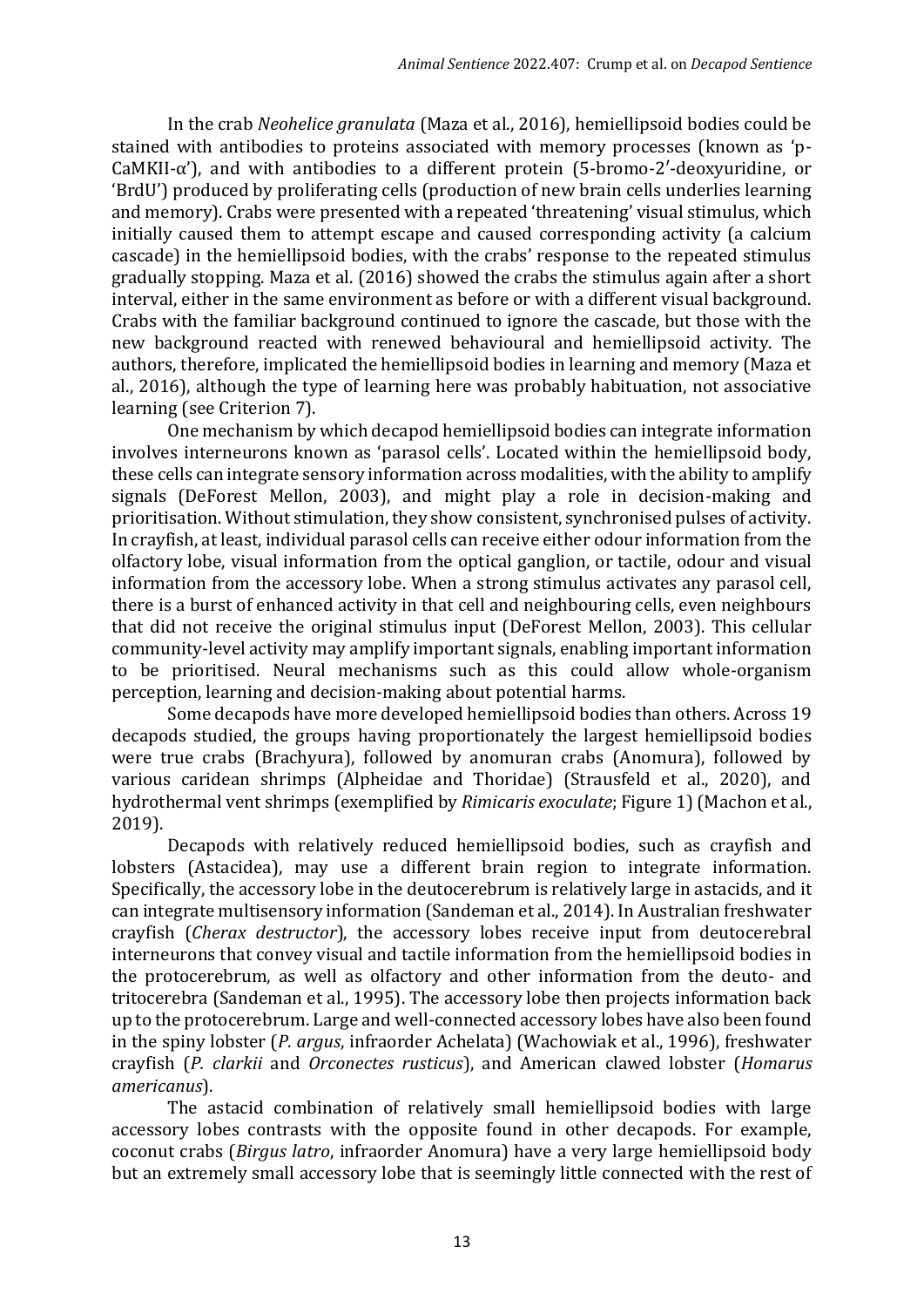the brain (Krieger et al., 2010). It is possible that information integration can be achieved either primarily in the hemiellipsoid bodies, as in crabs and some shrimp species, or primarily in the accessory lobe, as in crayfish and lobsters (Sandeman et al., 2014).



**Figure 1.** A key figure from Strausfeld et al. (2020). Pink regions indicate an integrative brain region associated with learning and memory (the hemiellipsoid body) in various species of crustacean, as identified using an immunostaining technique (N.B. Leptostraca and Stomatopoda are not decapods). This figure is © Strausfeld et al. 2020 / CC-BY-4.0 licensed. See the original source for full details of the technique used.

In conclusion, the central complex, hemiellipsoid bodies, and accessory lobes integrate information from different sensory sources. True crabs (infraorder Brachyura) and anomuran crabs (Anomura) have proportionally the largest and most developed hemiellipsoid bodies studied so far, followed by caridean shrimps (Caridea). Lobsters and crayfish (Astacidea, Achelata) have relatively small hemiellipsoid bodies, but integrate information using relatively large accessory lobes. We therefore have very high confidence that true crabs (infraorder Brachyura), anomuran crabs (Anomura), lobsters and crayfish (Astacidea, Achelata) and caridean shrimps (Caridea) satisfy Criterion 2. Other infraorders may satisfy this criterion, but many have not been studied in detail.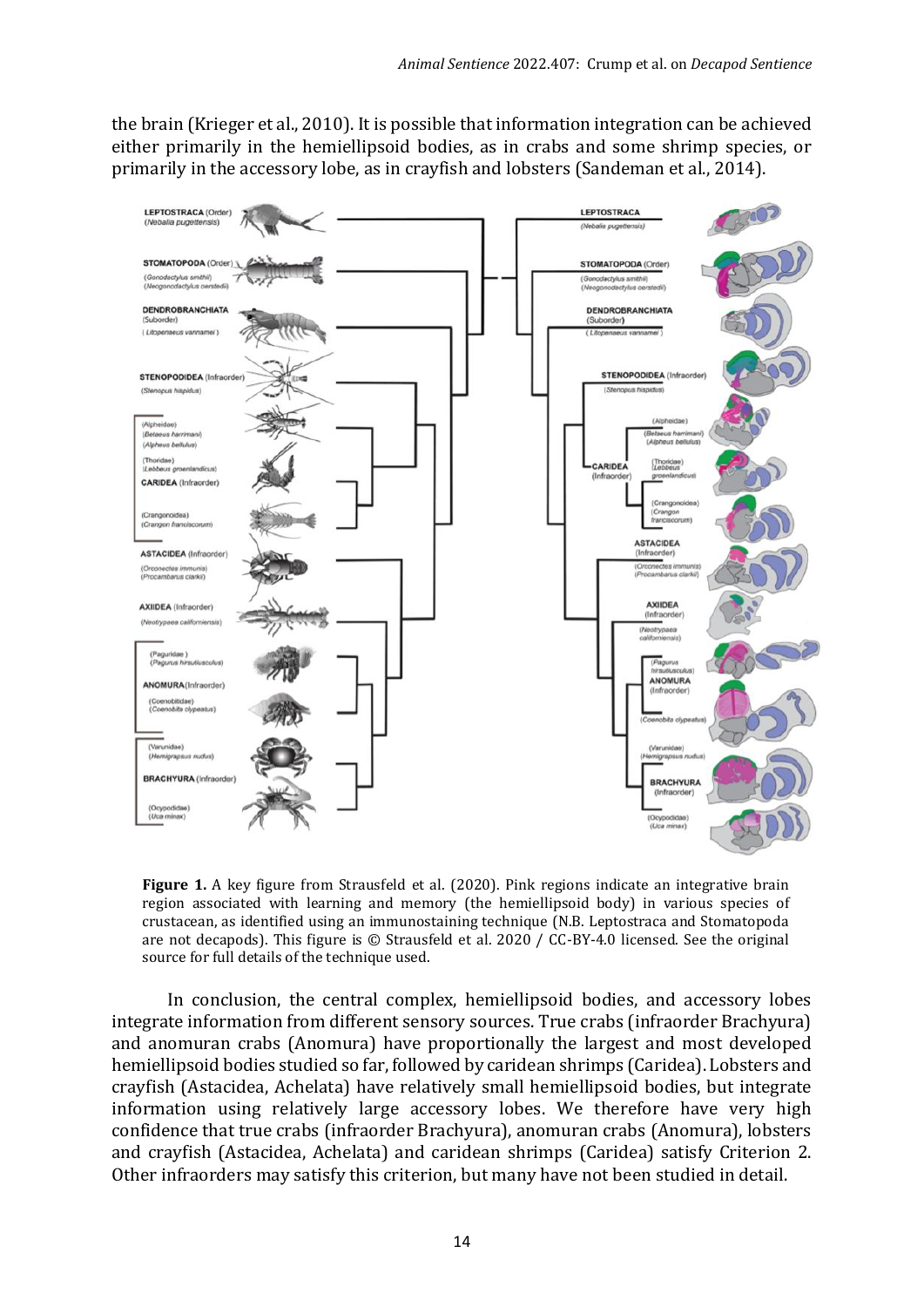**3.3. Criterion 3:** *The animal possesses neural pathways connecting the nociceptors to the integrative brain regions.*

Given our high confidence that decapods have nociceptors and very high confidence that they have integrative brain regions, we must now ask whether neural pathways connect the two. Decapod sensory receptors are usually connected to the integrative brain regions (Sandeman et al., 2014), so it is plausible that nociceptors would also be connected. However, we have found no neurological evidence of the specific pathways transmitting nociceptive information. We therefore have low confidence that decapods satisfy Criterion 3. To be clear, our assessment is based on the absence of high-quality evidence one way or the other—not on evidence against nociceptors connecting to the integrative brain regions. This is an important evidence gap.

**3.4 Criterion 4:** *The animal's behavioural response to a noxious stimulus is modulated by chemical compounds affecting the nervous system in either or both of the following ways: (a) The animal possesses an endogenous neurotransmitter system that modulates (in a way consistent with the experience of pain, distress or harm) its responses to threatened or actual noxious stimuli; or (b) putative local anaesthetics, analgesics (such as opioids), anxiolytics or anti-depressants modify an animal's responses to threatened or actual noxious stimuli in a way consistent with the hypothesis that these compounds attenuate the experience of pain, distress or harm.*

Decapod crustaceans have endogenous neurotransmitter systems, including endogenous opioid, serotonergic, dopaminergic and octopaminergic systems (see Harlıoğlu et al., 2020 for a recent review). But do these compounds modulate responses to noxious stimuli?

*True crabs (infraorder Brachyura).* In a series of experiments, Hector Maldonado and colleagues studied the effect of opioids on responses to danger and noxious stimuli in the crab *Neohelice granulatus* (formerly *Chasmagnathus granulatus*). Injecting crabs with naloxone, an opioid blocker, prevented habituation to a danger stimulus (a shadow passing overhead), suggesting a role for endogenous opioids in habituation (Romano et al., 1990, Valeggia et al., 1989). Morphine inhibited crabs' defensive response (extending the claws and raising itself on its legs) to electric shock (Lozada et al., 1988) in a dosedependent manner, as well as reducing escape responses to the danger stimulus (Maldonado et al., 1989). In both studies, naloxone administration eliminated the effect. Replacing morphine with a synthetic analogue of the opioid met-enkephalin produced a similar result (Godoy & Maldonado, 1995).

Do opioids attenuate an aversive "pain-like" or "fear-like" state, or generally inhibit stimulus responsiveness? Tomsic and Maldonado (1990) investigated whether morphine impaired crabs' motor actions (optokinetic responses) unrelated to danger, relative to controls injected with saline (n =  $20 \times 75 \text{ µg/g}$  morphine,  $20 \times 100 \text{ µg/g}$ ,  $20 \times$ saline). They reported no effect of morphine on these behaviours, although it is unclear whether the experimenters were blind to treatment. Moreover, Tomsic et al. (1991) compared morphine with a neurotransmitter that impairs motor responses, gamma-Aminobutyric acid (GABA). Only morphine impaired long-term habituation to the danger stimulus. Together, these studies suggest that morphine is specific to danger responses.

Barr and Elwood (2011), however, reported different results. They placed shore crabs (*Carcinus maenas*) in a light area near a dark shelter. Light aversion motivated crabs to enter the shelter, but some crabs received an electric shock on entering. Would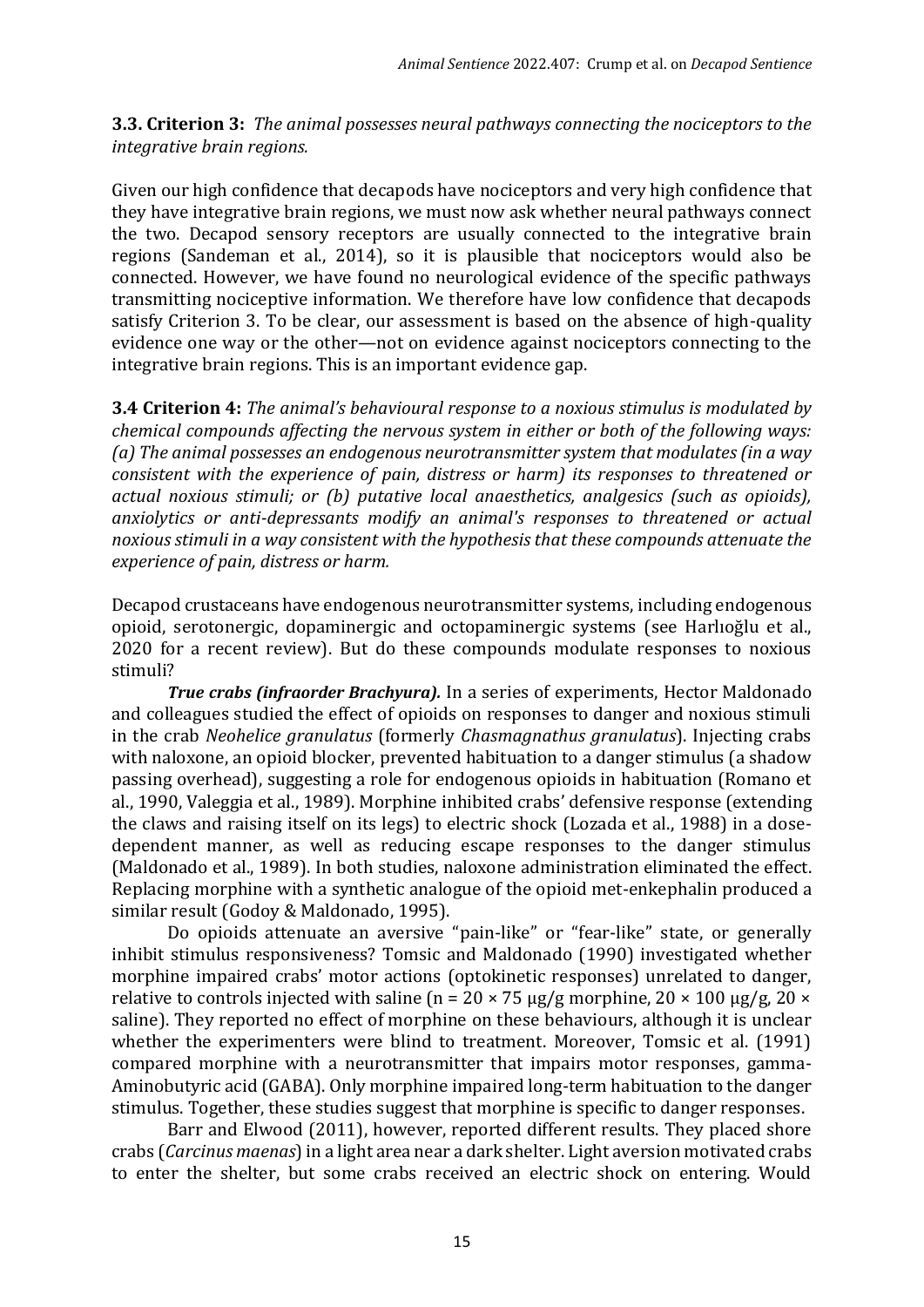administering morphine make the crabs more likely to enter the shelter despite the shock risk? In fact, morphine reduced the likelihood that crabs would enter the shelter, suggesting a general reduction in responsiveness. Crabs injected with morphine "appeared limp and could not move their appendages in a normal manner" (2011, p. 342), a report conflicting with Tomsic and Maldonado (1990). It is possible that responses to opioids differ between crab species. Indeed, Tomsic et al. (1993) could not replicate their morphine and naloxone results with another crab species, *Pachygrapsus marmoratus*.

The overall message is that opioids may mediate responses to noxious stimuli in both *N. granulatus* and *C. maenas*. However, current evidence does not reveal whether they attenuate aversive experiences or reduce general responsiveness. Variation in different species' response to opioids also remain poorly understood.

There is limited evidence concerning the effects of other drugs on threat responses in true crabs. Serotonin can have both anxiolytic and anxiogenic effects in humans and other mammals, depending on the animal's developmental stage and the brain area affected (Gordon and Hen, 2004). When Maldonado's lab administered serotonin to *N. granulatus* instead of opioids, the crabs sensitised to the danger stimulus, consistent with serotonin producing an anxiety-like state (Aggio et al., 1996). Furthermore, administering fluoxetine, a selective serotonin reuptake inhibitor (antidepressant), eliminated preference for dark areas over light areas in the striped shore crab *Pachygrapsus crassipes* (Hamilton et al., 2016). Combined with evidence from crayfish (see below), these findings indicate that serotonin modulates decapod responses to threatening and aversive stimuli, suggesting homology with mammalian systems.

Kaczer and Maldonado (2009) found that octopamine, the invertebrate analogue of noradrenaline (norepinephrine), improves appetitive (reward-based) learning and impairs aversive learning in *N. granulatus*. This is consistent with octopamine facilitating reward experiences but attenuating aversive experiences (see also Kaczer et al., 2011). Klappenbach et al. (2012) reported that dopamine plays approximately the opposite role to octopamine. It impaired appetitive learning and improved aversive learning in *N. granulatus*, consistent with dopamine attenuating positive experiences and facilitating aversive experiences. This differs from dopamine's role in the vertebrate brain but at least partially corresponds with evidence from other invertebrate taxa, such as insects (Riemensperger et al., 2005).

*Other decapods.* In shrimp aquaculture, eyestalk ablation involves removing one or both eyestalks of a mature broodstock female prawn. After eyestalk ablation, whiteleg shrimp (*Litopenaeus vannamei*) that received the topical anaesthetic lidocaine swam less erratically, with much less spiralling, than non-anaesthetised shrimp (Taylor et al., 2004). In a similar study, applying lidocaine before eyestalk ablation significantly reduced tailflicking in the caridean shrimp *Macrobrachium americanum* (Diarte-Plata et al., 2012). These studies, like those above, cannot answer whether the anaesthetic attenuates a valenced state or just inhibits responsiveness. Nevertheless, they imply some degree of homology in human and shrimp nociceptive modulation.

Barr et al. (2008) studied antennae grooming and rubbing behaviour in prawns (*Palaemon elegans*). Applying acetic acid or sodium hydroxide (NaOH) to one antenna induced grooming of that antenna with the small claws on the walking legs and rubbing that antenna against the wall of the tank (see also Criterion 6). Unexpectedly, the local anaesthetic benzocaine also triggered grooming and tail-flipping (a defensive behaviour), suggesting it is strongly aversive. When benzocaine-treated animals were subsequently given acetic acid or NaOH, they were less likely to rub or tail-flip than controls. Depleted energy levels following an aversive reaction to benzocaine probably did not underlie this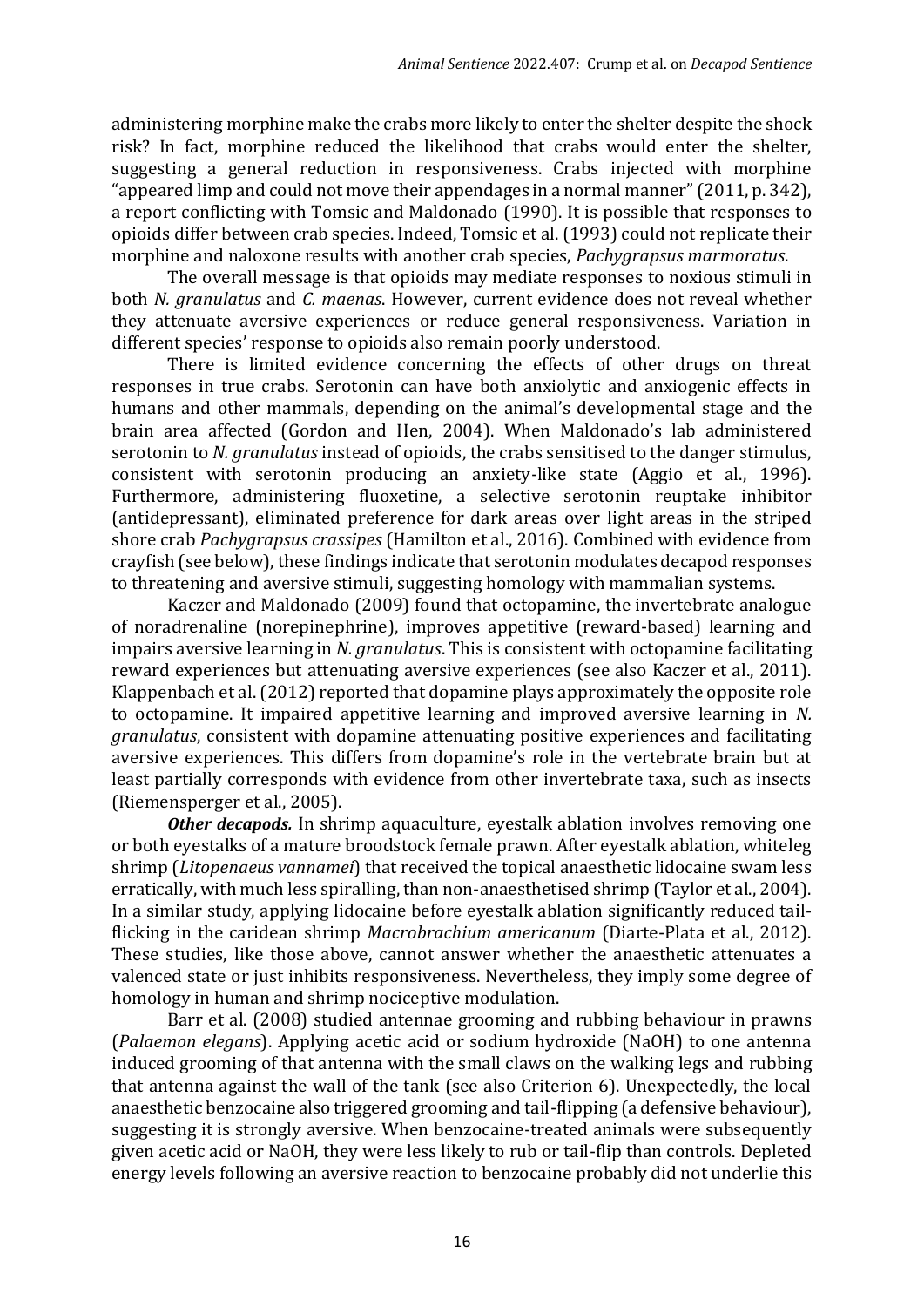effect, because the Benzocaine and water groups did not differ in general activity levels (number of lines crossed). Instead, an anaesthetic effect is the most plausible explanation.

In a high-profile study, Fossat et al. (2014) studied "anxiety-like" behaviour in crayfish (*P. clarkii*, infraorder Astacidea). The crayfish could explore both light and dark arms of a maze. When exposed to repeated electrical fields to induce stress, crayfish spent a lower proportion of time in the light arms. Crucially, endogenous serotonin mediated the effect. The stressed animals' brains contained significantly higher serotonin levels than the unstressed animals' brains. Moreover, injecting unstressed animals with (exogenous) serotonin significantly increased light avoidance compared to controls injected with saline. Administering an anxiolytic (anti-anxiety) drug, chlordiazepoxide, restored the stressed crayfishes' willingness to explore the light arms, relative to a saline control group.

A potential issue with this study is that electromagnetic fields can attract edible crabs (*Cancer pagurus*), before causing immobility and physiological stress (Scott et al. 2018). This attraction followed by harm makes the valence difficult to ascertain. Nonetheless, Fossat et al.'s (2014) "stress" treatment also induced tail-flips and increased blood glucose levels—indicators of an aversive response.

Fossat et al. (2015) further showed a positive correlation between brain serotonin levels and light avoidance, and again demonstrated that administering chlordiazepoxide abolished light avoidance.

Similar findings were observed when conspecific aggression induced the light avoidance behaviour: stressed animals had significantly higher brain serotonin levels and displayed significantly greater light avoidance (Bacqué-Cazenave et al., 2017). Administering chlordiazepoxide again abolished the effect. Perrot-Minnot at al. (2017) found consilient results for an amphipod crustacean. Although amphipods are not decapods, this suggests that the mechanisms involved are not unique to crayfish.

In sum, decapod crustaceans have endogenous neurotransmitter systems, including endogenous opioid, serotonergic, dopaminergic and octopaminergic systems. Decapods, therefore, have mechanisms for responding to noxious stimuli that are both homologous and analogous to those of humans. For true crabs (infraorder Brachyura), opioids may mediate responsiveness to threatening stimuli and electric shocks. They may either attenuate aversive experiences or reduce general responsiveness. Dopamine and octopamine also appear to mediate learning from aversive and attractive stimuli, respectively. In both true crabs and astacids, there is high-quality evidence that serotonin mediates stress responses, and that antidepressant or anxiolytic drugs modulate the response. Lidocaine may also modulate responses to injury in caridean and penaeid shrimps (Caridea, Penaeidae). Thus, we have very high confidence that true crabs (infraorder Brachyura) and astacid lobsters/crayfish (Astacidea) satisfy Criterion 4, and medium confidence for caridean (Caridea) and penaeid shrimps (family Penaeidae). For other taxa, there is insufficient evidence to allow medium confidence.

**3.5. Criterion 5:** *The animal shows motivational trade-offs, in which the negative value of a noxious or threatening stimulus is weighed (traded off) against the positive value of an opportunity for reward, leading to flexible decision-making. Enough flexibility must be shown to indicate centralized, integrative processing of information involving an evaluative common currency.*

For this criterion, we are seeking evidence that decapods weigh different motivations against one another: a plausible evolutionary function of sentience. This would suggest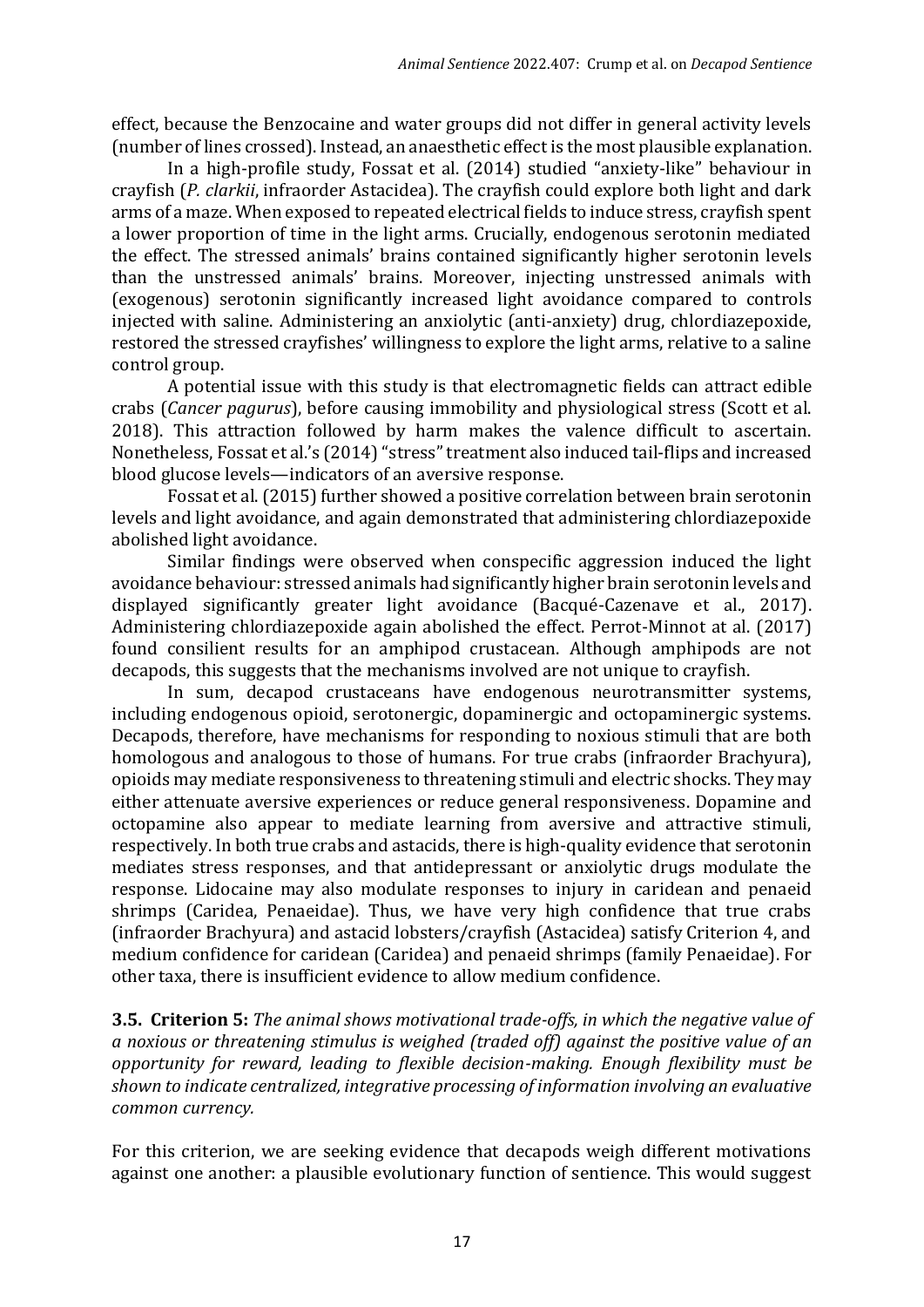that the behavioural responses are not fixed reflexes, but instead vary flexibly on the basis of competing requirements.

Robert Elwood and colleagues' work on hermit crabs (*Pagurus bernhardus*) is especially relevant to this criterion. Hermit crabs live in shells produced by other animals. They prefer some shell types and will swap a low-quality shell for a high-quality shell (Elwood et al., 1979; Elwood, 1995). Appel & Elwood (2009a) asked: if hermit crabs receive electric shocks in their shells, will they leave regardless of shell quality, or will they leave high-quality shells more reluctantly than low-quality shells? The latter would suggest that the disvalue of a noxious stimulus is weighed against other preferences. The mean voltage to induce a hermit crab to leave a high-quality *Littorina* shell was 17.7V, compared with 15.0V for a low-quality *Gibbula* shell. However, the reported *p*-value (*P* = 0.0465; Appel & Elwood, 2009a, p. 122) was achieved with a one-tailed Mann-Whitney U test (based on the probability of an outcome in the predicted direction). Two-tailed tests (based on the probability of an outcome in either direction) would have given  $P = 0.093$ . This result would not normally be considered significant. Nonetheless, a separate study using a constant 8V also found that hermit crabs were significantly less likely to evacuate high-quality *Littorina* shells than low-quality *Gibbula* shells (Elwood & Appel, 2009).

A possible confound in these studies is that *Littorina* and *Gibbula* shells differ in shape, potentially affecting electric shock transmission. Magee and Elwood (2016a) accordingly asked: will hermit crabs trade-off shock avoidance with predator avoidance? In particular, will hermit crabs be less likely to leave a shell when shocked if the surrounding water contains predator odour (a shore crab)? There was no difference in evacuation voltage between hermit crabs exposed to this predator odour and controls. This is an unsuccessful conceptual replication (but not a direct replication) of Appel and Elwood (2009a). Nonetheless, hermit crabs exposed to a predator odour were substantially more likely to remain in their shells than those exposed to no odour or a low-concentration odour of a potential food source (a mussel), even when given 25V shocks. Curiously, an undiluted, high-concentration mussel odour produced the same effect as the predator odour (Magee & Elwood, 2016a, Table 1). Thus, there is no convincing trade-off between shock avoidance and predator avoidance for two main reasons: the effect of a non-predator control odour (albeit well above natural concentrations), and the lack of trade-off between shock voltage and odour concentration. It is unclear whether the presence of a strong odour reduced activity generally, or was evaluated in a manner likely to require sentience. Based on these experiments, we only have medium confidence that hermit crabs satisfy Criterion 5.

Fossat and colleagues' (2014) study of "anxiety-like" behaviour in crayfish (*P. clarkii*) is also relevant here (for further discussion, see Criterion 4). As explained above, when electrical fields induced physiological stress in crayfish, they avoided the light arms of a maze. Follow-up studies have replicated the effect of stress on behaviour (Fossat et al., 2015; Bacqué-Cazenave et al., 2017), showing that threat tolerance depends on internal state. A similar phenomenon occurs in the nematode worm *Caenorhabditis elegans*, which tolerates threats more when hungry (Ghosh et al., 2016). In *C. elegans*, the simple mechanism achieving this trade-off was a specific interneuron (Ghosh et al., 2016). A similar mechanism, in which physiological stress increases sensitivity to threat, could likewise explain Fossat et al.'s (2014) results. So, while this is compelling evidence for Criterion 4, it is not compelling regarding Criterion 5.

Finally, certain natural behaviours may constitute motivational trade-offs, such as hermit crab (*Pagurus bernhardus*) shell selection. To protect their soft abdomens, hermit crabs inhabit empty gastropod shells. Optimal shell size depends on the size of the hermit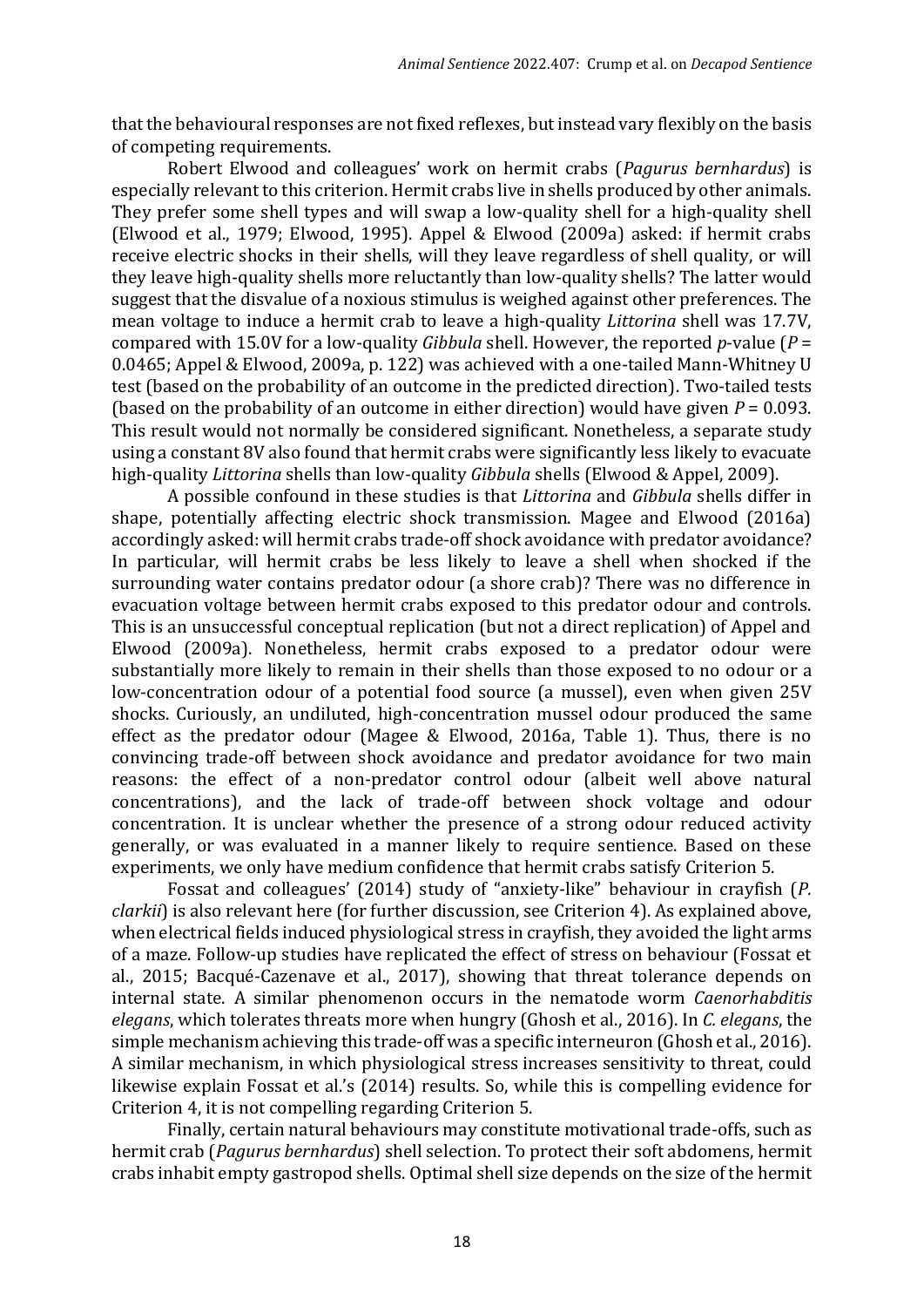crab, so individuals must swap shells as they grow (Elwood et al. 1979). The decision to swap shells is based on a comparison between current and potential shell quality, and underpinned by visual, olfactory, and tactile assessments (Elwood & Neil 1992). Contests over shells add even more variables, as attackers must weigh shell value against potential contest costs. Some authors suggest that sentience plausibly underpins such complex multimodal trade-offs and decision-making (Elwood 2022, Irvine 2020). This may include positive experiences relating to shell value, as well as the negative states we have focused on. Alternatively, such ecologically relevant behaviours could be instinctive (albeit more complex than a set of reflexes), because they do not necessarily require learning anything novel.

To conclude, odour and shell type modulate hermit crab responses to electric shock. However, it is unclear that *predator* odour and shell *quality* mediate responses, giving us only medium confidence that hermit crabs (infraorder Anomura) can trade-off motivations. Likewise, there is high-quality evidence that crayfish threat tolerance depends on physiological stress, but this does not necessarily demonstrate a centralised decision-making system which weighs different needs against each other.

# **3.6. Criterion 6:** *The animal shows flexible self-protective behaviour (e.g., wound-tending, guarding, grooming, rubbing) of a type likely to involve internal representation of the bodily location of a noxious stimulus.*

Here, we are looking for robust evidence of self-protective behaviours that go beyond reflexes—another plausible evolutionary function of sentience. To meet this criterion, the animal should target its response according to where on the body the noxious stimulus was administered, varying the response as if trying different solutions to the problem.

Elwood et al. (2017) showed that applying acetic acid to the mouths of shore crabs (*Carcinus maenas*) caused the crabs to move their mouthparts, scratch at their mouth with their claws, and 'attempt escape' significantly more than a control group. The same responses were found when the acid was applied to one eye, and the withdrawal of the affected eye for longer than the other eye was also observed.

The mouth part responses were (presumably) because the shore crab eye socket has a groove that leads down to the mouth area, causing acid to reach the mouthparts. The specific eye brushed with acetic acid was nonetheless withdrawn, and mouthparts were rubbed when acid was applied but not when capsaicin, oil or water were applied. Hence this study provides some evidence that shore crabs flexibly target their response to the location where a noxious stimulus is applied. However, more controlled aversive treatments (e.g., which precisely affect either the eyes or mouth) would improve on this experimental design.

McCambridge et al. (2016) compared edible crabs (*Cancer pagurus*) that had either been manually declawed or induced to autotomise (self-remove) a cheliped (clawbearing limb). Manually declawed crabs were significantly more likely than autotomised crabs to touch the wound with the remaining claw or front walking legs. This is some evidence of wound-tending behaviour. The authors also witnessed manually declawed crabs "shuddering" when they touched the wound, and some "shielded" it with their remaining claw. No quantitative data were collected on these observations, but they are credible anecdotal reports from qualified experts.

Dyuizen et al. (2012) injected formalin into shore crab (*Hemigrapsus sanguineus*) chelipeds to study effects on the nitric oxide system. Actively rubbing the affected claw with the other claw was far more common than in crabs injected with saline solution.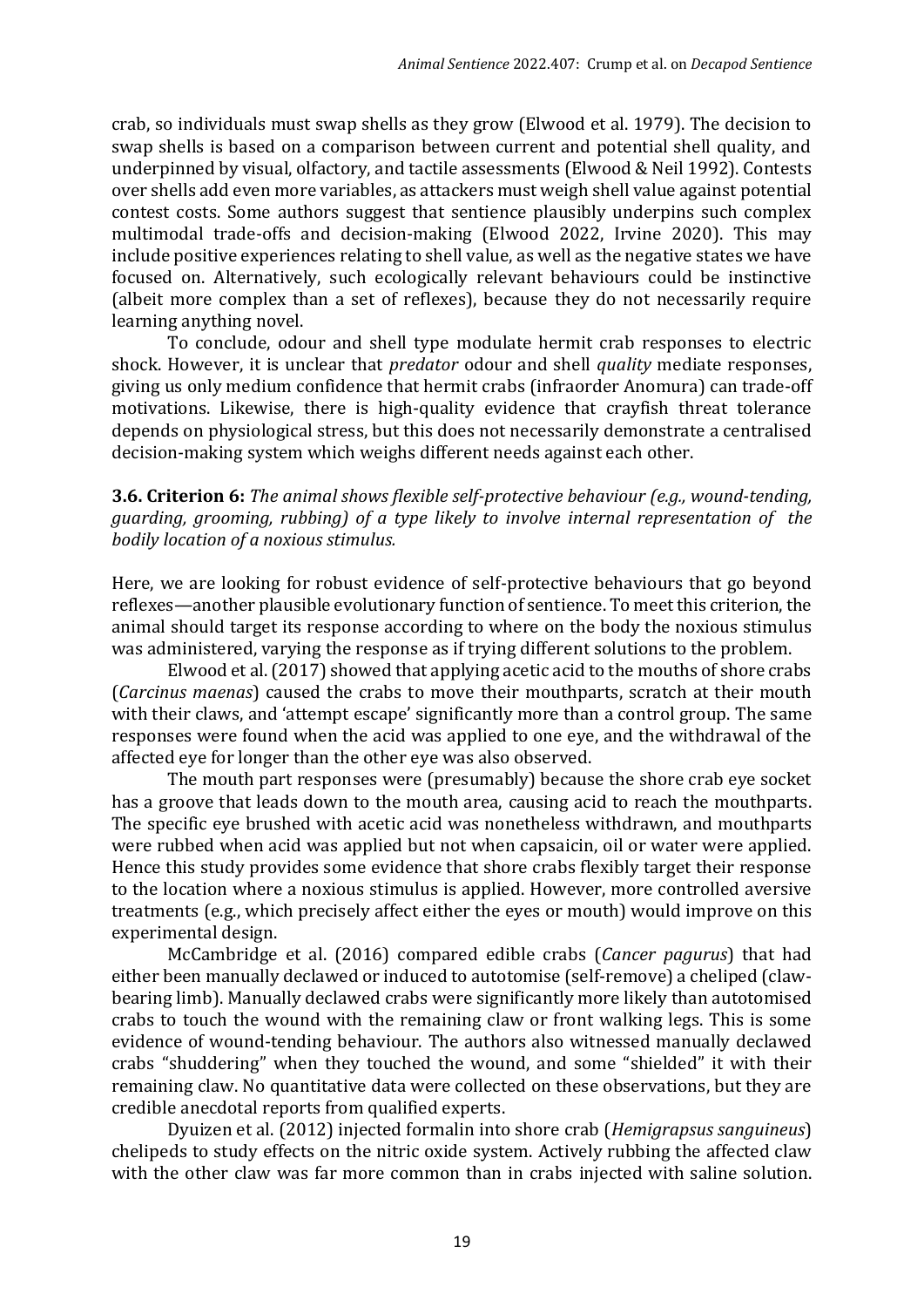Furthermore, in the three minutes after injection, formalin-treated crabs strongly preferred the uninjured cheliped when walking. The researchers also observed that the injured crabs "seemed to press their injured cheliped closer to the carapace compared with the intact cheliped until the end of the experiment" (Dyuizen et al., 2012, p. 2670), but no quantitative data were collected on this.

Another shore crab (*H. sanguineus*) study, also involving formalin injection, reported that "control and experimental crabs showed a sharp decrease in general activity within the first 3-5 s after injection: they came to a standstill, pressing the injured cheliped against the carapace. Later, crabs from experimental groups (formaldehyde injection) were hyperactive throughout the observation period; they made many movements of bending, unbending, and shaking the injured cheliped" (Kotsyuba et al., 2010, p. 203). No quantitative data on these behaviours were collected. Although the observed behaviours are not identical to those reported by Dyuizen et al. (2012), both report that shore crabs target varied self-protective behaviours at the injured limb, rather than protecting all limbs equally.

In two of their electric shock studies (see Criterion 5), Elwood and Appel noted one hermit crab (*P. bernhardus*) in each study grooming its abdomen after a shock (Appel & Elwood, 2009a; Elwood & Appel 2009). However, in a third study (Appel & Elwood 2009b), which used a different method of shock, 31/61 crabs that evacuated their shells demonstrated this behaviour. This is further credible observational evidence of targeted self-protective behaviour, this time in hermit crabs (Anomura). As the authors speculate, the dramatic difference between studies may reflect the third study's more effective shock procedure.

Diarte-Plata et al. (2012) investigated responses to eyestalk ablation in the caridean shrimp *Macrobrachium americanum* (see Criterion 4). A substantial majority rubbed the wound site, provided it was uncovered. Only a few shrimp rubbed wounds that were covered to prevent bleeding.

Barr et al. (2008) applied acetic acid, sodium hydroxide, gentle force, or a saline control to one antenna of another caridean shrimp species, *Palaemon elegans* (for further discussion, see Criterion 4). The noxious stimuli caused the shrimp to groom and rub the affected antenna. Unexpectedly, the anaesthetic benzocaine also triggered grooming behaviour. However, an attempted replication on three other decapod species, white shrimp (*Litopenaeus setiferus*), grass shrimp (*Palaemonetes* sp.), and Louisiana red swamp crayfish (*P. clarkii*), failed to record any grooming or rubbing behaviour in response to extreme pH (Puri & Faulkes 2010). One possible reason is that this study used hydrochloric acid, rather than the acetic acid applied by Barr et al. (2008).

In total, five studies indicate that true crabs (infraorder Brachyura) can target selfprotective behaviours towards the site of a noxious stimulus. While none would be fully convincing in isolation, they give us very high confidence when taken together. There are also credible reports of targeted grooming behaviour in hermit crabs (Anomura), allowing high confidence that anomurans satisfy Criterion 6. We have medium confidence that caridean shrimps (Caridea) direct self-protective behaviour towards their antennae.

# **3.7 Criterion 7:** *The animal learns associations between noxious stimuli and neutral stimuli and/or novel ways of avoiding noxious stimuli through reinforcement.*

There are two ways to satisfy this criterion: an animal can learn to associate a noxious stimulus with a neutral stimulus, such as a particular place or otherwise neutral odour (Pavlovian or classical conditioning), and/or the animal can learn a novel behaviour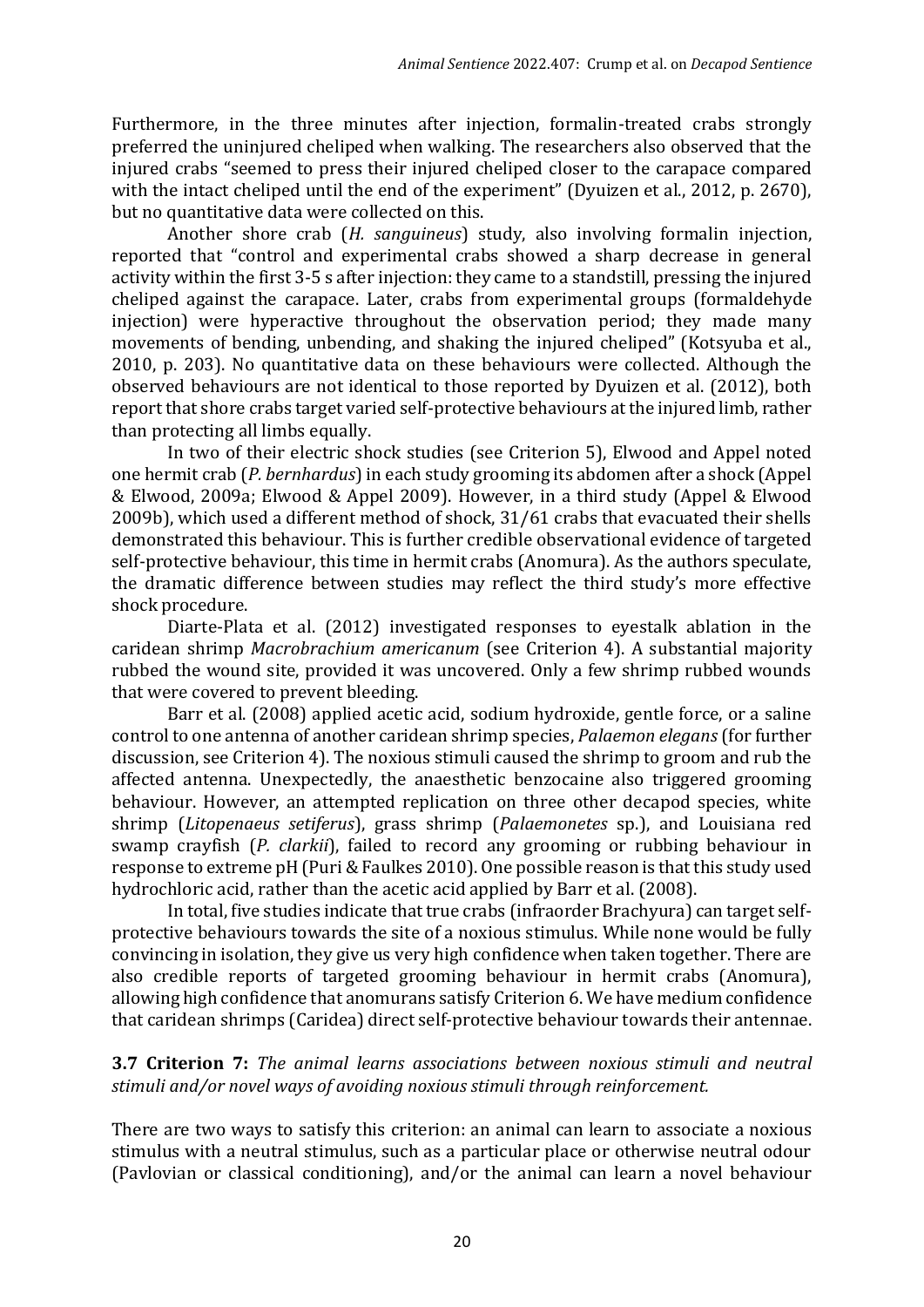(distinct from any pre-existing reflex responses) to avoid a noxious stimulus (instrumental conditioning). In both cases, the main rationale is that sentience has a plausible function in enabling previously neutral stimuli or behaviours to be re-evaluated and associated with negative (or positive) valence.

*True crabs (infraorder Brachyura).* First, some unconvincing evidence. Dunn and Barnes (1981a) claimed that decerebrate shore crabs (*C. maenas*), in which the brain and thoracic nervous system were separated, could learn to lift their leg to avoid electric shocks. If avoidance learning were achievable using the thoracic nervous system alone, this would cast doubt on the relevance of Criterion 7 to questions of sentience, because the isolated thoracic nervous system is presumably not sentient. However, Dunn & Barnes did not analyse 40% of their data because, "when data from all experiments were included, no significant differences between experimental (P) and control (R) animals emerged" (Dunn & Barnes, 1981a, p. 72). They also calculated twenty individual *p*-values for separate minutes of the experiment, with three barely significant values (0.04) and one < 0.01 (Dunn & Barnes, 1981a, pp. 73-4). Moreover, the researchers used a very high number of trials, so even a conclusive finding could never be described as rapid avoidance learning, which may provide evidence of sentience. A follow-up study used a problematic control procedure (Dunn & Barnes, 1981b), and a similar investigation of decerebrate ghost crabs (*Ocypode ceratophthalm*) did not even attempt statistical analysis (Hoyle, 1976). We do not regard these studies as providing robust evidence.

Punzo (1983) studied shock-avoidance learning in intact (i.e. non-decerebrate) mud crabs (*Eurypanopeus depressus*). The experimental animals apparently learnt swiftly and reliably to hold their leg out of the water, and retained this behaviour after an hour. However, the control procedures are not clearly described, making it difficult to distinguish between effects due to learning and effects due to the shock itself.

In the late 1980s, Abramson, Feinman and collaborators investigated associative learning using the shore crab's (*C. maenas*) eye withdrawal reflex (Abramson and Feinman 1987, 1988; Abramson et al., 1988; Feinman et al., 1990). Abramson and Feinman (1988) paired a carapace vibration (presumed neutral) with an air-puff aimed at the eye (presumed aversive). Experimental crabs were significantly more likely to retract the eye following a vibration alone than the five control groups, which were exposed to various different control conditions (including an "unpaired" control group, which received the same stimuli but in a random order with no pairing, and a "blank" control group which received no stimuli at all). An avoidance learning procedure, where retracting the eye prevented the air puff altogether, produced the same conditioned response (Abramson et al., 1988). One caveat is that carapace vibration may be aversive, so sensitisation to a doubly aversive stimulus (air-puff plus carapace vibration) could explain the results.

In three notable studies, Hector Maldonado and colleagues explored associative learning in the crab *N. granulatus*. Denti et al. (1988) showed that crabs who received an electric shock in a light chamber subsequently took longer to enter that chamber. However, physiologically stressed crabs may have been less likely to explore the light chamber, so this is not itself compelling evidence of avoidance learning.

To eliminate this alternative explanation, Fernandez-Duque et al. (1992) used "yoked" control crabs which remained in the dark chamber but received the exact same shocks as crabs in the light chamber. In general, a "yoked" control is an animal that receives the exact same aversive stimuli as an animal in the test group, but unpaired with any neutral stimulus. Comparing a test group to yoked controls is particularly useful for ruling out explanations based on sensitization to aversive stimuli or reduction of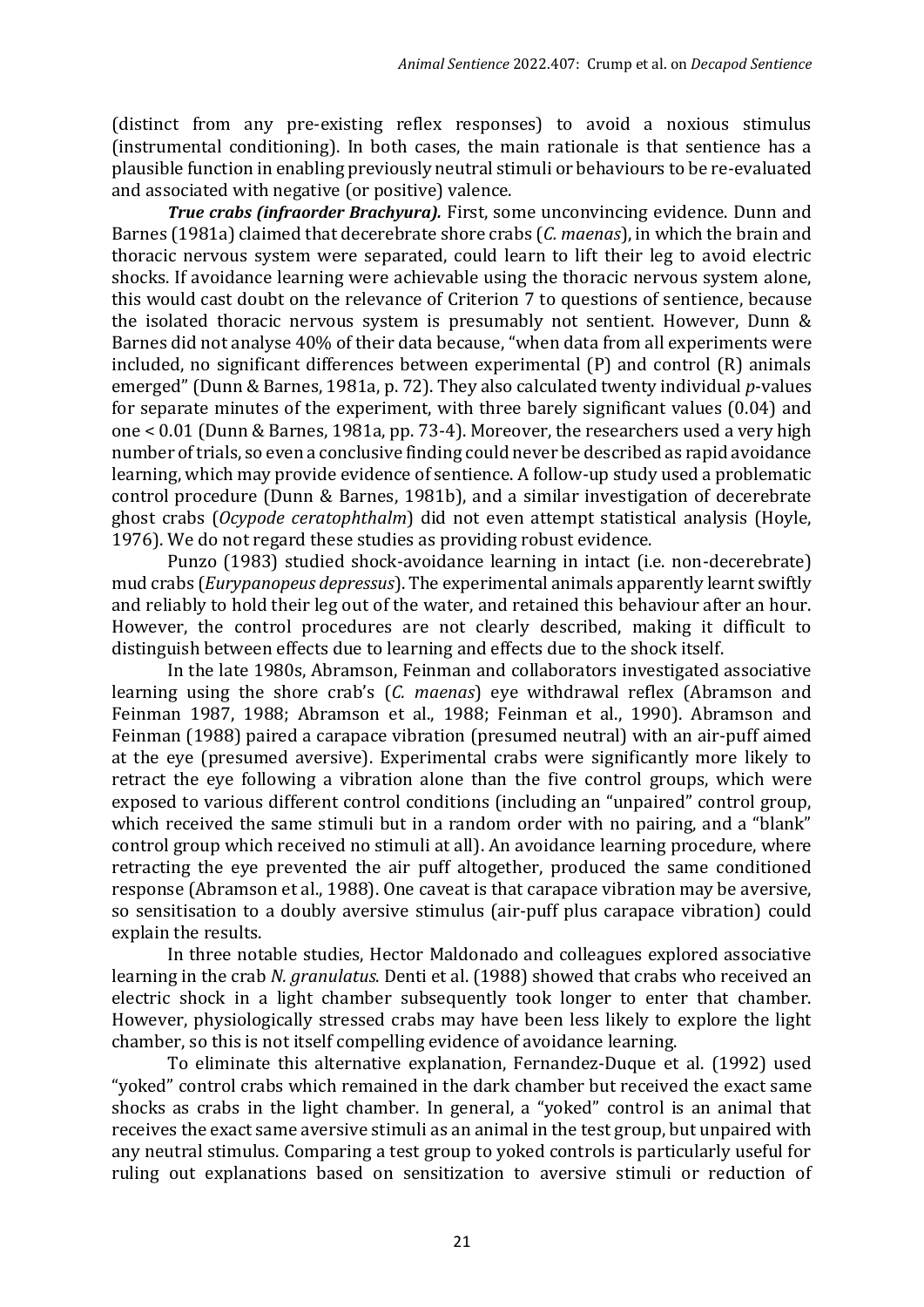exploratory behaviour, since the controls have received exactly the same aversive stimuli, but without any pairing with a neutral stimulus. Twenty-four hours later, crabs shocked in the light chamber took significantly longer to re-enter it than the yoked controls.

Dimant and Maldonado (1992) obtained similar results using food (a positive reinforcer) instead of electric shocks (a negative reinforcer). Compared to control crabs that received food in the dark chamber, crabs given food in the light chamber were significantly quicker to enter it after 24 hours. Taken together, these studies are good evidence of associative learning in *N. granulatus*.

Orlosk et al. (2011) trained shore crabs (*C. maenas*) to associate light with food and to search for food within a light beam shone on an arbitrary location. 21/30 crabs learned successfully. However, this study appears not to have used any control group or attempted to rule out habituation overriding the crabs' light aversion.

Magee and Elwood (2013) let shore crabs (*C. maenas*) choose between two shelters and recorded whether they learned to avoid a shelter where shocks were administered ("shock shelter"). Crabs that entered the shock shelter in the first trial did not switch shelters in the following trial, but choosing the shock shelter in the second trial did increase the likelihood of subsequently switching shelters. Magee and Elwood (2013, p. 357) argue that this design is better than Maldonado and colleagues' latency-based design, since a general reduction in activity cannot influence a forced choice. But a limitation is that crabs could move between shelters within a trial. The results could hence be explained by crabs often moving from the shock shelter to the non-shock shelter after a shock (i.e., within trials) and then returning to their most recent shelter at the beginning of each new trial (site fidelity). So, whilst the shock was aversive and site fidelity necessitates remembering the most recent shelter, the increased use of the nonshock shelter might not have been due to associative learning reinforced by shocks (as criterion 7 requires).

Magee and Elwood (2016b) addressed this drawback by partitioning the two shelters with an opaque screen. During training, the crabs (*C. maenas*) were placed on either side of the partition in alternate trials, so only one shelter was available per trial. One shelter was randomly selected as the shock shelter. Magee and Elwood asked: will this training, in which the shock and non-shock shelters were experienced sequentially, cause the crabs to avoid the shock shelter later, when given a free choice of shelters (with the shocking mechanism now switched off)?

This setup could have provided rigorous evidence of avoidance learning, but gave a null result: 36/66 crabs initially chose the former non-shock shelter and 30/66 chose the former shock shelter, which was not a statistically significant difference (Magee & Elwood, 2016b, p. 885). Offered the same choice again but some with visual cues switched around, 29/61 chose the former non-shock shelter and 32/61 chose the former shock shelter, which was again not a significant difference (Magee & Elwood, 2016b, p. 885).

Owing to all the usual difficulties associated with drawing conclusions from nonsignificant results this null result is not strong evidence *against* avoidance learning. It is possible that the crabs could not learn the information expected, but equally some feature of the experiment may have masked this ability. For example, removing the partition could have disrupted crabs' recognition of the area, or the forced inter-trial removal from both shelters might have been distracting. The task was also relatively difficult. In honeybees (*Apis mellifera*), learning from sequential stimuli is harder than learning from simultaneous stimuli (Dyer & Neumayer, 2005). Nonetheless, this is the kind of associative learning we consider most likely to indicate sentience, so a better-supported null result would be informative.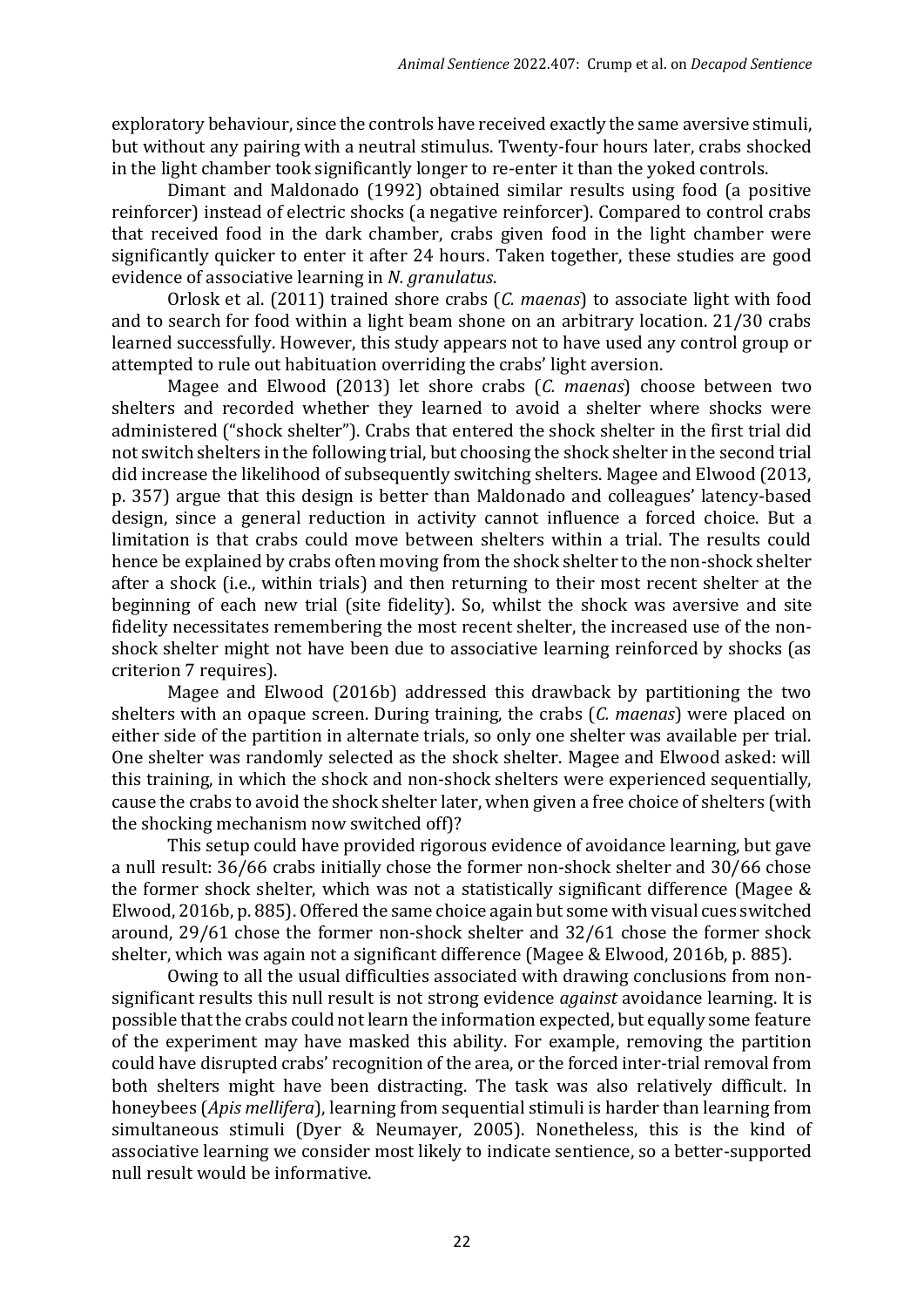Taken together, the above experiments show the challenges of demonstrating associative learning, but also some ingenious solutions. The Maldonado group's studies provide good evidence of associative learning in *C. granulatus*, and the Elwood group's offer some positive evidence of associative learning in *C. maenas*, as well as a notable null result.

*Other decapods.* Fine-Levy et al. (1988) investigated associative learning in spiny lobsters (*P. argus*). They asked: can the animal associate an initially attractive odour (shrimp) with an aversive stimulus (a dark, fast-approaching object), so the odour triggers avoidance behaviours? They observed significant pre- to post-conditioning changes in grabbing, searching and active avoidance behaviours. However, 14 different behaviours were separately analysed, with only 5 of the changes reaching statistical significance.

We also consider it a limitation of the approach that the analysis compared preand post-conditioning animals but did not compare a conditioned group to a control group. When considering the same animals, before and after conditioning, it is challenging to disentangle genuine conditioning from other behavioural changes produced by repeated exposure to an aversive stimulus. As noted earlier, evidence for associative learning is stronger when there is a "yoked" control group that has received the exact same aversive stimuli unpaired with a neutral stimulus, and when animals in that group do not display the same behavioural changes.

Kawai et al. (2004) asked whether crayfish (*P. clarkii*) could learn to avoid mild (6.5V) electric shocks by moving to another compartment when a warning light was displayed. Responsiveness to the warning light significantly increased over many repeated trials, but sensitization cannot be ruled out, especially given the numerous shocks involved (20 trials per day for 32 days). Kawai et al. (2004) attempted to address this with follow-up experiments, but did not compare the test group to a yoked control group, which is one good way to rule out sensitization.

In an experiment on *O. rusticus*, Bhimani and Huber (2016) did compare an experimental group to a yoked control group. Crayfish in the test group received mild (6V) electric shocks whenever they entered an area with different substrate, and the controls received the same shocks as the masters (regardless of their own location). Masters soon avoided the shock-inducing substrate, whereas the yoked controls did not (as one would expect, since the shock was unpaired with any substrate for that group).

Is this avoidance learning? An alternative explanation is that shocks triggered an escape response followed by a period of slowed motion, inevitably on the non-shock substrate. Ruling this out would require testing crayfish in a new arena without shocks and with the substrates positioned differently. The study of Datta et al. (2018), which used a similar experimental design with positive reinforcement (amphetamines), had similar limitations.

Tomina and Takahata (2010) tested whether lobsters (*H. americanus*) learned to grip a sensor for food. Training significantly increased gripping behaviour in the four lobsters in the test group (for whom the food reward was paired with the gripping behaviour), but not in the four controls, who received the exact same positive reinforcement (food) unpaired with any gripping.

Okada et al. (2021) performed an associative learning experiment on marbled crayfish (*Procambarus virginalis*). Before training, the crayfish preferred a blue-lit exit to a white-lit exit. They were then trained to associate the blue light with 20 V electric shocks. After training, crayfish were significantly more likely to choose the white-lit exit than the blue-lit exit – a memory retained for at least 48 hours.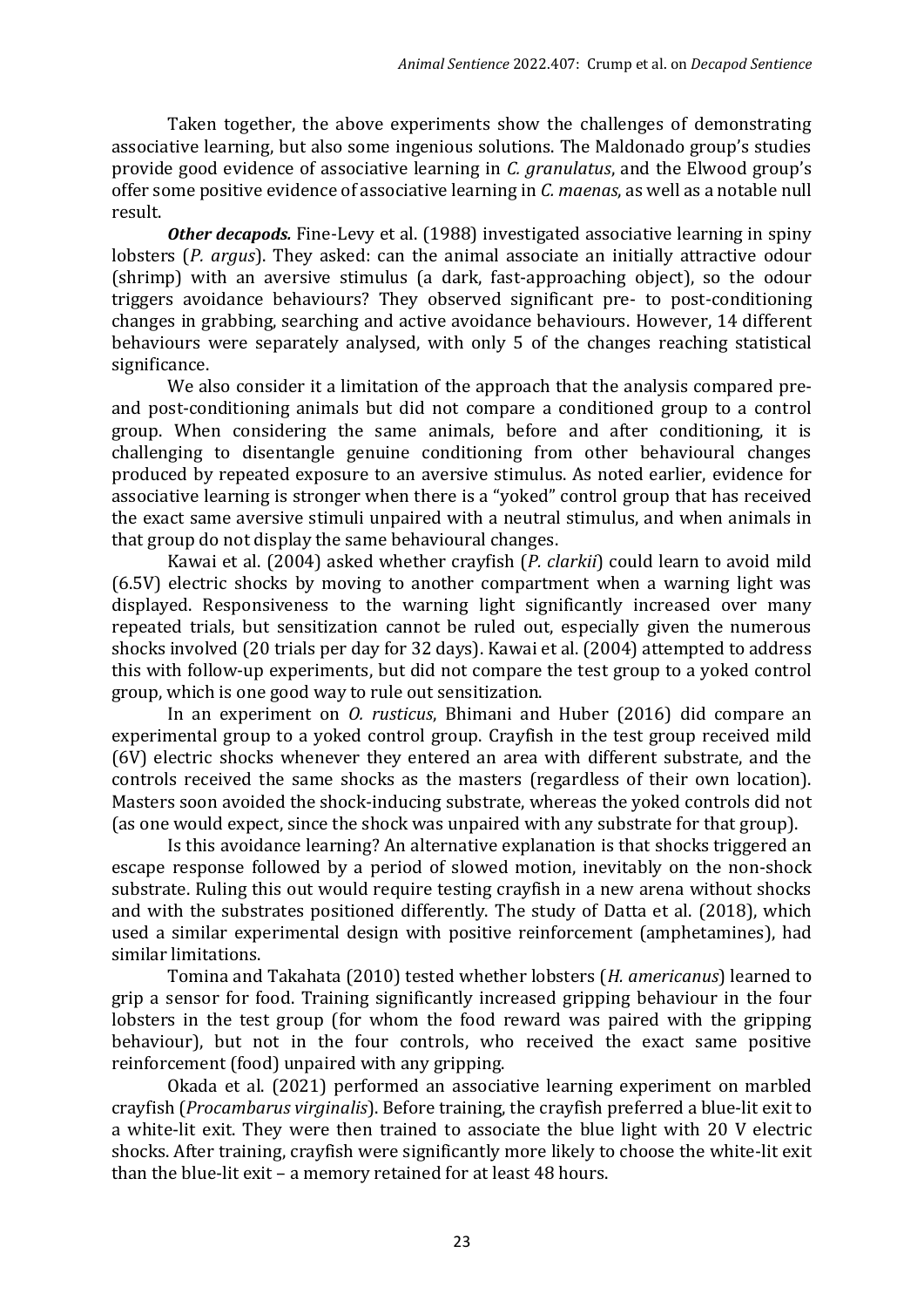In conclusion, Maldonado and colleagues' research permits high confidence that true crabs (infraorder Brachyura) satisfy criterion 7, although there are also several unconvincing studies and a notable null result. Other decapods have received comparatively less attention, although we have medium confidence that lobsters and crayfish learn associatively.

**3.8 Criterion 8:** *Animals show that they value a putative analgesic or anaesthetic when injured in one or more of the following ways: (a) the animal learns to self-administer putative analgesics or anaesthetics when injured; or (b) the animal learns to prefer, when injured, a location at which analgesics or anaesthetics can be accessed; or (c) the animal prioritises obtaining these compounds over other needs (such as food) when injured.*

This criterion unifies part of Criterion 4b (efficacy of anti-nociceptive agents), with the cognitive Criteria 5 and/or 7. The rationale is that a putative function of pain, as opposed to nociception, is to facilitate specific and novel learning and prioritization. Active preference for analgesics or anaesthetics may also indicate the animal's subjectively perceived aversion to nociceptive inputs, whilst separating this from the other direct effects of physical injury itself (e.g., impaired functioning). As such, this set of behaviours could be quite specific in distinguishing pain from nociception.

Unfortunately, there are no studies to review in this case. Datta et al.'s (2018) procedure for self-administering amphetamines in crayfish (*O. rusticus*) offers a promising method to investigate Criterion 8a. Crook et al. (2021) also successfully tested a conditioned place preference paradigm in Bock's pygmy octopus (*Octopus bocki*)—a potential model for future work on Criterion 8b. However, given the lack of evidence either for or against any decapod satisfying Criterion 8, our confidence level is very low for all infraorders. This is an obvious evidence gap and important direction for future research.

### **4. Conclusions.**

We have developed a framework for evaluating the scientific evidence for animal sentience, with a focus on pain experience. It is based on four neural and four cognitive/behavioural criteria. Although none of these are conclusive in isolation, we consider them all relevant to the overall case. Our "confidence levels" framework communicates the overall strength of evidence regarding each criterion, taking into consideration both the amount of evidence and its reliability/quality. Based on the number of criteria met and our confidence level, our approximate grading scheme converts confidence levels to an overall judgement on the likelihood of sentience.

Applying our framework to decapod crustaceans revealed a complicated evidential picture. The evidence of sentience is strong for true crabs (infraorder Brachyura) and substantial for anomuran crabs, astacids, and caridean shrimps. However, the evidence for a given taxon largely depends on how much sentience-relevant research it has received. True crabs have attracted sustained scientific attention, hence the strong evidence, whereas (for example) penaeid shrimps have barely been studied, resulting in a much weaker case. Nonetheless, there are no cases of either very high or high confidence that a taxon fails a criterion.

Going forward, we hope our framework highlights questions for sentience researchers to address. Criteria 3 and 8, for example, show crucial evidence gaps in the case for decapod sentience. We would accordingly encourage future studies to search for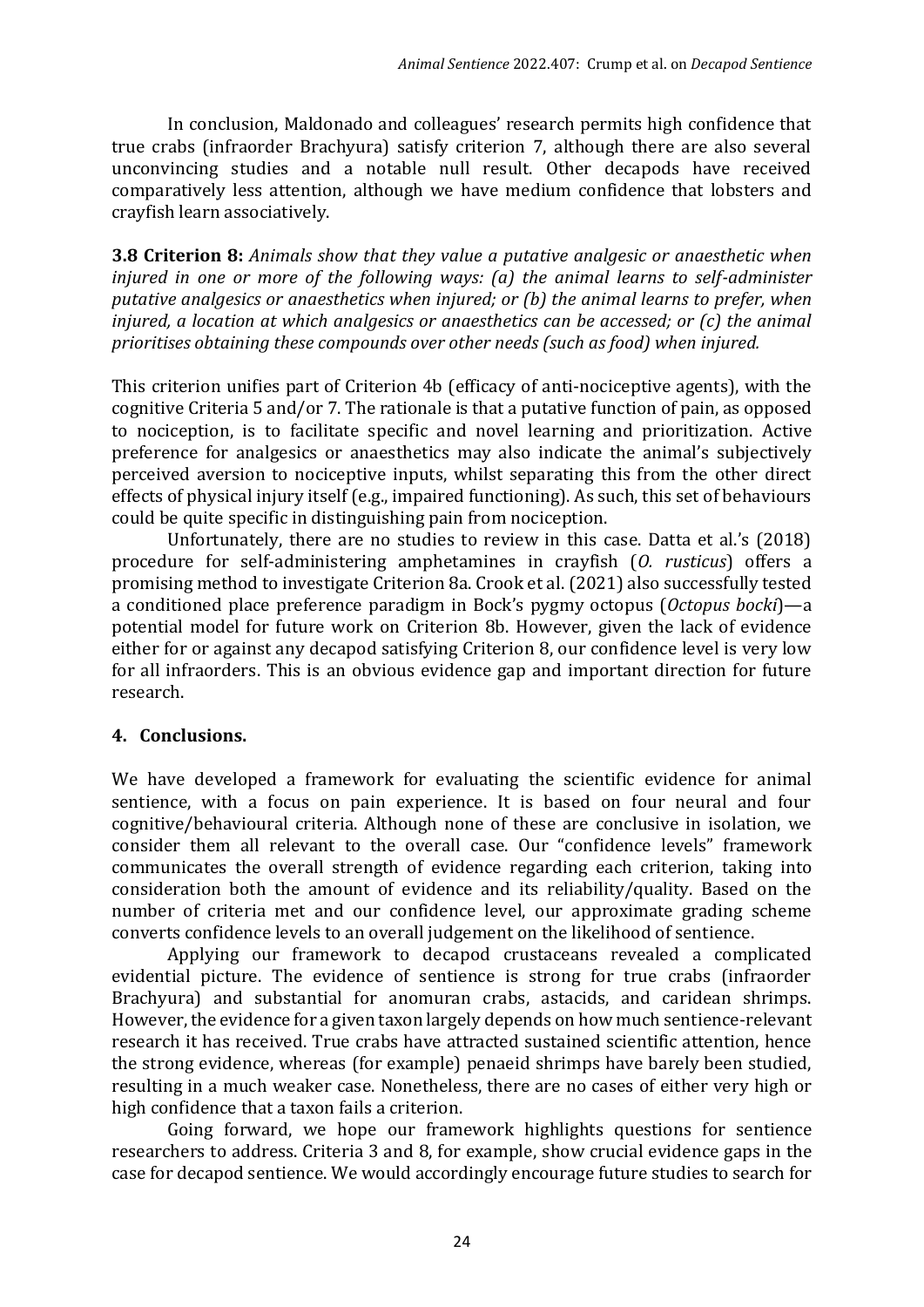neural connections between nociceptors and integrative brain regions as well as studies testing whether decapods selectively value putative analgesics or anaesthetics when injured. Another open question concerns when sentience arises during development. For this review, we have focused on adult decapods, which is where most research has been directed, but studies on larval stages are sorely needed.

We have concentrated here on evaluating evidence of sentience, not advising on policy. However, our recent report to the UK government (Birch et al., 2021) recommended including all decapod crustaceans in the scope of animal welfare laws, while also developing enforceable best-practice regulations for commercially important species.

One of our central recommendations was implemented in the recent [Animal](https://www.legislation.gov.uk/ukpga/2022/22/enacted)  [Welfare \(Sentience\) Act 2022,](https://www.legislation.gov.uk/ukpga/2022/22/enacted) which explicitly includes cephalopod molluscs and decapod crustaceans, and places policymakers under a duty to pay "all due regard" for their welfare. In the future, we hope our framework can provide a fair and transparent way to evaluate evidence of sentience in other controversial taxa, such as insects, gastropods, and spiders.

**Acknowledgements***.* This research is part of a project that has received funding from the European Research Council (ERC) under the European Union's Horizon 2020 research and innovation programme, Grant/Award Number 851145. We thank Robert Elwood and Stevan Harnad for their feedback on the manuscript. The review of evidence in decapod crustaceans also received funding from the UK's Department for Environment, Food and Rural Affairs (Defra), Project Code AW0517. A full list of acknowledgements can be found in Birch et al. (2021).

# **References**

- Abramson, Charles I.; and Feinman, Richard D. (1987). Operant punishment of eye elevation in the green crab, Carcinus maenas. *Behavioral & Neural Biology*. 48(2): 259-277.
- Abramson, Charles I.; and Feinman, Richard D. (1988). [Classical conditioning](https://www.jneurosci.org/content/8/8/2907.short) of the eye [withdrawal reflex in the green crab.](https://www.jneurosci.org/content/8/8/2907.short) *Journal of Neuroscience.* 8(8): 2907-2912.
- Abramson, Charles I.; Armstrong, Philip M.; Feinman, Robin A.; and Feinman, Richard D. (1988). [Signaled avoidance in the eye withdrawal reflex of the green crab.](https://onlinelibrary.wiley.com/doi/abs/10.1901/jeab.1988.50-483) *Journal of the Experimental Analysis of Behavior.* 50(3): 483-492.
- Aggio, Juan; Rakitín, Ana; and Maldonado, Héctor (1996). Serotonin-induced short- and long-term sensitization in the crab Chasmagnathus. *Pharmacology Biochemistry & Behavior.* 53(2): 441-448.
- Allen, Colin; Grau, James W.; and Meagher, Mary W. (2009). The Lower Bounds of Cognition: What Do Spinal Cords Reveal? In: *The Oxford Handbook of Philosophy of Neuroscience* (John Bickle, Ed.). Oxford University Press: 129-142.
- Altner, Iris; Hatt, Hanns; and Altner, Helmut (1983). Structural properties of bimodal chemo- and mechanosensitive setae on the pereiopod chelae of the crayfish, Austropotamobius torrentium. *Cell and Tissue Research*. 228(2): 357-374.
- Animal Health and Animal Welfare Panel of the European Food Standards Agency [AHAW] (2005). Aspects of the biology and welfare of animals used for experimental and other scientific purposes (EFSA-Q-2004-105). Annex to the *EFSA Journal*. 292: 1-136.

[Animal Welfare \(Sentience\) Act \(2022\)](https://www.legislation.gov.uk/ukpga/2022/22/enacted)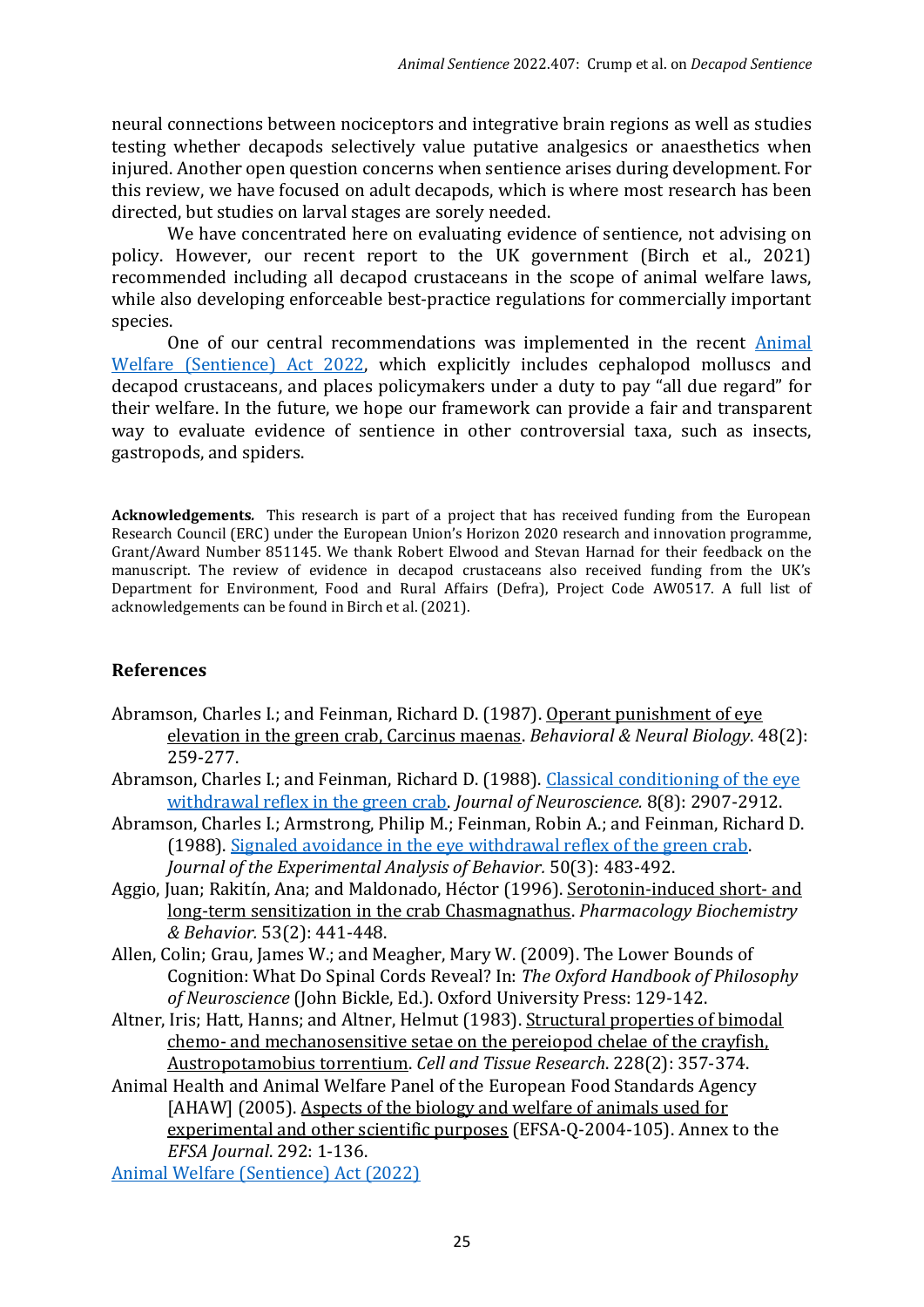- Appel, Mirjam; and Elwood, Robert W. (2009a). [Motivational trade-offs and potential](https://www.sciencedirect.com/science/article/pii/S0168159109001038?casa_token=L4K1PY1-eVEAAAAA:nwh_G_atrIF0r6Qj3KJfkBhLX1fqjcvahwD5ZycJOw8d6Ebap-_DHTQtlbMIjpD6p4GNVtTq8yI)  [pain experience in hermit crabs.](https://www.sciencedirect.com/science/article/pii/S0168159109001038?casa_token=L4K1PY1-eVEAAAAA:nwh_G_atrIF0r6Qj3KJfkBhLX1fqjcvahwD5ZycJOw8d6Ebap-_DHTQtlbMIjpD6p4GNVtTq8yI) *Applied Animal Behaviour Science*. 119(1-2): 120-124.
- Appel, Mirjam; and Elwood, Robert W. (2009b). [Gender differences, responsiveness and](https://www.sciencedirect.com/science/article/pii/S0003347209004138?casa_token=8fAAl-dgoIQAAAAA:hZgfERTQd0LgkagF_3OQU5XP0bNbEzFoss4aOw6GJJGkri1PoDNL_SNIYLKON6i9cgYgTbNxpT0)  [memory of a potentially painful event in hermit crabs.](https://www.sciencedirect.com/science/article/pii/S0003347209004138?casa_token=8fAAl-dgoIQAAAAA:hZgfERTQd0LgkagF_3OQU5XP0bNbEzFoss4aOw6GJJGkri1PoDNL_SNIYLKON6i9cgYgTbNxpT0) *Animal Behaviour, 78*(6), 1373-1379.
- Arenas, Oscar M.; Zaharieva, Emanuela E.; Para, Alessia; Vásquez-Doorman, Constanza; Petersen, Christian P.; and Gallio, Marco (2017). [Activation of planarian TRPA1](https://www.nature.com/articles/s41593-017-0005-0)  [by reactive oxygen species reveals a conserved mechanism for animal](https://www.nature.com/articles/s41593-017-0005-0)  [nociception.](https://www.nature.com/articles/s41593-017-0005-0) *Nature Neuroscience.* 20(12): 1686-1693.
- Ashley, Paul J.; Sneddon, Lynne U.; and McCrohan, Catherine R. (2007). [Nociception in](https://www.sciencedirect.com/science/article/pii/S000689930701582X?casa_token=iaA_tVhDaSMAAAAA:dLEU3Xo6mzDJznV6FMf-4ccXMsM8amEAM20PAhteMNlONbTjfaAvKdrd9XXa7cuSect1U8rWrbo)  [fish: Stimulus-response properties of receptors on the head of trout](https://www.sciencedirect.com/science/article/pii/S000689930701582X?casa_token=iaA_tVhDaSMAAAAA:dLEU3Xo6mzDJznV6FMf-4ccXMsM8amEAM20PAhteMNlONbTjfaAvKdrd9XXa7cuSect1U8rWrbo)  [Oncorhynchus mykiss.](https://www.sciencedirect.com/science/article/pii/S000689930701582X?casa_token=iaA_tVhDaSMAAAAA:dLEU3Xo6mzDJznV6FMf-4ccXMsM8amEAM20PAhteMNlONbTjfaAvKdrd9XXa7cuSect1U8rWrbo) *Brain Research*. 1166: 47-54.
- Bacqué-Cazenave, Julien; Cattaert, Daniel; Delbecque, Jean-Paul; and Fossat, Pascal (2017). [Social harassment induces anxiety-like behaviour in crayfish.](https://www.nature.com/articles/srep39935?origin=ppub) *Scientific Reports*. 7(1): 1-7.
- Barr, Stuart; and Elwood, Robert W. (2011). [No evidence of morphine analgesia to](https://www.sciencedirect.com/science/article/pii/S0376635711000313?casa_token=DBbge3KWgN4AAAAA:sKN6eKDUz9uaR1zTp0p3Qsewyk3wEUpSneVpuRngqPO7o4M2rLlAJy2gha46g89GZa07w2V-8g)  [noxious shock in the shore crab, Carcinus maenas.](https://www.sciencedirect.com/science/article/pii/S0376635711000313?casa_token=DBbge3KWgN4AAAAA:sKN6eKDUz9uaR1zTp0p3Qsewyk3wEUpSneVpuRngqPO7o4M2rLlAJy2gha46g89GZa07w2V-8g) *Behavioural Processes*. 86(3): 340-344.
- Barr, Stuart; Laming, Peter R.; Dick, Jaimie T. A.; and Elwood, Robert W. (2008). [Nociception or pain in a decapod crustacean?](https://www.sciencedirect.com/science/article/pii/S0003347207004332?casa_token=q8G4UiB-vDsAAAAA:8Zlij24FAVfQOIxBQN9dwQ2BG2DEjKM07AAeXQdlBbzlTllieqy7ImzugyIVcCBNhitxMhsVng) *Animal Behaviour*. 75(3): 745- 751.
- Bateson, Patrick (1991). Assessment of pain in animals. *Animal Behaviour*. 42(5): 827- 839.
- Ben-Haim, Moshe Shay; Dal Monte, Olga; Fagan, Nicholas A.; Dunham, Yarrow; Hassin, Ran R.; Chang, Steve W. C.; and Santos, Laurie R. (2021). [Disentangling](https://www.pnas.org/doi/10.1073/pnas.2017543118)  [perceptual awareness from nonconscious processing in rhesus monkeys \(Macaca](https://www.pnas.org/doi/10.1073/pnas.2017543118)  [mulatta\).](https://www.pnas.org/doi/10.1073/pnas.2017543118) *Proceedings of the National Academy of Sciences.* 118(15): e2017543118.
- Bhimani, Rohan; and Huber, Robert (2016). [Operant avoidance learning in crayfish,](https://link.springer.com/article/10.3758/s13420-015-0205-y)  [Orconectes rusticus: Computational ethology and the development of an](https://link.springer.com/article/10.3758/s13420-015-0205-y)  [automated learning paradigm.](https://link.springer.com/article/10.3758/s13420-015-0205-y) *Learning & Behavior*. 44(3): 239-249.
- Birch, Jonathan (2017). [Animal sentience and the precautionary principle.](https://www.wellbeingintlstudiesrepository.org/animsent/vol2/iss16/1/) *Animal Sentience*. 2(16): 1.
- Birch, Jonathan (2020). [The search for invertebrate consciousness.](https://onlinelibrary.wiley.com/doi/full/10.1111/nous.12351) *Noûs*. 56(1): 133- 153.
- Birch, Jonathan, Broom, Donald M.; Browning, Heather; Crump, Andrew; Ginsburg, Simona; Halina, Marta; Harrison, David et al. (2022). [How should we study](https://philarchive.org/rec/BIRHSW)  [animal consciousness scientifically?](https://philarchive.org/rec/BIRHSW) *Journal of Consciousness Studies*. 29(3-4): 8- 28.
- Birch, Jonathan; Burn, Charlotte; Schnell, Alexandra, K.; Browning, Heather; and Crump, Andrew (2021). *Review of the Evidence of Sentience in Cephalopod Molluscs and Decapod Crustaceans*. Department for Environment, Food & Rural Affairs (Defra).
- Birch, Jonathan; Ginsburg, Simona; and Jablonka, Eva (2020a). [Unlimited Associative](https://link.springer.com/article/10.1007/s10539-020-09772-0)  [Learning and the origins of consciousness: A primer and some predictions.](https://link.springer.com/article/10.1007/s10539-020-09772-0)  *Biology and Philosophy*. 35(6): 56.
- Birch, Jonathan; Schnell, Alexandra K.; and Clayton, Nicola S. (2020b). [Dimensions of](https://www.sciencedirect.com/science/article/pii/S1364661320301923)  [animal consciousness.](https://www.sciencedirect.com/science/article/pii/S1364661320301923) *Trends in Cognitive Sciences*. 24(10): 789-801.
- Boissy, Alain; Manteuffel, Gerhard; Jensen, Margit Bak; Moe, Randi Oppermann; Spruijt, Berry; Keeling, Linda J.; Winckler, Christoph et al. (2007). [Assessment of positive](https://www.sciencedirect.com/science/article/pii/S0031938407000649?casa_token=NV2SYYlAzV8AAAAA:IWTcEZ_5_f61ar194n-WFUS3M2J2QqXtMa5RO4pqgTye1w_ExMaTYb-nqBwwT2nyqyhKgXz_RRk)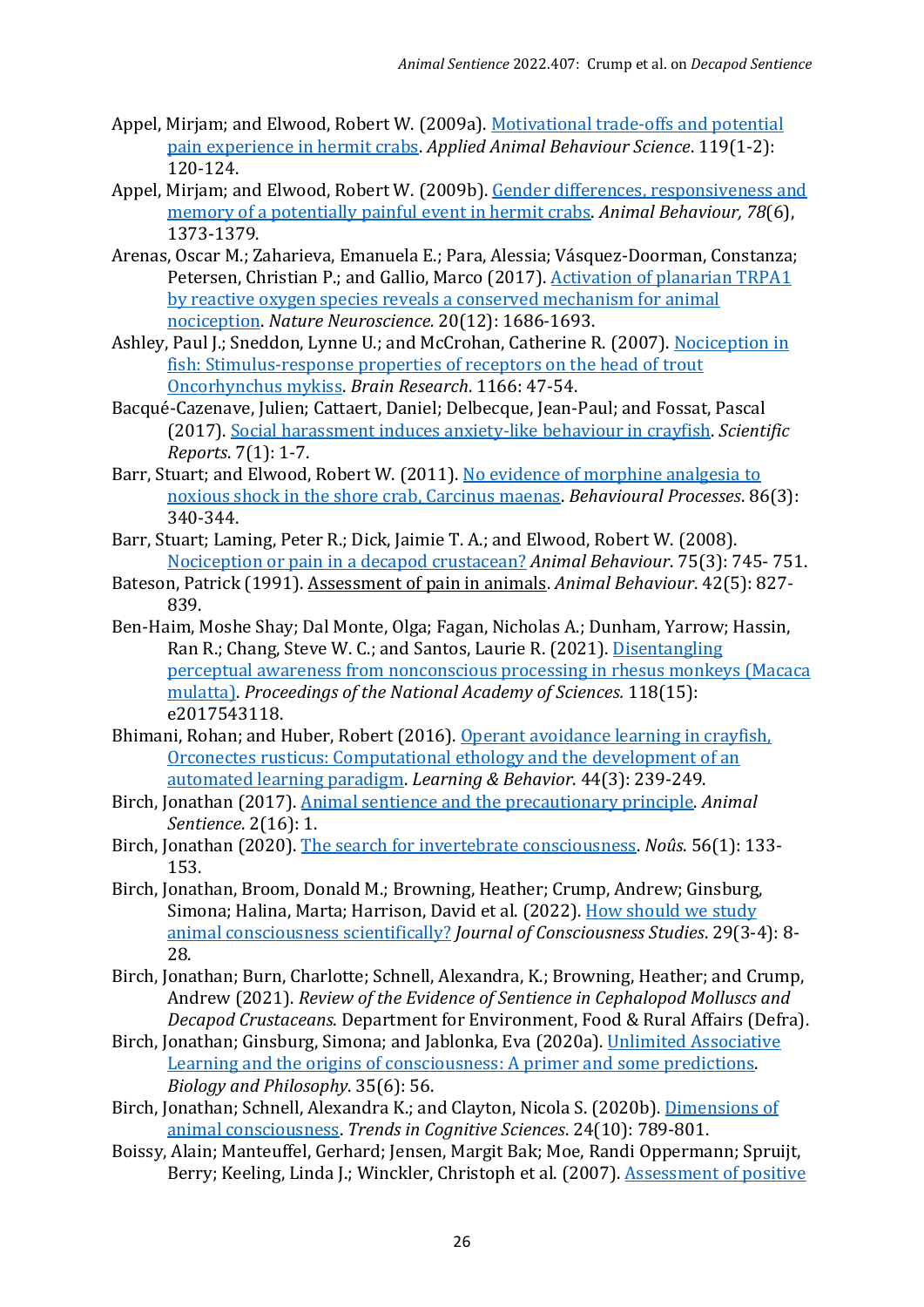[emotions in animals to improve their welfare.](https://www.sciencedirect.com/science/article/pii/S0031938407000649?casa_token=NV2SYYlAzV8AAAAA:IWTcEZ_5_f61ar194n-WFUS3M2J2QqXtMa5RO4pqgTye1w_ExMaTYb-nqBwwT2nyqyhKgXz_RRk) *Physiology & Behavior*. 92(3): 375- 397.

- Bradshaw, R. Harry (1998). Consciousness in nonhuman animals: adopting the precautionary principle. *Journal of Consciousness Studies*. 5(1): 108-114.
- Broom, Donald M. (2014). *Sentience and animal welfare*. CABI.
- Brown, Sheena; and Wolff, Gabriella (2012). [Fine structural organization of the](https://onlinelibrary.wiley.com/doi/full/10.1002/cne.23058?casa_token=3lLFfw6_XFoAAAAA%3Atp2AjV2ov4rFQ8OqJyt-2KWz-ssUoG0lkSB2L-D5ChGM46CSEKjZC_CLl9CXScsOY3jzRg-AYGpyECGG)  [hemiellipsoid body of the land hermit crab, Coenobita clypeatus.](https://onlinelibrary.wiley.com/doi/full/10.1002/cne.23058?casa_token=3lLFfw6_XFoAAAAA%3Atp2AjV2ov4rFQ8OqJyt-2KWz-ssUoG0lkSB2L-D5ChGM46CSEKjZC_CLl9CXScsOY3jzRg-AYGpyECGG) *Journal of Comparative Neurology*. 520(13): 2847-2863.
- Burrell, Brian D. (2017). [Comparative biology of pain: what invertebrates can tell us](https://journals.physiology.org/doi/full/10.1152/jn.00600.2016)  [about how nociception works.](https://journals.physiology.org/doi/full/10.1152/jn.00600.2016) *Journal of Neurophysiology*. 117(4): 1461-1473.
- Cabanac, Michel (1992). Pleasure: the common currency. *Journal of Theoretical Biology*. 155(2), 173-200.
- Campbell, I. G.; Carstens, E.; and Watkins, L. R. (1991). Comparison of human pain sensation and flexion withdrawal evoked by noxious radiant heat. *Pain*. 45(3): 259-268.
- Clark, Robert E.; Manns, Joseph R.; and Squire, Larry R. (2002). [Classical conditioning,](https://www.sciencedirect.com/science/article/pii/S1364661302020417?casa_token=91fdP7Lk6fcAAAAA:4s952N9_HFZJfZyE13sRjPMWbsCA2kiXAASvEP0D5MjJeORDJf0AjuoeUowpV2UzzA4WXBz1qaY)  [awareness, and brain systems.](https://www.sciencedirect.com/science/article/pii/S1364661302020417?casa_token=91fdP7Lk6fcAAAAA:4s952N9_HFZJfZyE13sRjPMWbsCA2kiXAASvEP0D5MjJeORDJf0AjuoeUowpV2UzzA4WXBz1qaY) *Trends in Cognitive Sciences*. 6(12): 524-531.
- Crook, Robyn J. (2021). Behavioural [and neurophysiological evidence suggests affective](https://www.sciencedirect.com/science/article/pii/S2589004221001978)  [pain experience in octopus.](https://www.sciencedirect.com/science/article/pii/S2589004221001978) *iScience*. 24(3): 102229.
- Crump, Andrew; and Birch, Jonathan (2022)[. Animal consciousness: The interplay of](https://www.ingentaconnect.com/content/imp/jcs/2022/00000029/f0020003/art00005)  [neural and behavioural evidence.](https://www.ingentaconnect.com/content/imp/jcs/2022/00000029/f0020003/art00005) *Journal of Consciousness Studies*. 29(3-4): 104- 128.
- Datta, Udita; Van Staaden, Moira; and Huber, Robert (2018). [Crayfish self-administer](https://www.frontiersin.org/articles/10.3389/fphys.2018.00433/full)  [amphetamine in a spatially contingent task.](https://www.frontiersin.org/articles/10.3389/fphys.2018.00433/full) *Frontiers in Physiology*. 9: 433.
- Dawkins, Marian S. (2001). Who needs consciousness? *Animal Welfare*. 10, S19-S29.
- De Grave, Sammy; Pentcheff, N. Dean; Ahyong, Shane T.; Chan, Tin-Yam; Crandall, Keith A.; Dworschak, Peter C.; Felder, Darryl L. et al. (2009). A classification of living and fossil genera of decapod crustaceans. *Raffles Bulletin of Zoology*. 21(Supplement): 1-109.
- De Waal, Frans B.; and Ferrari, Pier F. (2010). Towards a bottom-up perspective on animal and human cognition. *Trends in Cognitive Sciences*. 14(5): 201-207.
- Mellon Jr, DeForest (2003)[. Dendritic initiation and propagation of spikes and spike](https://journals.physiology.org/doi/full/10.1152/jn.00310.2003)  [bursts in a multimodal sensory interneuron: The crustacean parasol cell.](https://journals.physiology.org/doi/full/10.1152/jn.00310.2003) *Journal of Neurophysiology*. 90(4): 2465-2477.
- Denti, Alicia; Dimant, Beatriz; and Maldonado, Hector (1988). Passive avoidance learning in the crab Chasmagnathus granulatus. *Physiology & Behavior*. 43(3): 317-320.
- Diarte-Plata, Genaro; Sainz-Hernández, Juan C.; Aguiñaga-Cruz, Jazmín A.; Fierro-Coronado, Jesús A.; Polanco-Torres, Arturo; and Puente-Palazuelos, Catalina (2012). Eyestalk ablation procedures to minimize pain in the freshwater prawn Macrobrachium americanum. *Applied Animal Behaviour Science*. 140(3-4): 172- 178.
- Diggles, Benjamin K. (2019). [Review of some scientific issues related to crustacean](https://academic.oup.com/icesjms/article/76/1/66/5037899?login=false)  [welfare.](https://academic.oup.com/icesjms/article/76/1/66/5037899?login=false) *ICES Journal of Marine Science*. 76(1): 66-81.
- Dimant, Beatriz; and Maldonado, Hector (1992). [Habituation and associative learning](https://link.springer.com/article/10.1007/BF00198986)  [during exploratory behavior of the crab Chasmagnathus.](https://link.springer.com/article/10.1007/BF00198986) *Journal of Comparative Physiology A*. 170(6): 749-775.
- Dunn, P. D. C.; and Barnes, W. J. P. (1981a). Learning of leg position in the shore crab, Carcinus maenas. *Marine & Freshwater Behaviour & Physiology*. 8(1): 67-82.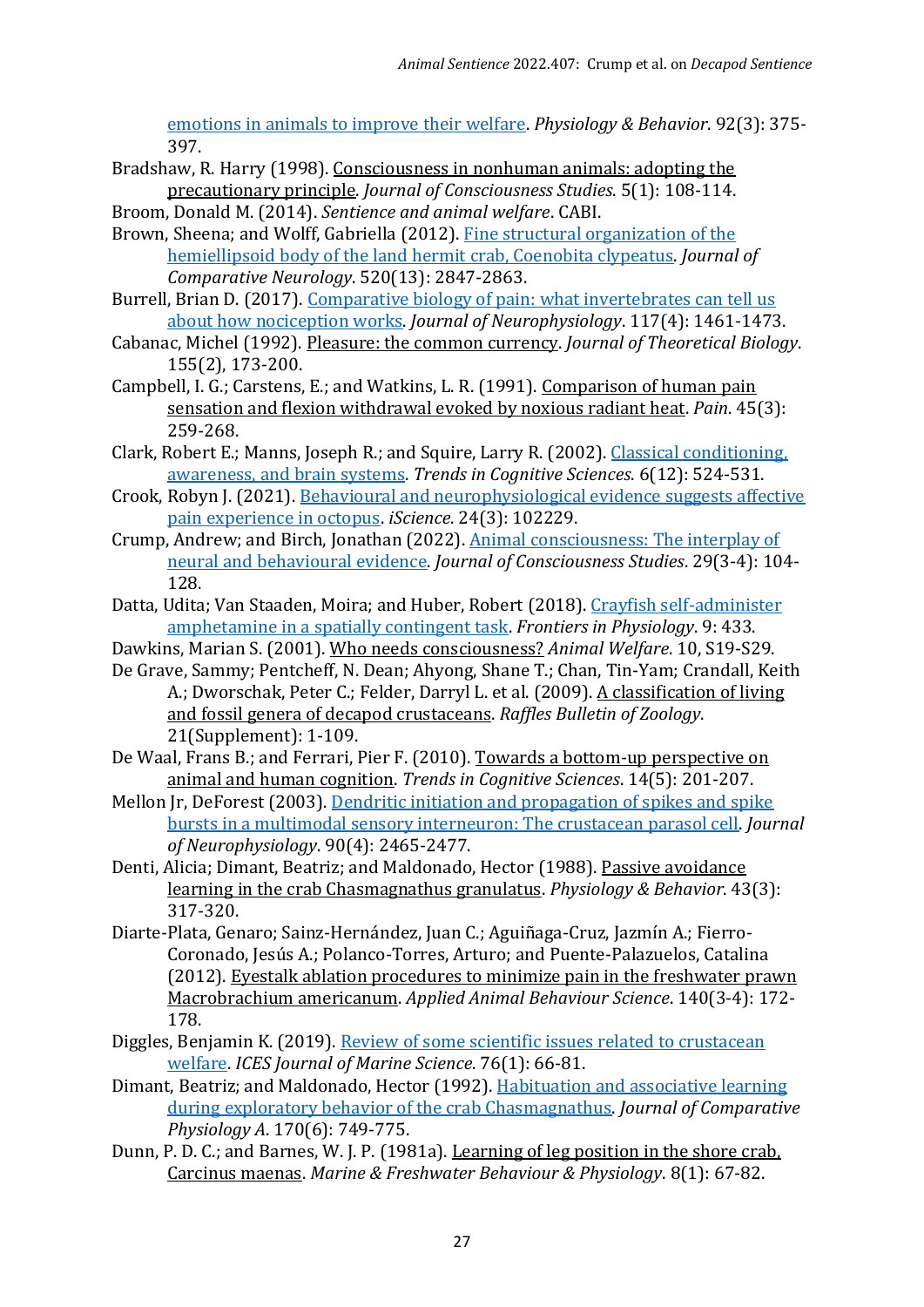- Dunn, P. D. C.; and Barnes, W. J. P. (1981b). Neural correlates of leg learning in the shore crab, Carcinus maenas. *Marine & Freshwater Behaviour & Physiology.* 8(1): 83-97.
- Dyer, Adrian G.; and Neumeyer, Christa (2005). [Simultaneous and successive colour](https://link.springer.com/article/10.1007/s00359-005-0622-z)  [discrimination in the honeybee \(Apis mellifera\).](https://link.springer.com/article/10.1007/s00359-005-0622-z) *Journal of Comparative Physiology A*. 191(6): 547-557.
- Dyuizen, Inessa V.; Kotsyuba, Elena P.; and Lamash, Nina E. (2012). [Changes in the nitric](https://journals.biologists.com/jeb/article/215/15/2668/10971/Changes-in-the-nitric-oxide-system-in-the-shore)  [oxide system in the shore crab Hemigrapsus sanguineus \(Crustacea, Decapoda\)](https://journals.biologists.com/jeb/article/215/15/2668/10971/Changes-in-the-nitric-oxide-system-in-the-shore)  [CNS induced by a nociceptive stimulus.](https://journals.biologists.com/jeb/article/215/15/2668/10971/Changes-in-the-nitric-oxide-system-in-the-shore) *Journal of Experimental Biology*. 215(15): 2668-2676.
- Edelman, David B.; and Seth, Anil K. (2009)[. Animal consciousness: a synthetic](https://www.sciencedirect.com/science/article/pii/S0166223609001295?casa_token=7S0OOsYXA9oAAAAA:3VLdGZyyrJ29cDYDGdOb5aKjcVHBq1LiXHfwAl-rIE6XN2zIBF5NKbLdw0FqYFNph4ag6IFLcF4)  [approach.](https://www.sciencedirect.com/science/article/pii/S0166223609001295?casa_token=7S0OOsYXA9oAAAAA:3VLdGZyyrJ29cDYDGdOb5aKjcVHBq1LiXHfwAl-rIE6XN2zIBF5NKbLdw0FqYFNph4ag6IFLcF4) *Trends in Neurosciences*. 32(9): 476-484.
- Edelman, David B.; Baars, Bernard J.; and Seth, Anil K. (2005). [Identifying hallmarks of](https://www.sciencedirect.com/science/article/pii/S1053810004000935?casa_token=6ngOLJWe8cUAAAAA:ofySIzQbJP284cMGQ2fDIP8kEeaXYTxCfzELhDCTbFnX6BSgAN5wSsFDM9oALNEjk4ofGu5R7xQ)  [consciousness in non-mammalian species.](https://www.sciencedirect.com/science/article/pii/S1053810004000935?casa_token=6ngOLJWe8cUAAAAA:ofySIzQbJP284cMGQ2fDIP8kEeaXYTxCfzELhDCTbFnX6BSgAN5wSsFDM9oALNEjk4ofGu5R7xQ) *Consciousness and cognition*. 14(1): 169-187.
- Elwood, Robert W. (1995). Motivational change during resource assessment by hermit crabs. *Journal of Experimental Marine Biology & Ecology*. 193(1-2): 41-55.
- Elwood, Robert W. (2019a)[. Discrimination between nociceptive reflexes and more](https://royalsocietypublishing.org/doi/full/10.1098/rstb.2019.0368)  [complex responses consistent with pain in crustaceans.](https://royalsocietypublishing.org/doi/full/10.1098/rstb.2019.0368) *Philosophical Transactions of the Royal Society of London B*. 374(1785): 20190368.
- Elwood, Robert W. (2019b). Assessing the potential for pain in crustaceans and other invertebrates. In: *The Welfare of Invertebrate Animals* (Claudio Carere and Jennifer Mather (eds.)). Springer: 147- 177.
- Elwood, Robert W. (2021). [Potential Pain in Fish and Decapods: Similar Experimental](https://www.frontiersin.org/articles/10.3389/fvets.2021.631151/full)  [Approaches and Similar Results.](https://www.frontiersin.org/articles/10.3389/fvets.2021.631151/full) *Frontiers in Veterinary Science*. 8: 369.
- Elwood, Robert W. (2022). [Hermit crabs, shells, and sentience.](https://link.springer.com/article/10.1007/s10071-022-01607-7#citeas) *Animal Cognition*. 1-17.
- Elwood, Robert W.; and Adams, L. (2015). [Electric shock causes physiological stress](https://royalsocietypublishing.org/doi/full/10.1098/rsbl.2015.0800)  [responses in shore crabs, consistent with prediction of pain.](https://royalsocietypublishing.org/doi/full/10.1098/rsbl.2015.0800) *Biology Letters*. 11(11): 20150800.
- Elwood, Robert W.; and Appel, Mirjam (2009). [Pain experience in hermit crabs?](https://www.sciencedirect.com/science/article/pii/S0003347209000712?casa_token=jdxd0IM7wMsAAAAA:foEkkJrb78NoZmMNtB1PAz1REBOOYBcpi5zj_s-BCgXukVaE5Kr6AyXSyN13J8hVAAXf0ETUPJU) *Animal Behaviour*. 77(5): 1243-1246.
- Elwood, Robert W.; Barr, Stuart; and Patterson, Lynsey (2009). [Pain and stress in](https://www.sciencedirect.com/science/article/pii/S0168159109000409?casa_token=cFUWPdQFpggAAAAA:6P8NJL4i781Sc6Xxm7831PwGVrIYS_NIlBXuydNg0NfXL9rgrCEHWhPwZw85stwLeitHShlpKK8)  [crustaceans?](https://www.sciencedirect.com/science/article/pii/S0168159109000409?casa_token=cFUWPdQFpggAAAAA:6P8NJL4i781Sc6Xxm7831PwGVrIYS_NIlBXuydNg0NfXL9rgrCEHWhPwZw85stwLeitHShlpKK8) *Applied Animal Behaviour Science*. 118(3-4): 128-136.
- Elwood, Robert W.; Dalton, Natasha; and Riddell, Gillian (2017). [Aversive responses by](https://www.sciencedirect.com/science/article/pii/S0376635716303977?casa_token=ZoJkjwuLMr4AAAAA:iZqCUde4dYt5SLkzrA1FkIPbYFAeBg4Hr9hDfbRyPj489YQoo7YKjL8a7wCmo6Qkrt3zkdVUjUA)  [shore crabs to acetic acid but not to capsaicin.](https://www.sciencedirect.com/science/article/pii/S0376635716303977?casa_token=ZoJkjwuLMr4AAAAA:iZqCUde4dYt5SLkzrA1FkIPbYFAeBg4Hr9hDfbRyPj489YQoo7YKjL8a7wCmo6Qkrt3zkdVUjUA) *Behavioural Processes*. 140: 1-5.
- Elwood, Robert W.; McClean, Anne; and Webb, Linda (1979). The development of shell preferences by the hermit crab, Pagurus bernhardus. *Animal Behaviour.* 27(3): 940-946.
- Elwood, Robert W.; and Neil, Susan J. (1992). *Assessments and Decisions: A study of information gathering by hermit crabs (1st edn.)*. Chapman & Hall.
- Feinberg, Todd E.; and Mallatt, Jon M. (2016). *The Ancient Origins of Consciousness: How the Brain Created Experience*. MIT Press.
- Feinman, Richard D.; Llinas, Rafael H.; Abramson, Charles I.; and Forman, Robin R. (1990). Electromyographic record of classical conditioning of eye withdrawal in the crab. *Biological Bulletin*. 178(3): 187-194.
- Fernandez-Duque, Eduardo; Valeggia, Claudia; and Maldonado, Hector (1992). Multitrial inhibitory avoidance learning in the crab Chasmagnathus. *Behavioral & Neural Biology*. 57(3): 189-197.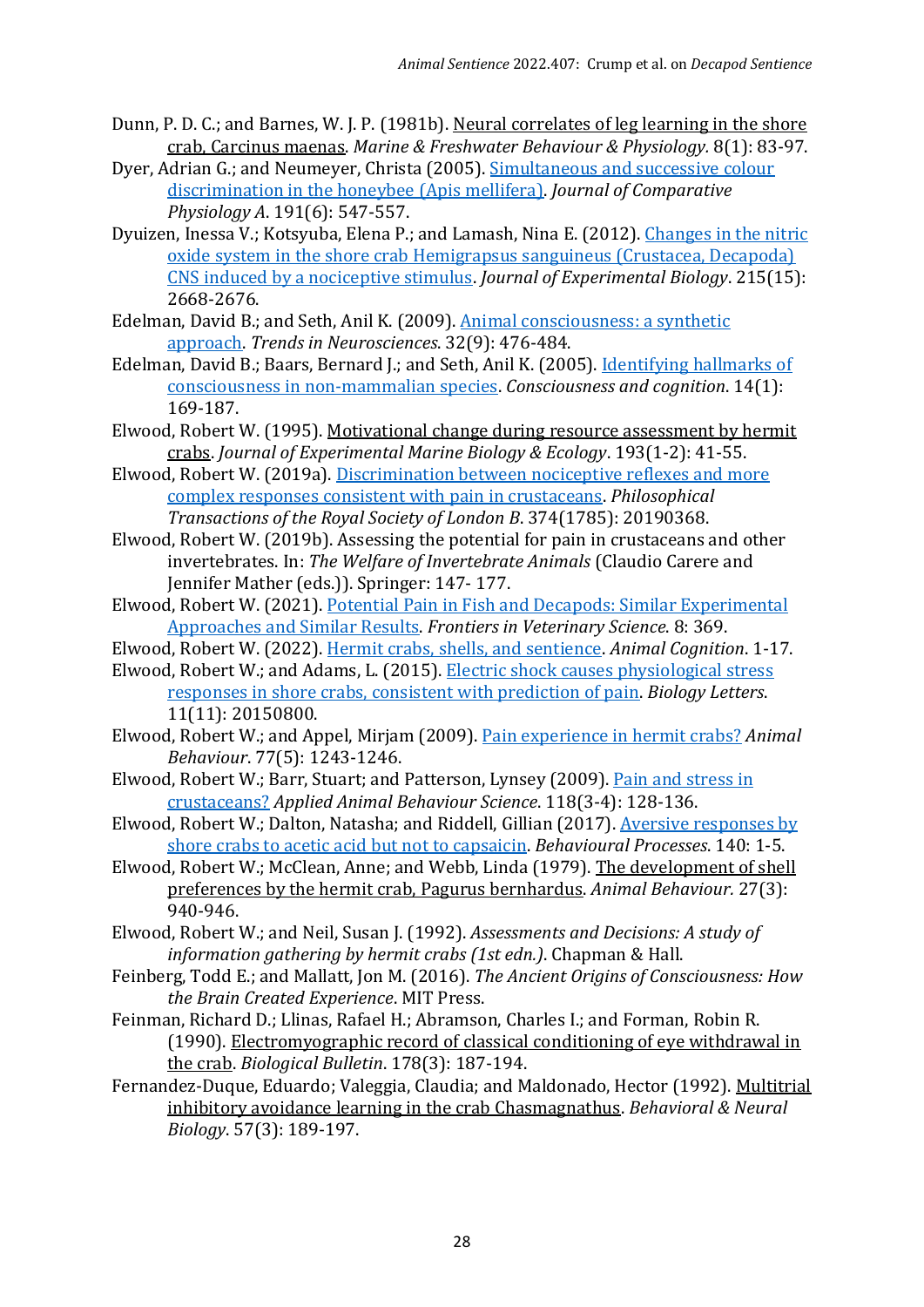- Fine-Levy, Jacqueline B.; Girardot, Marie-Nadia; Derby, Charles D.; and Daniel, Peter C. (1988). Differential associative conditioning and olfactory discrimination in the spiny lobster Panulirus argus. *Behavioral & Neural Biology*. 49(3): 315-331.
- Fossat, Pascal; Bacqué-Cazenave, Julien; De Deurwaerdère, Philippe; Cattaert, Daniel; and Delbecque, Jean-Paul (2015). [Serotonin, but not dopamine, controls the](https://journals.biologists.com/jeb/article/218/17/2745/14139/Serotonin-but-not-dopamine-controls-the-stress)  [stress response and anxiety-like behavior in the crayfish Procambarus clarkii.](https://journals.biologists.com/jeb/article/218/17/2745/14139/Serotonin-but-not-dopamine-controls-the-stress)  *Journal of Experimental Biology*. 218(17): 2745-2752.
- Fossat, Pascal; Bacqué-Cazenave, Julien; De Deurwaerdère, Philippe; Delbecque, Jean-Paul; and Cattaert, Daniel (2014). [Anxiety-like behavior in crayfish is controlled](https://www.science.org/doi/full/10.1126/science.1248811?casa_token=qAZL7F4yzRoAAAAA%3Acg4elXpZznSmdvFN2b08CaXKc1QVfua_3QYYwP5NYeO0H4QHOTsj0cj1h0CRuIBCG347FDzilBrgP08)  [by serotonin.](https://www.science.org/doi/full/10.1126/science.1248811?casa_token=qAZL7F4yzRoAAAAA%3Acg4elXpZznSmdvFN2b08CaXKc1QVfua_3QYYwP5NYeO0H4QHOTsj0cj1h0CRuIBCG347FDzilBrgP08) *Science*. 344(6189): 1293-1297.
- Frith, Chris D. (2021). The neural basis of consciousness. *Psychological Medicine*. 51(4): 550-562.
- Gherardi, Francesca (2009). [Behavioural indicators of pain in crustacean decapods.](https://www.scielosp.org/article/aiss/2009.v45n4/432-438/en/) *Annali dell'Istituto Superiore di Sanità*. 45: 432-438.
- Ghosh, D. Dipon; Sanders, Tom; Hong, Soonwook; McCurdy, Li Yan; Chase, Daniel L.; Cohen, Netta; Koelle, Michael R.; and Nitabach, Michael N. (2016). [Neural](https://www.sciencedirect.com/science/article/pii/S0896627316307802)  [Architecture of Hunger-Dependent Multisensory Decision Making in C. elegans.](https://www.sciencedirect.com/science/article/pii/S0896627316307802) *Neuron*. 92(5): 1049-1062.
- Ginsburg, Simona; and Jablonka, Eva (2019). *The Evolution of the Sensitive Soul: Learning and the Origins of Consciousness*. MIT Press.
- Godoy, Adriana M.; and Maldonado, Héctor (1995). Modulation of the escape response by [DAla2]met-enkephalin in the crab Chasmagnathus. *Pharmacology Biochemistry & Behavior*. 50(3): 445-451.
- Gordon, Joshua A.; and Hen, Rene (2004). [The serotonergic system and anxiety.](https://link.springer.com/article/10.1385/NMM:5:1:027) *Neuromolecular Medicine*. 5(1): 27-40.
- Greenwald, Anthony G.; and De Houwer, Jan (2017). Unconscious conditioning: Demonstration and difference from conscious conditioning. *Journal of Experimental Psychology: General*. 146(12): 1705-1721.

Griffin, Donald R. (1998). From cognition to consciousness. *Animal Cognition*. 1(1): 3-16.

- Haag, E.; and Dyson, K. (2014). [Trade-off between safety and feeding in the sea anemone](https://www.tandfonline.com/doi/full/10.1080/00288330.2014.915858?casa_token=Tq86f1DgYMIAAAAA%3AQj1M0nlovRDmhv1W0XiAEasGzx1fl91BMTB7z5A_9KkcmDyEN8e-DvX1fgnjOoPhZb-_51lC1_04VQ)  [Anthopleura aureoradiata.](https://www.tandfonline.com/doi/full/10.1080/00288330.2014.915858?casa_token=Tq86f1DgYMIAAAAA%3AQj1M0nlovRDmhv1W0XiAEasGzx1fl91BMTB7z5A_9KkcmDyEN8e-DvX1fgnjOoPhZb-_51lC1_04VQ) *New Zealand Journal of Marine and Freshwater Research*. 48(4): 540-546.
- Halanych, Kenneth M. (2004). [The new view of animal phylogeny.](https://www.annualreviews.org/doi/full/10.1146/annurev.ecolsys.35.112202.130124) *Annual Review of Ecology, Evolution, and Systematics*. 35: 229-25.
- Hamilton, Trevor James; Kwan, Garfield T.; Gallup, Joshua; and Tresguerres, Martin (2016). [Acute fluoxetine exposure alters crab anxiety-like behaviour, but not](https://www.nature.com/articles/srep19850)  [aggressiveness.](https://www.nature.com/articles/srep19850) *Scientific Reports.* 6(1): 19850.
- Haralson, John V.; Groff, Charlene I.; and Haralson, Sally J. (1975). Classical conditioning in the sea anemone, Cribina xanthogrammica. *Physiology & Behavior*. 15(4): 455- 460.
- Harlıoğlu, Muzaffer Mustafa; Farhadi, Ardavan; and Harlıoğlu, Ayşe Gül (2020). [Roles of](https://link.springer.com/article/10.1007/s41208-020-00202-2)  [neurotransmitters in decapod reproduction.](https://link.springer.com/article/10.1007/s41208-020-00202-2) *Thalassas*. 36(2): 633-639.
- Hodgson, V. S. (1981). Conditioning as a factor in the symbiotic feeding relationship of sea anemones and anemone fishes. *Proceedings of the International Coral Reef Symposium*. 4: 553-561.
- Hoyle, Graham (1976). Learning of leg position by the ghost crab Ocypode ceratophthalma. *Behavioral Biology*. 18(2): 147-163.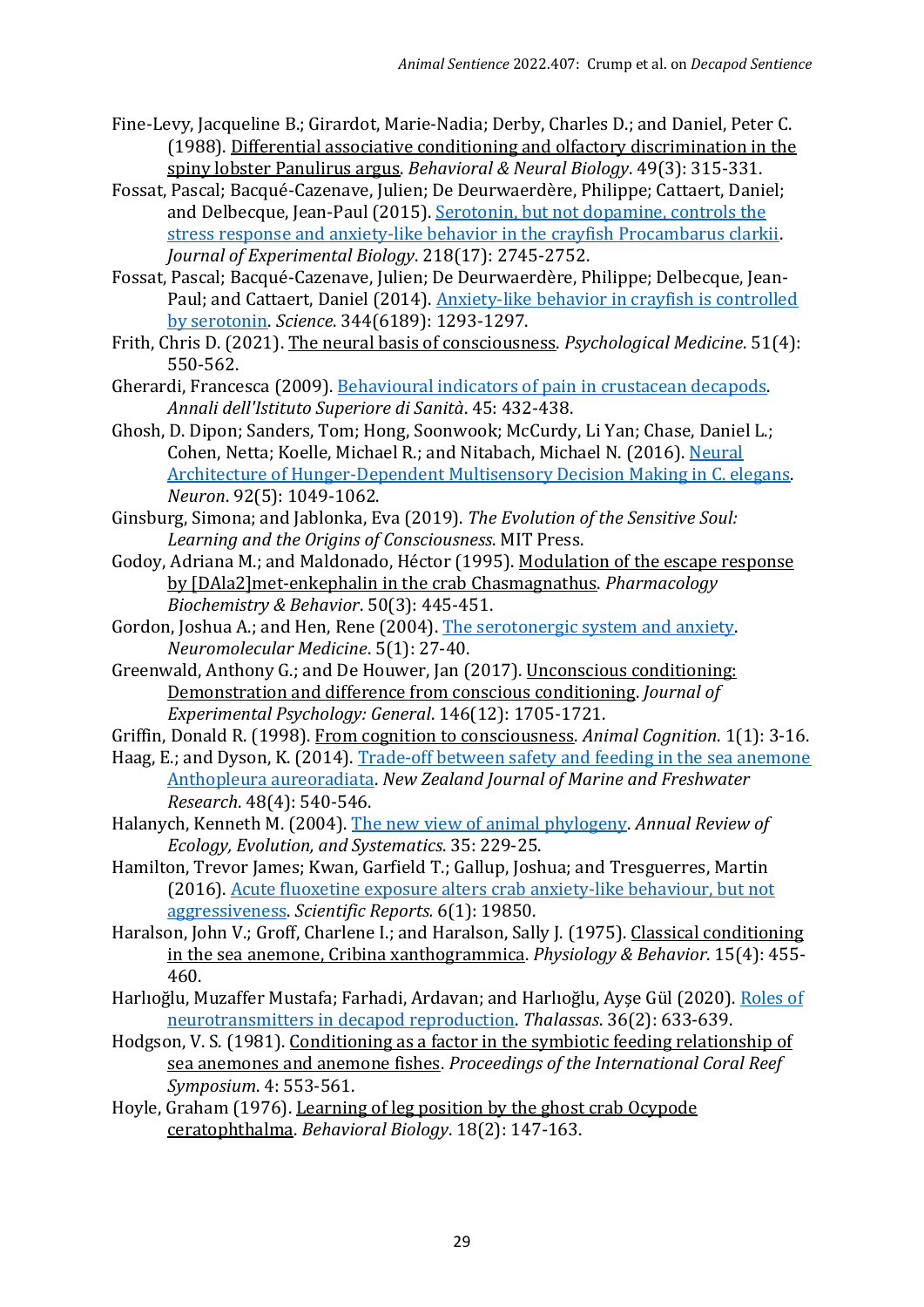Im, Seol Hee, and Galko, Michael J. (2012). Pokes, sunburn, and hot sauce: Drosophila as an emerging model for the biology of nociception. *Developmental Dynamics.* 241(1): 16-26.

International Association for the Study of Pain (2017). *[IASP terminology](https://www.iasppain.org/terminology?navItemNumber=576)*.

- Irvine, Elizabeth (2020). Developing valid behavioral indicators of animal pain. *Philosophical Topics*. 48(1): 129-153.
- Kaczer, Laura, and Maldonado, Héctor (2009). [Contrasting Role of Octopamine in](https://journals.plos.org/plosone/article?id=10.1371/journal.pone.0006223)  [Appetitive and Aversive Learning in the Crab Chasmagnathus.](https://journals.plos.org/plosone/article?id=10.1371/journal.pone.0006223) *PLoS ONE*. 4(7): e6223.
- Kaczer, Laura; Klappenbach, Martín; and Maldonado, Héctor (2011). [Dissecting](https://onlinelibrary.wiley.com/doi/full/10.1111/j.1460-9568.2011.07830.x?casa_token=v0LbBjfzJXsAAAAA%3A59GOShxcHUFnv_QCMGGm4wUf4jOoEqMf7TF2K1O2TJVFFHcTwxCwIZNjhhsPqQfUk3BTsqGsPP-qe_E8)  [mechanisms of reconsolidation: octopamine reveals differences between](https://onlinelibrary.wiley.com/doi/full/10.1111/j.1460-9568.2011.07830.x?casa_token=v0LbBjfzJXsAAAAA%3A59GOShxcHUFnv_QCMGGm4wUf4jOoEqMf7TF2K1O2TJVFFHcTwxCwIZNjhhsPqQfUk3BTsqGsPP-qe_E8)  [appetitive and aversive memories in the crab Chasmagnathus.](https://onlinelibrary.wiley.com/doi/full/10.1111/j.1460-9568.2011.07830.x?casa_token=v0LbBjfzJXsAAAAA%3A59GOShxcHUFnv_QCMGGm4wUf4jOoEqMf7TF2K1O2TJVFFHcTwxCwIZNjhhsPqQfUk3BTsqGsPP-qe_E8) *European Journal of Neuroscience*. 34(7): 1170-1178.
- Kádková, A.; Synytsya, V.; Krusek, J.; Zímová, L.; and Vlachová, V. (2017). Molecular basis [of TRPA1 regulation in nociceptive neurons. A review.](https://www.proquest.com/openview/c50a4fdc40f473f54618e5940b83d65d/1?pq-origsite=gscholar&cbl=29462) *Physiological Research*. 66: 425-439.
- Karin-D'Arcy, M. Rosalyn (2005). [The modern role of Morgan's canon](https://escholarship.org/uc/item/3vx8250v) in comparative [psychology.](https://escholarship.org/uc/item/3vx8250v) *International Journal of Comparative Psychology.* 18(3).
- Kawai, Nobuyuki; Kono, Reiko; and Sugimoto, Sanae (2004). [Avoidance learning in the](https://www.sciencedirect.com/science/article/pii/S0166432803002614?casa_token=rQbO7Ud948YAAAAA:oilKg5DLR-sDSnBelropU9_IBMzGstsDGsdO6UACQLraXgJqfPiVqQPmCF8911A39oXklRWEI_M)  [crayfish \(Procambarus clarkii\) depends on the predatory imminence of the](https://www.sciencedirect.com/science/article/pii/S0166432803002614?casa_token=rQbO7Ud948YAAAAA:oilKg5DLR-sDSnBelropU9_IBMzGstsDGsdO6UACQLraXgJqfPiVqQPmCF8911A39oXklRWEI_M)  [unconditioned stimulus: a behavior systems approach to learning in](https://www.sciencedirect.com/science/article/pii/S0166432803002614?casa_token=rQbO7Ud948YAAAAA:oilKg5DLR-sDSnBelropU9_IBMzGstsDGsdO6UACQLraXgJqfPiVqQPmCF8911A39oXklRWEI_M)  [invertebrates.](https://www.sciencedirect.com/science/article/pii/S0166432803002614?casa_token=rQbO7Ud948YAAAAA:oilKg5DLR-sDSnBelropU9_IBMzGstsDGsdO6UACQLraXgJqfPiVqQPmCF8911A39oXklRWEI_M) *Behavioural Brain Research*. 150(1-2): 229-237.
- Klappenbach, Martín; Maldonado, Héctor; Locatelli, Fernando; and Kaczer, Laura (2012). [Opposite actions of dopamine on aversive and appetitive memories in](http://learnmem.cshlp.org/content/19/2/73.short)  [the crab.](http://learnmem.cshlp.org/content/19/2/73.short) *Learning & Memory*. 19(2): 73-83.
- Kotsyuba, E. P.; Dyuizen, I. V.; and Lamash, N. E. (2010). Stress-induced changes in the nitric oxide system of shore crabs living under different ecological conditions. *Russian Journal of Marine Biology*. 36(3): 201-208.
- Kozma, Mihika T.; Ngo-Vu, Hanh; Wong, Yuen Yan; Shukla, Neal S.; Pawar, Shrikant D.; Senatore, Adriano; Schmidt, Manfred; and Derby, Charles D. (2020). [Comparison](https://journals.plos.org/plosone/article?id=10.1371/journal.pone.0230266)  [of transcriptomes from two chemosensory organs in four decapod crustaceans](https://journals.plos.org/plosone/article?id=10.1371/journal.pone.0230266)  [reveals hundreds of candidate chemoreceptor proteins.](https://journals.plos.org/plosone/article?id=10.1371/journal.pone.0230266) *PLoS ONE*. 15(3): e0230266.
- Kozma, Mihika T.; Schmidt, Manfred; Ngo-Vu, Hanh; Sparks, Shea D.; Senatore, Adriano; and Derby, Charles D. (2018). [Chemoreceptor proteins in the Caribbean spiny](https://journals.plos.org/plosone/article?id=10.1371/journal.pone.0203935)  [lobster, Panulirus argus: Expression of ionotropic receptors, gustatory receptors,](https://journals.plos.org/plosone/article?id=10.1371/journal.pone.0203935)  [and TRP channels in two chemosensory organs and brain.](https://journals.plos.org/plosone/article?id=10.1371/journal.pone.0203935) *PLoS ONE*. 13(9): e0203935.
- Krieger, Jakob; Sandeman, Renate E.; Sandeman, David C.; Hansson, Bill S.; and Harzsch, Steffen (2010). [Brain architecture of the largest living land arthropod, the giant](https://link.springer.com/article/10.1186/1742-9994-7-25)  [robber crab Birgus latro \(Crustacea, Anomura, Coenobitidae\): Evidence for a](https://link.springer.com/article/10.1186/1742-9994-7-25)  [prominent central olfactory pathway?](https://link.springer.com/article/10.1186/1742-9994-7-25) *Frontiers in Zoology*. 7(1): 25.
- LeDoux, Joseph (2020). *The Deep History of Ourselves: The Four-Billion-Year Story of How We Got Conscious Brains*. Penguin Books.
- Lindahl, B. I. B. (1997). Consciousness and Biological Evolution. *Journal of Theoretical Biology*. 187: 613-629.
- Low, P.; Panksepp, J.; Reiss, D.; Edelman, D.; Van Swinderen, B.; and Koch, C. (2012). *[The](http://fcmconference.org/img/CambridgeDeclarationOnConsciousness.pdf)  [Cambridge declaration on consciousness](http://fcmconference.org/img/CambridgeDeclarationOnConsciousness.pdf)*. 375-397.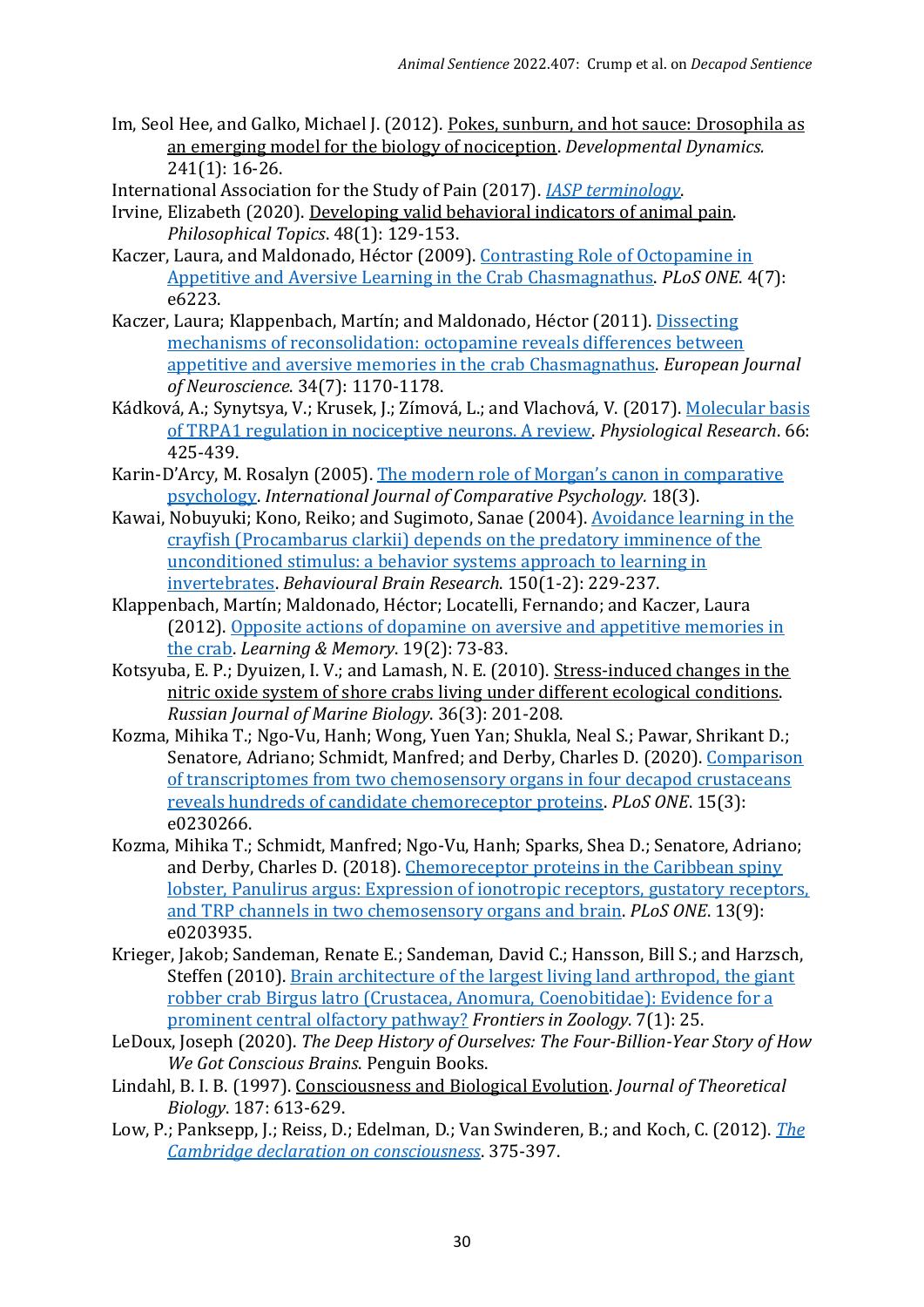- Lozada, Mariana; Romano, Arturo; and Maldonado, Hector (1988). Effect of morphine and naloxone on a defensive response of the crab Chasmagnathus granulatus. *Pharmacology Biochemistry & Behavior*. 30(3): 635-640.
- Machon, Julia; Krieger, Jakob; Meth, Rebecca; Zbinden, Magali; Ravaux, Juliette; Montagne, Nicolas; Chertemps, Thomas; and Harzsch, Steffen (2019). Neuroanatomy [of a hydrothermal vent shrimp provides insights into the](https://elifesciences.org/articles/47550)  [evolution of crustacean integrative brain centers.](https://elifesciences.org/articles/47550) *eLife*. 8: e47550.
- Magee, Barry; and Elwood, Robert W. (2013). [Shock avoidance by discrimination](https://journals.biologists.com/jeb/article/216/3/353/11942/Shock-avoidance-by-discrimination-learning-in-the)  [learning in the shore crab \(Carcinus maenas\) is consistent with a key criterion](https://journals.biologists.com/jeb/article/216/3/353/11942/Shock-avoidance-by-discrimination-learning-in-the)  [for pain.](https://journals.biologists.com/jeb/article/216/3/353/11942/Shock-avoidance-by-discrimination-learning-in-the) *Journal of Experimental Biology*. 216(3): 353-358.
- Magee, Barry; and Elwood, Robert W. (2016a). [Trade-offs between predator avoidance](https://www.sciencedirect.com/science/article/pii/S037663571630153X?casa_token=HDvJnHrBqo0AAAAA:H0h274MaAmqFEoPqmAXIcnH82pEYglI5O9hvB1Lw6PF2hRkYWVm2_oXFma_qN67n9hlZbNWYKt8)  [and electric shock avoidance in hermit crabs demonstrate a non-reflexive](https://www.sciencedirect.com/science/article/pii/S037663571630153X?casa_token=HDvJnHrBqo0AAAAA:H0h274MaAmqFEoPqmAXIcnH82pEYglI5O9hvB1Lw6PF2hRkYWVm2_oXFma_qN67n9hlZbNWYKt8)  [response to noxious stimuli consistent with prediction of pain.](https://www.sciencedirect.com/science/article/pii/S037663571630153X?casa_token=HDvJnHrBqo0AAAAA:H0h274MaAmqFEoPqmAXIcnH82pEYglI5O9hvB1Lw6PF2hRkYWVm2_oXFma_qN67n9hlZbNWYKt8) *Behavioural Processes*. 130: 31-35.
- Magee, Barry; and Elwood, Robert W. (2016b)[. No discrimination shock avoidance with](https://journals.biologists.com/bio/article/5/7/883/1698/No-discrimination-shock-avoidance-with-sequential)  [sequential presentation of stimuli but shore crabs still reduce shock exposure.](https://journals.biologists.com/bio/article/5/7/883/1698/No-discrimination-shock-avoidance-with-sequential)  *Biology Open*. 5(7): 883-888.
- Maldonado, Hector; Romano, Arturo; and Lozada, Mariana (1989). Opioid action on response level to a danger stimulus in the crab (Chasmagnathus granulatus). *Behavioral Neuroscience*. 103(5): 1139.
- Mallatt, Jon; and Feinberg, Todd E. (2021). [Multiple Routes to Animal Consciousness:](https://www.frontiersin.org/articles/10.3389/fpsyg.2021.732336/full?utm_source=S-TWT&utm_medium=SNET&utm_campaign=ECO_FPSYG_XXXXXXXX_auto-dlvrit&s=09)  [Constrained Multiple Realizability Rather Than Modest Identity Theory.](https://www.frontiersin.org/articles/10.3389/fpsyg.2021.732336/full?utm_source=S-TWT&utm_medium=SNET&utm_campaign=ECO_FPSYG_XXXXXXXX_auto-dlvrit&s=09) *Frontiers in Psychology*. 3895.
- Maza, Francisco Javier; Sztarker, Julieta; Shkedy, Avishag; Peszano, Valeria Natacha; Locatelli, Fernando Federico; and Delorenzi, Alejandro (2016). Contextdependent memory traces in the crab's mushroom bodies: Functional support for a common origin of high-order memory centers. *Proceedings of the National Academy of Sciences.* 113(49): E7957-E7965.
- McCambridge, Claire; Dick, Jaimie T. A.; and Elwood, Robert W. (2016). [Effects of](https://bioone.org/journals/journal-of-shellfish-research/volume-35/issue-4/035.035.0426/Effects-of-Autotomy-Compared-to-Manual-Declawing-on-Contests-between/10.2983/035.035.0426.full)  [autotomy compared to manual declawing on contests between males for females](https://bioone.org/journals/journal-of-shellfish-research/volume-35/issue-4/035.035.0426/Effects-of-Autotomy-Compared-to-Manual-Declawing-on-Contests-between/10.2983/035.035.0426.full)  [in the edible crab cancer pagurus: implications for fishery practice and animal](https://bioone.org/journals/journal-of-shellfish-research/volume-35/issue-4/035.035.0426/Effects-of-Autotomy-Compared-to-Manual-Declawing-on-Contests-between/10.2983/035.035.0426.full)  [welfare.](https://bioone.org/journals/journal-of-shellfish-research/volume-35/issue-4/035.035.0426/Effects-of-Autotomy-Compared-to-Manual-Declawing-on-Contests-between/10.2983/035.035.0426.full) *Journal of Shellfish Research*. 35(4): 1037-1044.
- Mikhalevich, Irina; and Powell, Russell (2020). [Minds without spines: Evolutionarily](https://www.wellbeingintlstudiesrepository.org/animsent/vol5/iss29/1/)  [inclusive animal ethics.](https://www.wellbeingintlstudiesrepository.org/animsent/vol5/iss29/1/) *Animal Sentience*. 29(1).
- Navratilova, Edita; Xie, Jennifer Yanhua; King, Tamara; and Porreca, Frank (2013). Evaluation of reward from pain relief. *Annals of the New York Academy of Sciences*. 1282(1): 1-11.
- Orlosk, Jaimie L.; Walker, Jenna M.; Morrison, Ariel L.; and Atema, Jelle (2011). Conditioning the crab Carcinus maenas against instinctive light avoidance. *Marine & Freshwater Behaviour & Physiology*. 44(6): 375-381.
- Panksepp, Jaak (2005). Affective consciousness: Core emotional feelings in animals and humans. *Consciousness and Cognition*. 14(1): 30-80.
- Passantino, Annamaria; Elwood, Robert W.; and Coluccio, Paolo (2021). [Why protect](https://www.mdpi.com/2076-2615/11/1/73)  [decapod crustaceans used as models in biomedical research and in](https://www.mdpi.com/2076-2615/11/1/73)  [ecotoxicology? Ethical and legislative considerations.](https://www.mdpi.com/2076-2615/11/1/73) *Animals*. 11(1): 73.
- Paul, Elizabeth S.; Sher, Shlomi; Tamietto, Marco; Winkielman, Piotr; and Mendl, Michael T. (2020). Towards a comparative science of emotion: affect and consciousness in humans and animals. *Neuroscience & Biobehavioral Reviews*. 108, 749-770.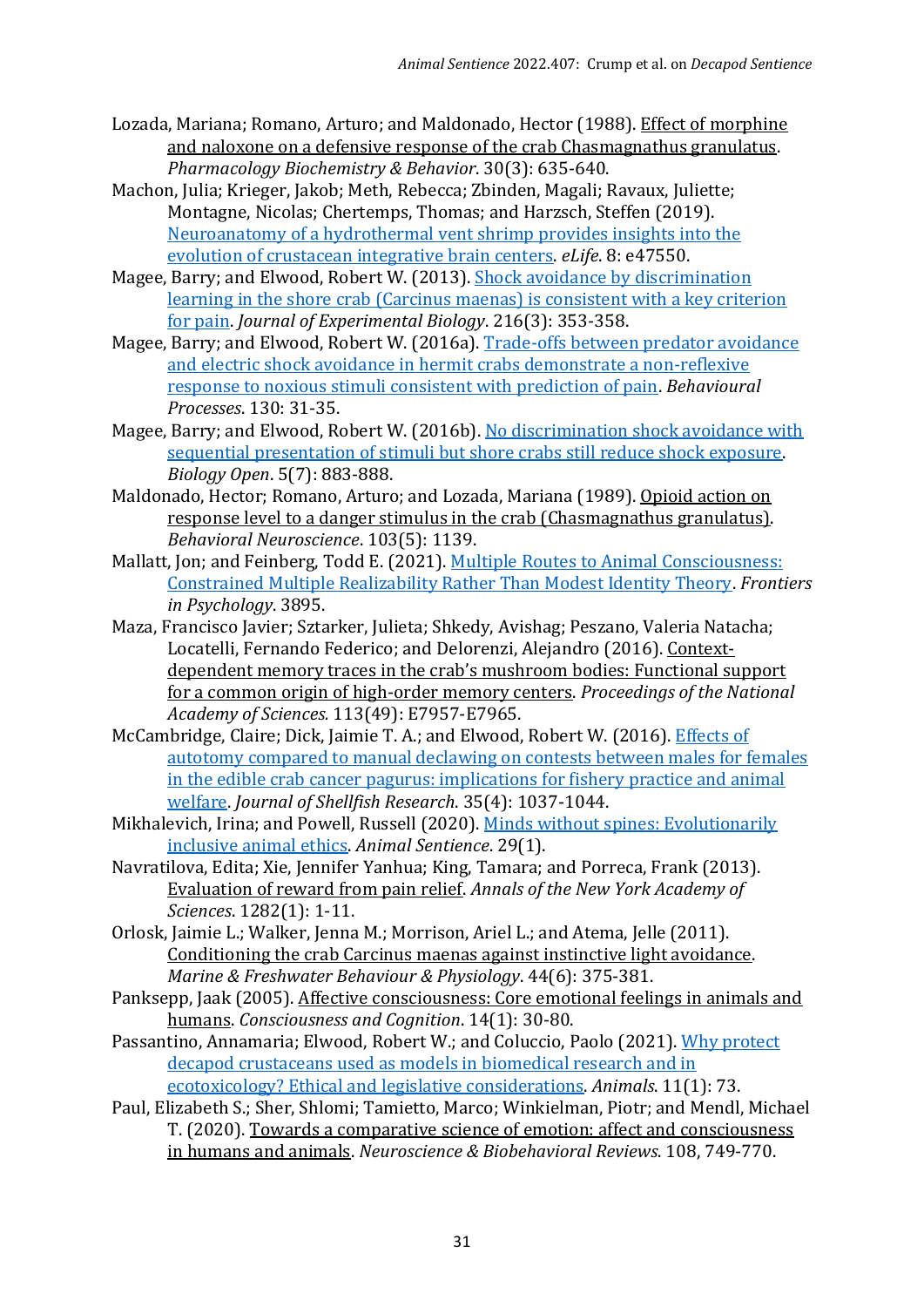- Perrot-Minnot, Marie-Jeanne; Banchetry, Loan; and Cézilly, Frank (2017). [Anxiety-like](https://royalsocietypublishing.org/doi/full/10.1098/rsos.171558)  [behaviour increases safety from fish predation in an amphipod crustacea.](https://royalsocietypublishing.org/doi/full/10.1098/rsos.171558) *Royal Society Open Science*. 4(12): 171558.
- Punzo, Fred (1983). Localization of brain function and neurochemical correlates of learning in the mud crab, Eurypanopeus depressus (Decapoda). *Comparative Biochemistry & Physiology Part A: Physiology*. 75(2): 299-305.
- Puri, Sakshi; and Faulkes, Zen (2010). [Do decapod crustaceans have nociceptors for](https://journals.plos.org/plosone/article?id=10.1371/journal.pone.001024)  [extreme pH?](https://journals.plos.org/plosone/article?id=10.1371/journal.pone.001024) *PLoS ONE*. 5(4): e10244. [4](https://journals.plos.org/plosone/article?id=10.1371/journal.pone.0010244)
- Puri, Sakshi; and Faulkes, Zen (2015). [Can crayfish take the heat? Procambarus clarkii](https://journals.biologists.com/bio/article/4/4/441/1413/Can-crayfish-take-the-heat-Procambarus-clarkii)  [show nociceptive behaviour to high temperature stimuli, but not low](https://journals.biologists.com/bio/article/4/4/441/1413/Can-crayfish-take-the-heat-Procambarus-clarkii)  [temperature or chemical stimuli.](https://journals.biologists.com/bio/article/4/4/441/1413/Can-crayfish-take-the-heat-Procambarus-clarkii) *Biology Open*. 4(4): 441-448.
- Putnam, Hilary (1967). [Psychological predicates.](https://www.phil.uu.nl/~joel/3027/3027PutnamPsychPredicates.pdf) *Art Mind Religion*. 1: 37–48.
- Rial, R. V.; Nicolau, M. C.; Gamundí, A.; Akaârir, M.; Garau, C.; and Esteban, S. (2007). The Evolution of Consciousness in Animals. In: *Consciousness Transitions* (Liljenström, H. & Århem, P. (Eds)), Amsterdam: 45-76.
- Riemensperger, Thomas; Völler, Thomas; Stock, Patrick; Buchner, Erich; and Fiala, André (2005). Punishment prediction by dopaminergic neurons in Drosophila. *Current Biology*. 15(21): 1953-1960.
- Romano, Arturo; Lozada, Mariana; and Maldonado, Hector (1990). Effect of naloxone pretreatment on habituation in the crab Chasmagnathus granulatus. *Behavioral & Neural Biology*. 53(1): 113-122.
- Romano, Arturo; Lozada, Mariana; and Maldonado, Hector (1991). Nonhabituation processes affect stimulus specificity of response habituation in the crab Chasmagnathus granulatus. *Behavioral Neuroscience*. 105(4): 542-552.
- Rose, James D. (2002). The neurobehavioral nature of fishes and the question of awareness and pain. *Reviews in Fisheries Science*. 10(1): 1-38.
- Ross, D. M. (1965). The behavior of sessile coelenterates in relation to some conditioning experiments. *Animal Behaviour Supplement*. 1: 43-55.
- Sandeman, David C.; Kenning, Matthes; and Harzsch, Steffen (2014). Adaptive trends in malacostracan brain form and function related to behavior. In *Crustacean nervous system and their control of behaviour* (Charles Derby and Martin Thiel (Eds.)). Oxford University Press: 11-48.
- Sandeman, David; Beltz, Barbara; and Sandeman, Renate (1995). Crayfish brain interneurons that converge with serotonin giant cells in accessory lobe glomeruli. *Journal of Comparative Neurology*. 352(2): 263-279.
- Sayre, Marcel E.; and Strausfeld, Nicholas J. (2019). Mushroom bodies in crustaceans: Insect-like organization in the caridid shrimp Lebbeus groenlandicus. *Journal of Comparative Neurology*. 527(14): 2371-2387.
- Scott, Kevin; Harsanyi, Petra; and Lyndon, Alastair R. (2018). Understanding the effects of electromagnetic field emissions from Marine Renewable Energy Devices (MREDs) on the commercially important edible crab, Cancer pagurus (L.). *Marine Pollution Bulletin*. 131: 580-588.
- Seth, Anil (2022). *Being You*. Faber & Faber, London, UK.
- Sherwin, Christopher M. (2001). Can invertebrates suffer? Or, how robust is argumentby-analogy? *Animal Welfare*. 10(1): S103-S118.
- Skora, Lina I.; Yeomans, M. R.; Crombag, Hans S.; and Scott, Ryan B. (2021). Evidence that instrumental conditioning requires conscious awareness in humans. *Cognition*. 208: 104546.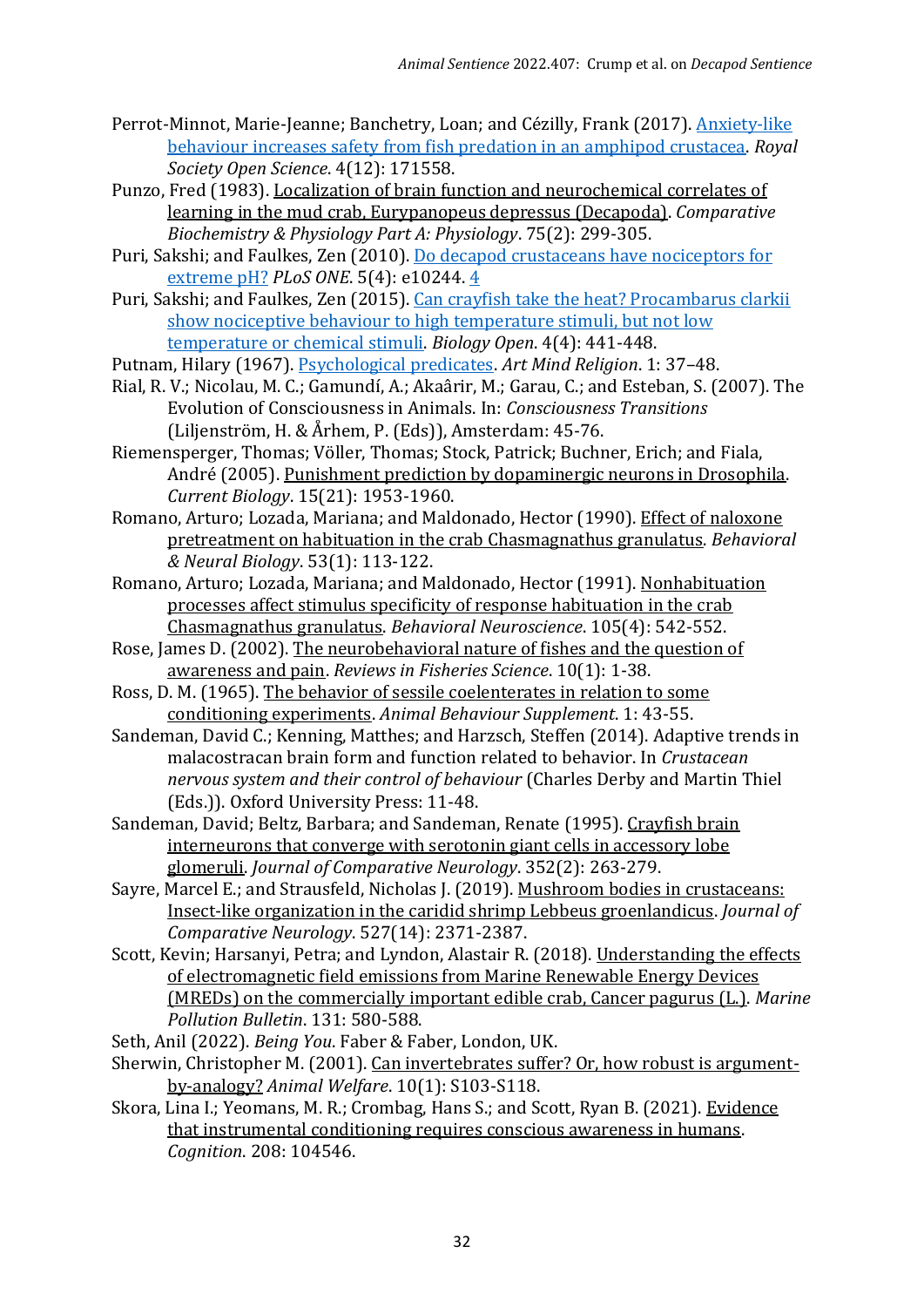- Skoulakis, Efthimios M. C.; Kalderon, Daniel; and Davis, Ronald L. (1993). Preferential expression in mushroom bodies of the catalytic subunit of protein kinase A and its role in learning and memory. *Neuron*. 11(2): 197-208.
- Smith, Ewan S. J.; and Lewin, Gary R. (2009). [Nociceptors: A phylogenetic view.](https://link.springer.com/article/10.1007/s00359-009-0482-z) *Journal [of Comparative Physiology A](https://link.springer.com/article/10.1007/s00359-009-0482-z)*. 195(12): 1089-1106.
- Smith, Jane A.; and Boyd, Kenneth M. (Eds.) (1991). *Lives in the balance: The ethics of using animals in biomedical research*. Oxford University Press.
- Sneddon, Lynne U. (2015). [Pain in aquatic animals.](https://journals.biologists.com/jeb/article/218/7/967/14518/Pain-in-aquatic-animals) *Journal of Experimental Biology*. 218(7): 967-976.
- Sneddon, Lynne U.; Braithwaite, Victoria A.; and Gentle, Michael J. (2003). [Do fishes have](https://royalsocietypublishing.org/doi/abs/10.1098/rspb.2003.2349)  [nociceptors? Evidence for the evolution of a vertebrate sensory system.](https://royalsocietypublishing.org/doi/abs/10.1098/rspb.2003.2349) *Proceedings of the Royal Society of London B: Biological Sciences*. 270(1520): 1115-1121.
- Sneddon, Lynne U.; Elwood, Robert W.; Adamo, Shelley A.; and Leach, Matthew C. (2014). Defining and assessing animal pain. *Animal Behaviour*. 97: 201-212.
- Solms, Mark (2021). *The Hidden Spring: A Journey to the Source of Consciousness*. WW Norton & Company.
- Stevens, E. D.; Arlinghaus, R.; Browman, H. I.; Cooke, S. J.; Cowx, I. G.; Diggles, B. K. et al. (2016). Stress is not pain. Comment on Elwood and Adams (2015) '[Electric shock](https://royalsocietypublishing.org/doi/full/10.1098/rsbl.2015.1006)  [causes physiological stress responses in shore crabs, consistent with prediction](https://royalsocietypublishing.org/doi/full/10.1098/rsbl.2015.1006)  [of pain](https://royalsocietypublishing.org/doi/full/10.1098/rsbl.2015.1006)'. *Biology Letters*. 12(4): 20151006.
- Strausfeld, Nicholas James; Wolff, Gabriella Hanna; and Sayre, Marcel Ethan (2020). [Mushroom body evolution demonstrates homology and divergence across](https://www.ncbi.nlm.nih.gov/pmc/articles/PMC7054004/)  [Pancrustacea.](https://www.ncbi.nlm.nih.gov/pmc/articles/PMC7054004/) *eLife*. 9: e52411.
- Taylor, J.; Vinatea, L.; Ozorio, R.; Schuweitzer, R.; and Andreatta, E. R. (2004). Minimizing the effects of stress during eyestalk ablation of Litopenaeus vannamei females with topical anesthetic and a coagulating agent. *Aquaculture*. 233(1-4): 173-179.
- Tomina, Yusuke; and Takahata, Masakazu (2010). A behavioral analysis of forcecontrolled operant tasks in American lobster. *Physiology & Behavior*. 101(1): 106-116.
- Tomsic, Daniel; and Maldonado, Hector (1990). Central effect of morphine pretreatment on short- and long-term habituation to a danger stimulus in the crab Chasmagnathus. *Pharmacology Biochemistry & Behavior*. 36(4): 787-793.
- Tomsic, Daniel; Maldonado, Hector; and Rakitin, Ana (1991). Morphine and GABA: Effects on perception, escape response and long-term habituation to a danger stimulus in the crab Chasmagnathus. *Brain Research Bulletin*. 26(5): 699-706.
- Tomsic, Daniel; Massoni, V.; and Maldonado, Hector (1993). Habituation to a danger stimulus in two semiterrestrial crabs: ontogenic, ecological and opioid modulation correlates. *Journal of Comparative Physiology A*. 173(5): 621-633.
- Tracey Jr, W. Daniel; Wilson, Rachel I.; Laurent, Gilles; and Benzer, Seymour (2003). painless, a Drosophila gene essential for nociception. *Cell*. 113(2): 261-273.
- Travers, Eoin; Frith, Chris D.; and Shea, Nicholas (2018). Learning rapidly about the relevance of visual cues requires conscious awareness. *Quarterly Journal of Experimental Psychology*. 71(8): 1698-1713.
- Valeggia, Claudia; Fernandez-Duque, Eduardo; and Maldonado, Hector (1989). Danger stimulus-induced analgesia in the crab Chasmagnathus granulatus. *Brain Research*. 481(2): 304-308.
- Varner, Gary E. (2012). *Personhood, ethics, and animal cognition: Situating animals in Hare's two-level utilitarianism*. Oxford University Press.